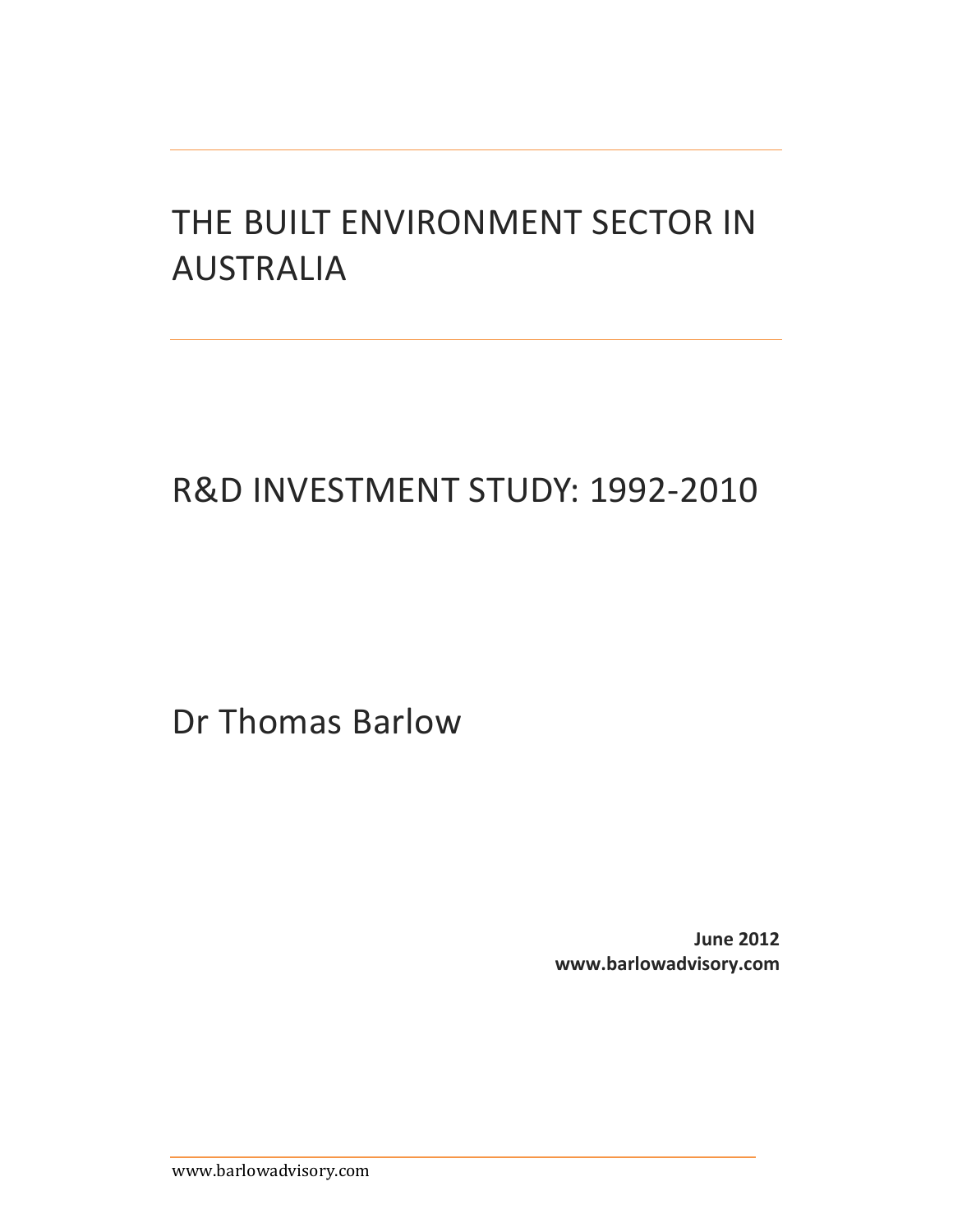## No Liability

This report and the information contained therein were prepared in a professional manner. The author believes the material in the report to be correct and not misleading, but makes no representation as to the accuracy of the data presented and is not responsible for any errors or omissions contained herein. The author does not warrant the accuracy or reliability of any part of the information, and shall not be liable for any loss or damage in connection with making this report available.

© 2012 Thomas Barlow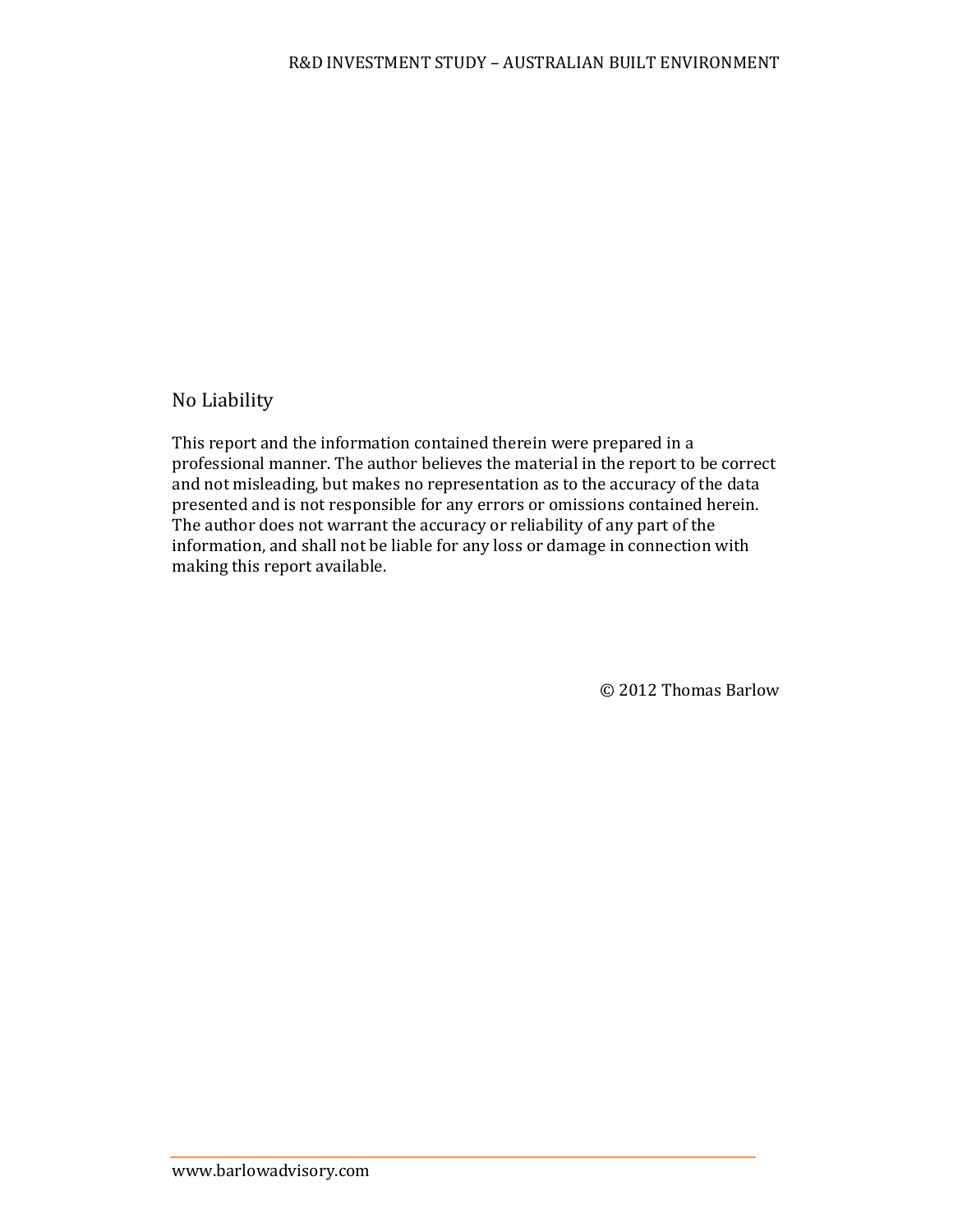### R&D INVESTMENT STUDY - AUSTRALIAN BUILT ENVIRONMENT

# **CONTENTS**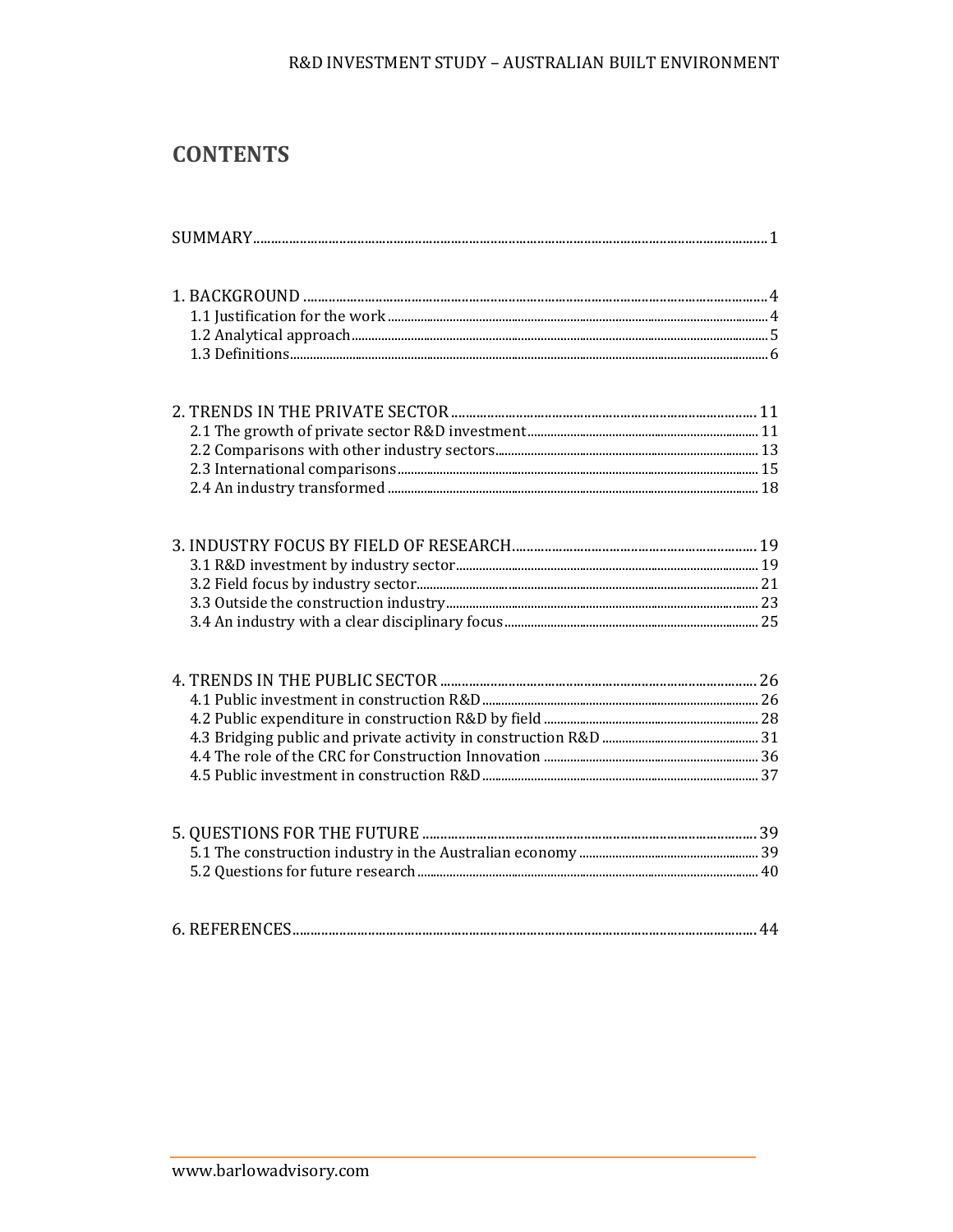# **SUMMARY**

Australian industry has experienced a marked interest in construction R&D over the past twenty years. 'Construction' was designated as a socio-economic objective for nearly  $7\%$  of Australian business R&D in 2009-10, up from just  $1\%$ in the early 1990s. This transformation appears to date from around 2000-01. Australian business R&D focused on the socio-economic objective of 'construction' grew in line with total business R&D during the 1990s, but then surged dramatically between 2000-01 and 2009-10.

This change, moreover, has been closely aligned with the Australian construction industry, as opposed to other industry sectors in the Australian economy. In 1992, at least 43% of Australian business R&D focused on the socio-economic objective of 'construction' was performed outside the construction industry; yet by 2009-10, it is possible that as little as 13% of Australian business R&D focused on this socio-economic objective was performed outside the construction industry. R&D in the construction industry also appears to have grown far more rapidly than that in those specific areas of manufacturing involved in the creation of inputs to the construction sector.

As a consequence, by 2009-10, the Australian construction industry's R&D expenditures exceeded \$975 million. Remarkably, in that year, R&D in the Australian construction industry occurred on a scale that was in excess of that in the motor vehicle manufacturing industry and also with that in pharmaceutical manufacturing, pharmaceutical wholesaling, and medical devices manufacturing combined. The growth in R&D investment within the construction industry has also recalibrated Australia's intensity of investment relative to international competitors. R&D expenditure in the Australian construction industry rose from 0.02% of value added in 1990 to 0.6% in 2006 – in line with that in other leading nations, such as South Korea and Finland.

By any measure, this represents a remarkable change, and it is only natural to wonder what might have caused such a transformation. Contrary perhaps to expectation, at first glance there are reasons for scepticism about the potential role of researchers in the public sector. Over this same period, construction seems to have lost favour in many public institutions. Indeed, it has been a socioeconomic objective for an ever-reducing proportion of R&D in universities and government agencies.

Between the early 1990s and 2010, although absolute spending in universities rose, the proportion of Australian university R&D focused on the socio-economic objective of 'construction' fell from 2.3% to  $1.4%$  of total Australian university R&D expenditures. Worse still, government intramural spending on 'construction' R&D actually declined from \$40 million in 1992 to \$17 million in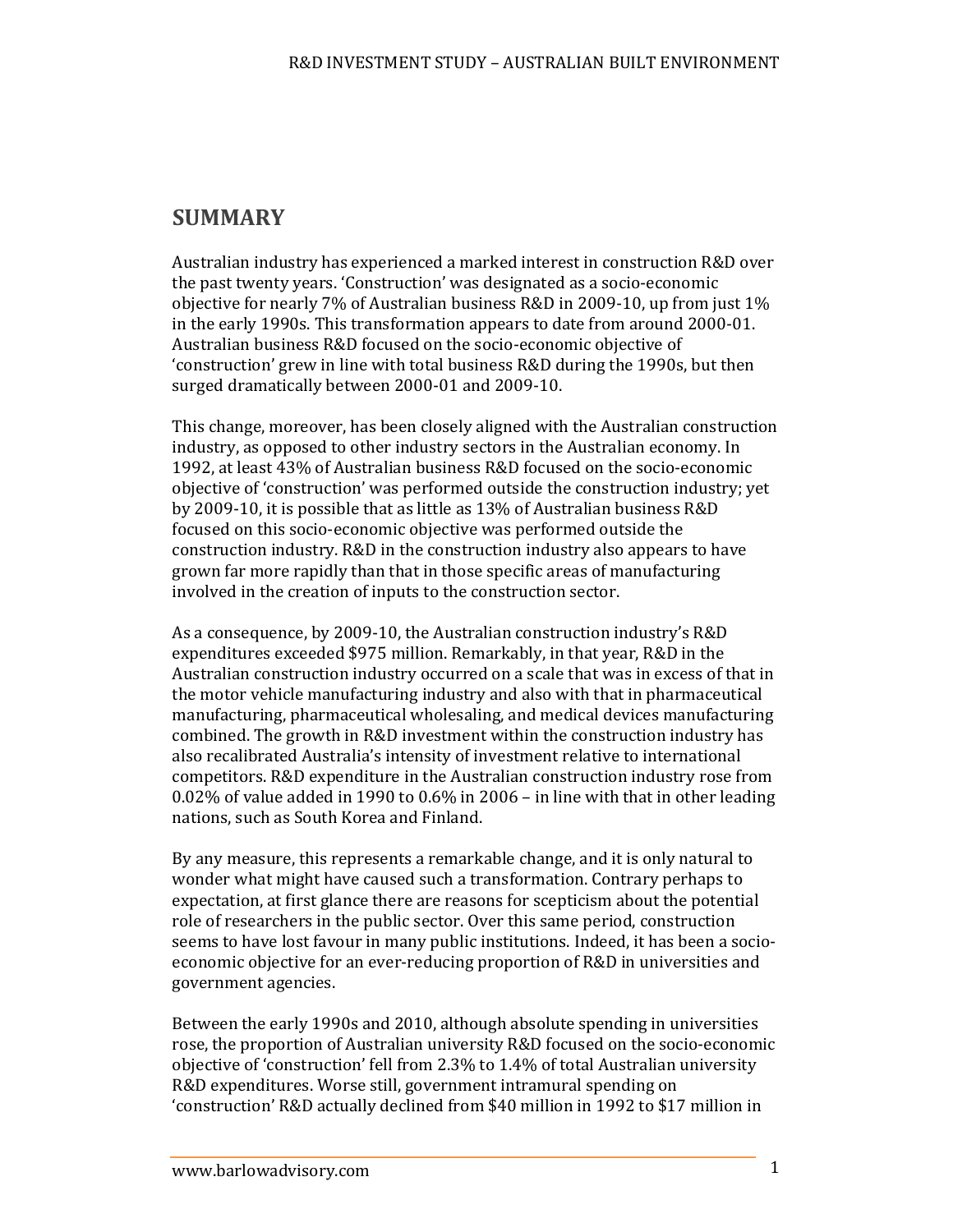2008, and the proportion of government sector R&D focused on the socioeconomic objective of 'construction' plummeted from 2.2% to 0.5% of total government sector R&D expenditures.

In light of these trends, business has supplanted the public sector as the major player in construction R&D in Australia. In the early 1990s, Australian public institutions were spending 2.9 times more on construction-related R&D than Australian businesses did; yet by 2008, Australian businesses were spending 7.9 times as much on construction-related R&D as public research institutions. This recognised though, there is tentative evidence for a potential public sector influence on the growth in R&D activity that has occurred within the construction industry  $-$  or at least within one part of it.

The construction industry can be divided into three sectors: (i) the building construction sector, (ii) the heavy and civil engineering construction sector, and (iii) the construction services sector. If one studies the distribution of R&D investment by field of research within these sectors, it turns out that:

- (i) the *building* construction sector has a strong emphasis in the fields of 'civil engineering' and 'built environment and design', but very modest activity in other areas;
- (ii) the *heavy* and *civil engineering* construction sector has an equally strong emphasis on 'civil engineering', some emphasis on 'interdisciplinary engineering' and 'resources engineering' and in 'information and computing sciences', but only negligible investment in the field of 'built environment and design'; while
- (iii) the *construction services sector* has only moderate activity in 'civil engineering' and in 'built environment and design', but supports an eclectic range of disciplines with a particular emphasis on 'information and computing sciences' and 'mechanical engineering'.

Using these fields as broad markers of relevance, we are able to identify the extent to which Australian public researchers are working in fields broadly relevant to the industry. Furthermore, given that the vast majority of public sector R&D relevant to the construction industry now occurs in universities rather than in government agencies (such as CSIRO) we focus our attention for this analysis on universities.

By doing this, we reveal that although universities now perform relevant research on a scale that is small relative to total spending within their local construction industry, they do still have sufficient scale in relevant fields to be visible to the construction firms in their region.

In all states, the amount of university R&D in fields relevant to the construction industry as a whole appears roughly comparable with the level of R&D specifically within the *construction services sector*. Furthermore, with the exception of Queensland (where university investment is relatively low and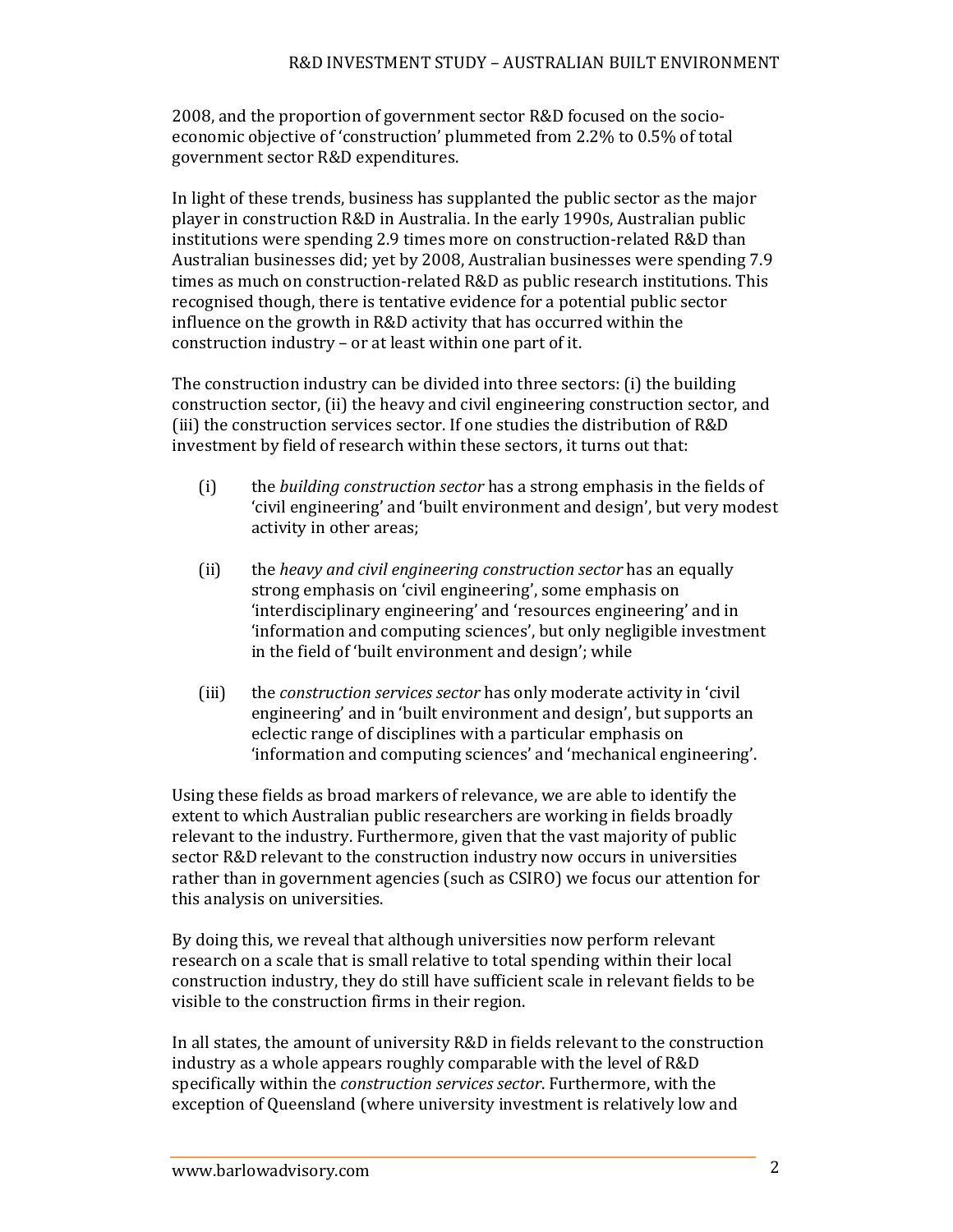business investment is extremely high), there appears to be a geographic relationship between the volume of university R&D in construction-related fields and the volume of R&D performed within the construction industry.

Interestingly, we also find that the discipline portfolio specifically in the *building construction sector* has converged remarkably closely with that found in universities over recent years, with strong growth in the 'building' field, which is a subset of the field of research category known as 'built environment and design'. We reveal that there has also been strong growth in ARC funding into this field, largely driven through ARC Linkage Project grants, suggesting that some of the expansion in private sector research specifically in the *building construction sector* may have had implications for the university sector and vice versa. 

Finally, we also note a potentially unique role for the CRC for Construction Innovation over the decade from 2001. The CRC operated as a national research network involving 28 member organisations. When it was founded, the scale of its own, internal research activity was quite significant in the Australian context – roughly equivalent to 10% of Australia's business R&D relating to construction. It may be no coincidence that the year this CRC was founded  $(2001)$  was also the year that Australian construction businesses first began to ramp up their own R&D investments.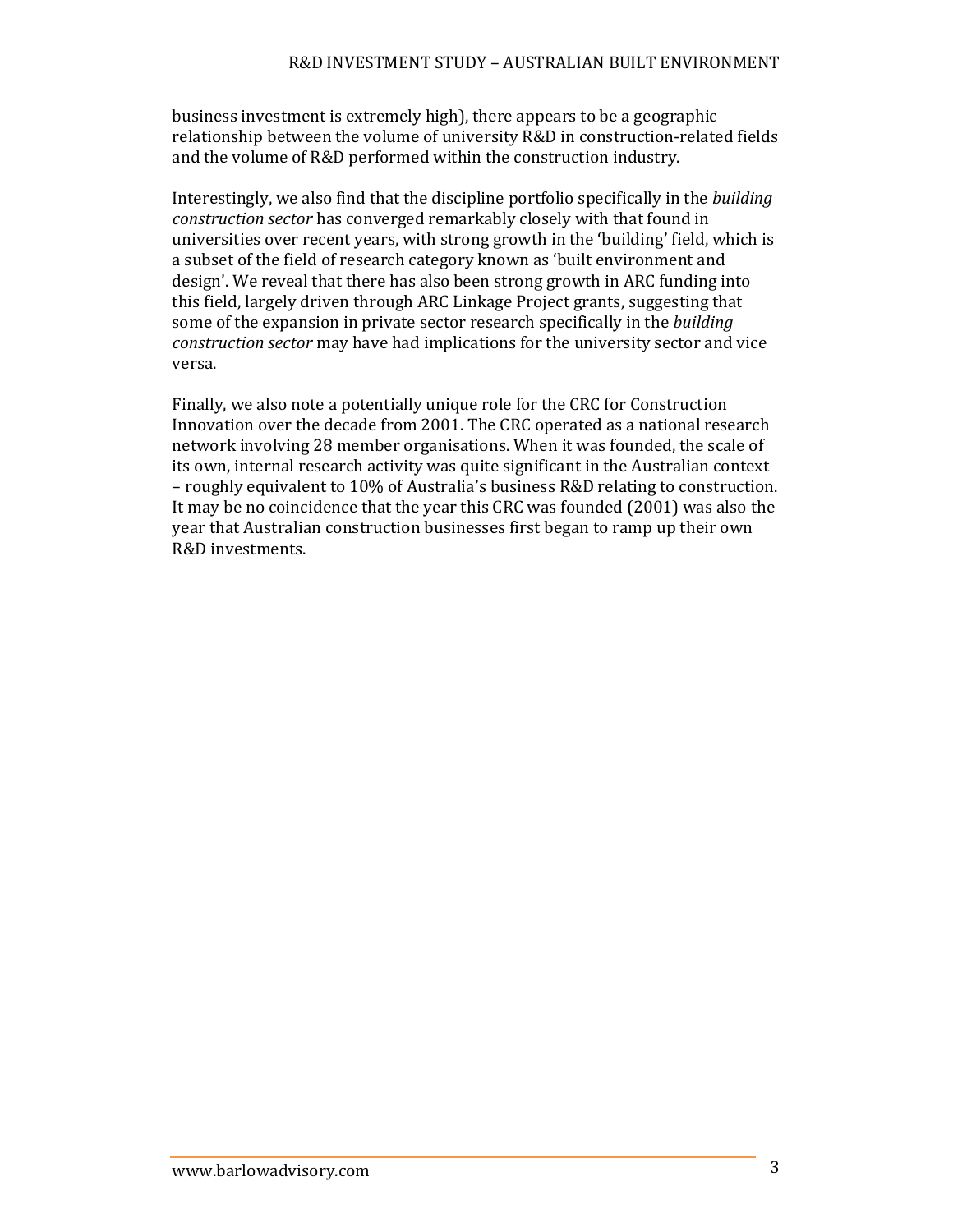# **1. BACKGROUND**

Between the early 1990s and the present, there has been tremendous growth in Australian industry investment in research and development (R&D) relevant to the built environment. This is true in absolute terms, in the level of  $R&D$  growth relative to that in other industries, and in the level of  $R&D$  growth relative to that in the public sector.

In this context, the Sustainable Built Environment National Research Centre (SBEnrc) is undertaking a major project to examine the R&D and innovation activities of firms and organisations operating in the construction and built environment space. This project will develop a research roadmap for the Australian built environment sector, and will propose public and private policies to improve returns from R&D investment in this area. As an input to this larger project, our report provides a background analysis of underlying trends in Australian R&D investment for the period 1992 to 2010.

### **1.1 Justification for the work**

There has been a notable increase in business investment relating to the built environment over recent times. Table 1.1 summarises this transformation by presenting R&D expenditures across the public and private sectors within the socio-economic objective of 'construction' as defined in the Australian Bureau of Statistics (ABS) R&D surveys.

|         | <b>Business R&amp;D</b> |                | <b>Public R&amp;D</b> |                   |
|---------|-------------------------|----------------|-----------------------|-------------------|
|         | As % of Aus.            |                |                       | As % of Aus.      |
|         |                         | business total |                       | public total      |
| 1992-93 | 27 million              | $0.9\%$        | 78 million            | $2.2\%$           |
| 2008-09 | 1.12 billion            | 6.5%           | 136 million           | 1.2%              |
| 2009-10 | 1.13 billion            | 6.8%           |                       | Not yet available |

|  |  |  |  | Table 1.1 - National R&D trends in 'construction' socio-economic objective |  |
|--|--|--|--|----------------------------------------------------------------------------|--|
|--|--|--|--|----------------------------------------------------------------------------|--|

Note: (i) Derived from ABS 8112 and ABS 8104. (ii) Shows R&D expenditures by sector focused on the socio-economic objective 'construction'. (iii) 'Public R&D' counts R&D from the university sector and from state and federal government agencies. (iv) Dollar values are shown in current terms – i.e. without the use of multipliers to account for inflation.

Some of the noteworthy points raised in this table are:

• *High business expenditure* – Australian businesses reported over \$1 billion in R&D projects focused on 'construction' objectives in 2008-09 and in 2009‐10.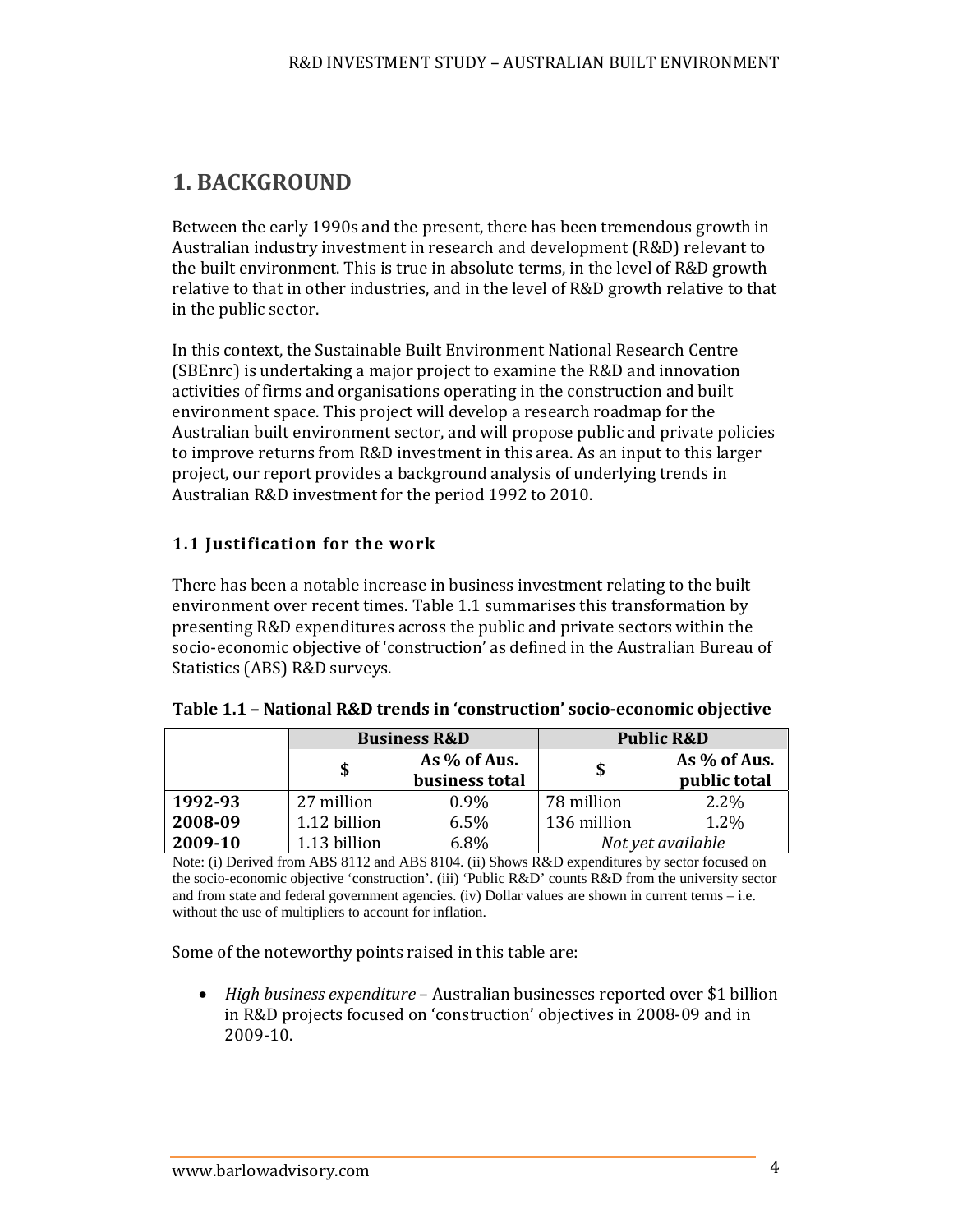- *Growing business focus on construction R&D* – 'Construction' was also a socio-economic objective for nearly 7% of business R&D in 2009-10, up from less than  $1\%$  in the early 1990s.
- Diminishing *public focus on construction R&D* Over the same period, however, 'construction' was a socio-economic objective for an everreducing proportion of R&D in universities and government agencies.

The aim of this report is to explore the nature of these trends in a quantitative manner. The ensuing analysis sets out to present new and detailed information about the different levels of R&D investment in the public and private sectors, and the different focus within these sectors by field of research.

## **1.2 Analytical approach**

There are many ways to contrast R&D investment, but in this report we have kept things simple. Section 2 looks specifically at what has happened in the private sector since the early 1990s. Section 3 studies trends in the public sector. While section 4 seeks to compare trends across sectors, highlighting gaps, and making recommendations.

The analysis in this report uses data derived from a variety of sources, the main datasets being:

- the Australian Bureau of Statistics R&D expenditure surveys (ABS 8112, ABS 8104, ABS 8111, and ABS 8109);
- the Organisation for Economic Cooperation and Development STAN Database for Structural Analysis (OECD STAN);
- the Australian Research Council data on national competitive grant funding  $(ARC 2010)$ ; and
- CRC programme data.

The data have been analysed to show trends over the past decade (and where possible trends from the early 1990s), to break down R&D activity by field of research, socio-economic objective, and industry sector. Values are universally presented in current dollars (i.e. without adjusting for inflation). Investment in built environment R&D has also been normalised in certain instances against the relative significance of the construction industry in the broader economy.

Much of the data used in this report is publicly available. Some of it however is derived data. In this respect, a note must be made about the information on Australian business R&D spending by industry sector and field of research. These data have been derived from the ABS survey of business R&D expenditures using a proprietary model developed over several years by the author, and are not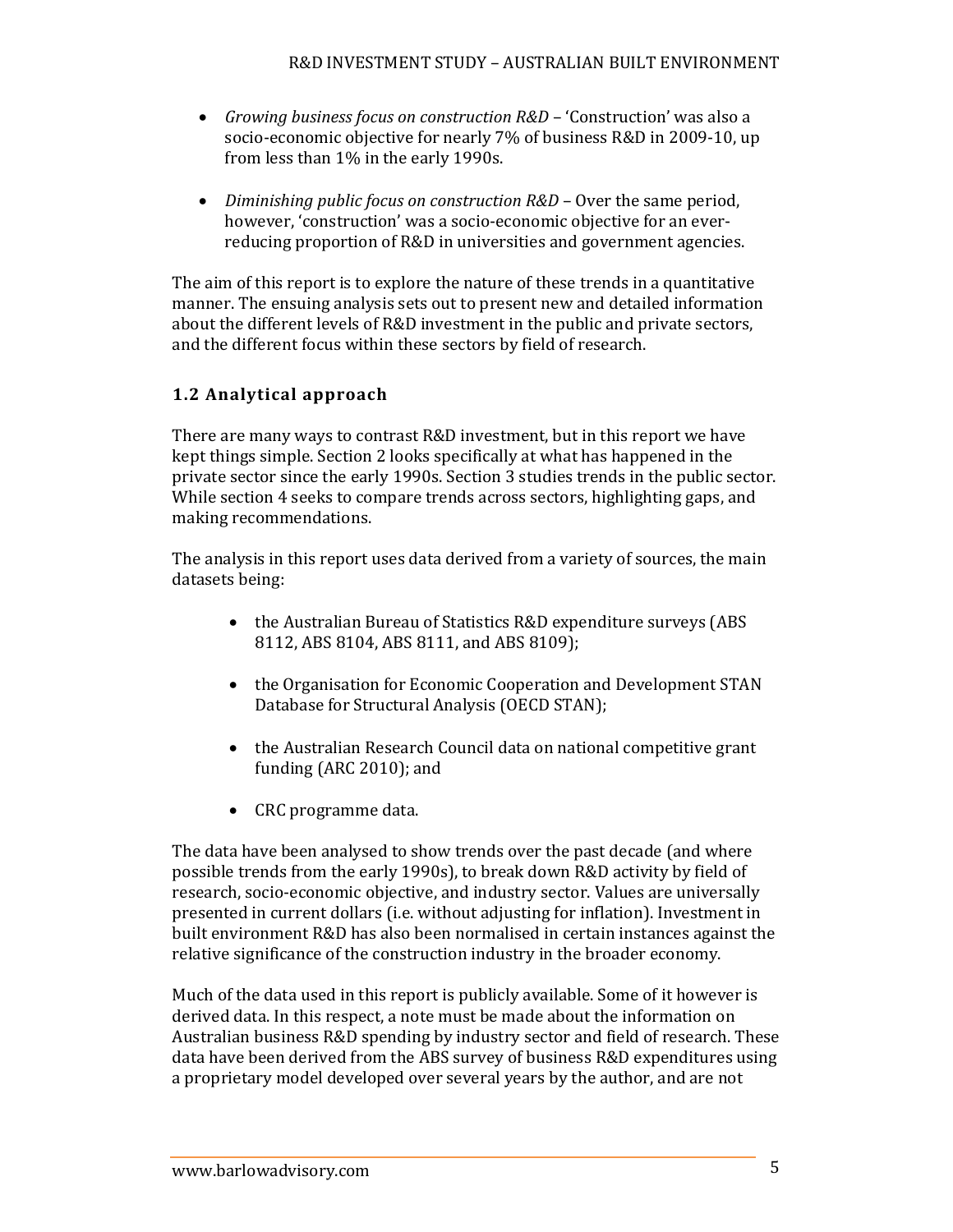publicly available. This particular model, however, has been used by many organisations operating in the Australian innovation system over recent years.

It should also be recognised that the dependence on ABS R&D surveys provides indicative information only. Surveys are a useful but imperfect mechanism for collecting data on R&D. They are influenced by different interpretations of what constitutes R&D - despite the common acceptance by Australian and international policy makers of an established definition (OECD Frascati). As a consequence these data are more useful in identifying the direction of trends than in pinpointing their exact magnitude.

The approach, in other words, cannot be seen as definitive. The main benefit of this sort of analysis is in pointing to the key issues, and in highlighting some of the questions that need to be answered through other, more qualitative forms of research. The implications of this study then are clear, but they are not definitive. This report should be read in the context of SBEnrc's other, ongoing research on Australia's built environment R&D system.

## **1.3 Definitions**

This analysis looks at R&D activity, predominantly as reported by three broad sectors: Australian businesses, Australian universities, and government agencies. The latter category includes both state and federal agencies. Within the business sector broadly, we also look at several industry sectors. In doing this, we adhere to the classification systems developed by the ABS, first in 1993 and then in 2006. Where there is a change in classification, and we present a trend in the data, we have tried to present these transitions in a rational way.

According to the ABS methodology, within the construction industry there are three sectors. For future reference, these are summarised in table 1.3a, which contrasts the classification system we use for the construction industry with an equivalent scheme for the mining industry.

| <b>Sectors</b>                              |
|---------------------------------------------|
| <b>Building construction</b>                |
| Civil & heavy engineering construction      |
| <b>Construction services</b>                |
| Coal mining                                 |
| Oil and gas extraction                      |
| Metal ore mining                            |
| No-metallic mineral mining & quarrying      |
| Exploration & other mining support services |
|                                             |

**Table 1.3a – Industry sector classification for construction and mining**

Note: Category names are derived from the ANZSIC06 classification scheme as used in ABS 8104.

Note that the ABS over the years has used various category terms in order to classify Australian industry. In this report, following the practice established in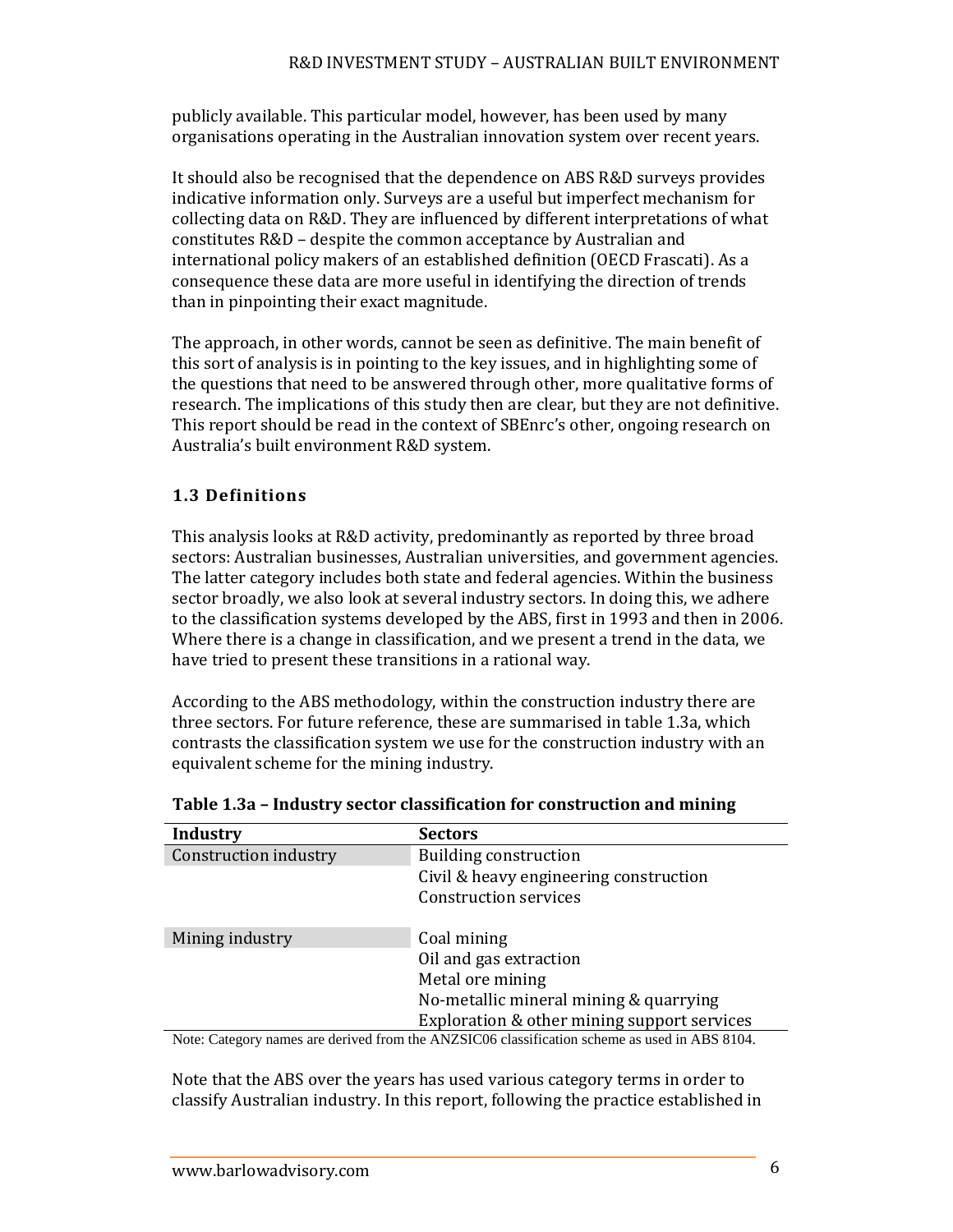table 1.3a, we will refer to the 'construction industry' when talking about the industry as a whole, but will refer to the *building construction sector*, or the *civil and heavy engineering construction sector*, or the *construction services sector* when dealing more specifically with those specific subsections of the industry.

In addition to looking at patterns of activity by sector of performance, we also present data (as in table 1.1) that classifies R&D according to socio-economic objective. Table 1.3b lists the key categories for socio-economic objective as used by the ABS. In our analysis we look at R&D reported under the category 'construction', which is listed as one of the objectives under 'economic development'. Note that any organisation can report R&D under the 'construction' socio-economic objective. It is not necessary for it to be part of the construction industry to do so.

| <b>Objective</b>                              |  |  |  |
|-----------------------------------------------|--|--|--|
| Defence                                       |  |  |  |
|                                               |  |  |  |
| Economic development                          |  |  |  |
| Plant production and plant primary products   |  |  |  |
| Animal production and animal primary products |  |  |  |
| Mineral resources (excl. energy resources)    |  |  |  |
| Energy                                        |  |  |  |
| Manufacturing                                 |  |  |  |
| Construction                                  |  |  |  |
| Transport                                     |  |  |  |
| Information and communication services        |  |  |  |
| Commercial services and tourism               |  |  |  |
| Economic Framework                            |  |  |  |
|                                               |  |  |  |
| Society                                       |  |  |  |
| Health                                        |  |  |  |
| Education and training                        |  |  |  |
| Law, politics and community services          |  |  |  |
| Cultural understanding                        |  |  |  |
|                                               |  |  |  |
| $\mathbf{r}$ . The state $\mathbf{r}$         |  |  |  |

Environment 

Expanding Knowledge

Note: Derived from ABS 8104, ABS 8109, ABS 8111, and ABS 8112.

Another definitional matter relates to the designation of fields of research. Fields of research are typically associated with a particular expertise or discipline and are quite distinct from the other categories we deal with, such as sectors or socio-economic objectives.

Unfortunately, over the period of our analysis, the ABS used three different classification schemes for field of research, with one transition occurring after 1998 and a second in 2008. The first of these transitions is not important for our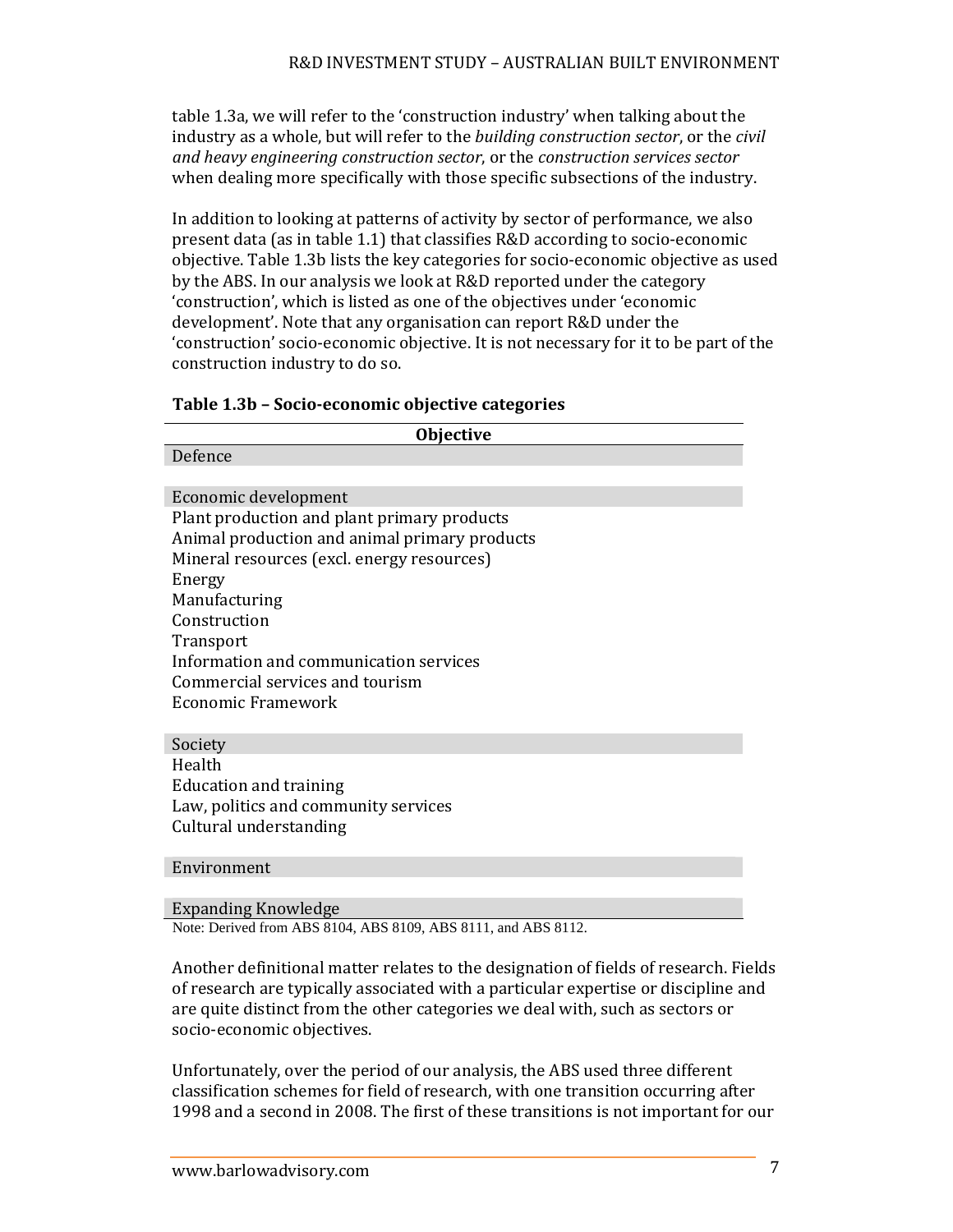analysis, but the second creates some complications, not least in the latter part of this report, where we compare R&D investments by field of research in 2008 with R&D investments made in earlier years. For this reason, we provide below two correspondence tables showing the relationship between two important field categories in the 1998 and 2008 classification schemes.

Table 1.3c shows the concordance between the 1998 and 2008 classifications of the field of 'civil engineering'. Here there is only one minor difference relevant to our analysis. This is the transfer of one part of the field of 'geotechnical engineering' into the field of 'resources engineering and extractive metallurgy' in 2008. With this minor change, it would seem that it is quite appropriate to compare R&D activity classified as 'civil engineering' in 2008 with that classified in a similar way in previous years.

| 1998 RFCD classification | 2008 FOR classification                | <b>FOR</b><br>code<br>2008 |
|--------------------------|----------------------------------------|----------------------------|
| Civil Engineering        | Civil Engineering                      | 0905                       |
| Structural engineering   | Structural engineering                 | 090506                     |
| Water & sanitary eng.    | Water quality engineering              | 090508                     |
|                          | Water resources engineering            | 090509                     |
| Transport engineering    | Transport engineering                  | 090507                     |
| Construction engineering | Construction engineering               | 090502                     |
| Civil engineering n.e.c. | Construction materials                 | 090503                     |
|                          | Earthquake engineering                 | 090504                     |
|                          | Infrastructure eng. & asset mgmt       | 090505                     |
|                          | Civil engineering n.e.c.               | 090599                     |
| Geotechnical engineering | Civil geotechnical engineering         | 090501                     |
|                          | Resources eng. & extr. metallurgy      | 0914                       |
|                          | Geomechanics & resources geotech. eng. | 091412                     |

#### **Table 1.3c – Field of research classification schemes, correspondence table for the field of 'civil engineering'**

Note: (i) Derived from ABS 1297. (ii) The Field of Research (FOR) classification replaced the Research Fields, Courses and Disciplines (RFCD) classification in 2008. Fields are shaded, while their subfields are grouped so as to reflect concordance across the two time frames. (iii) FOR codes for the 2008 classification scheme are shown in the final column. (iv) Abbreviations: eng. stands for engineering; mgmt stands for management; extr. stands for extractive; geotech. stands for geotechnical; and n.e.c. stands for "not elsewhere classified".

The situation is slightly more complicated in the field of 'built environment and design'. Table 1.3d shows that this classification was created in 2008 by merging the previous field of 'architecture, urban environment and design' with selected fields from 'arts' and 'engineering and technology'. In this instance, there is good concordance between 'architecture' in 1998 and 'architecture' and 'urban and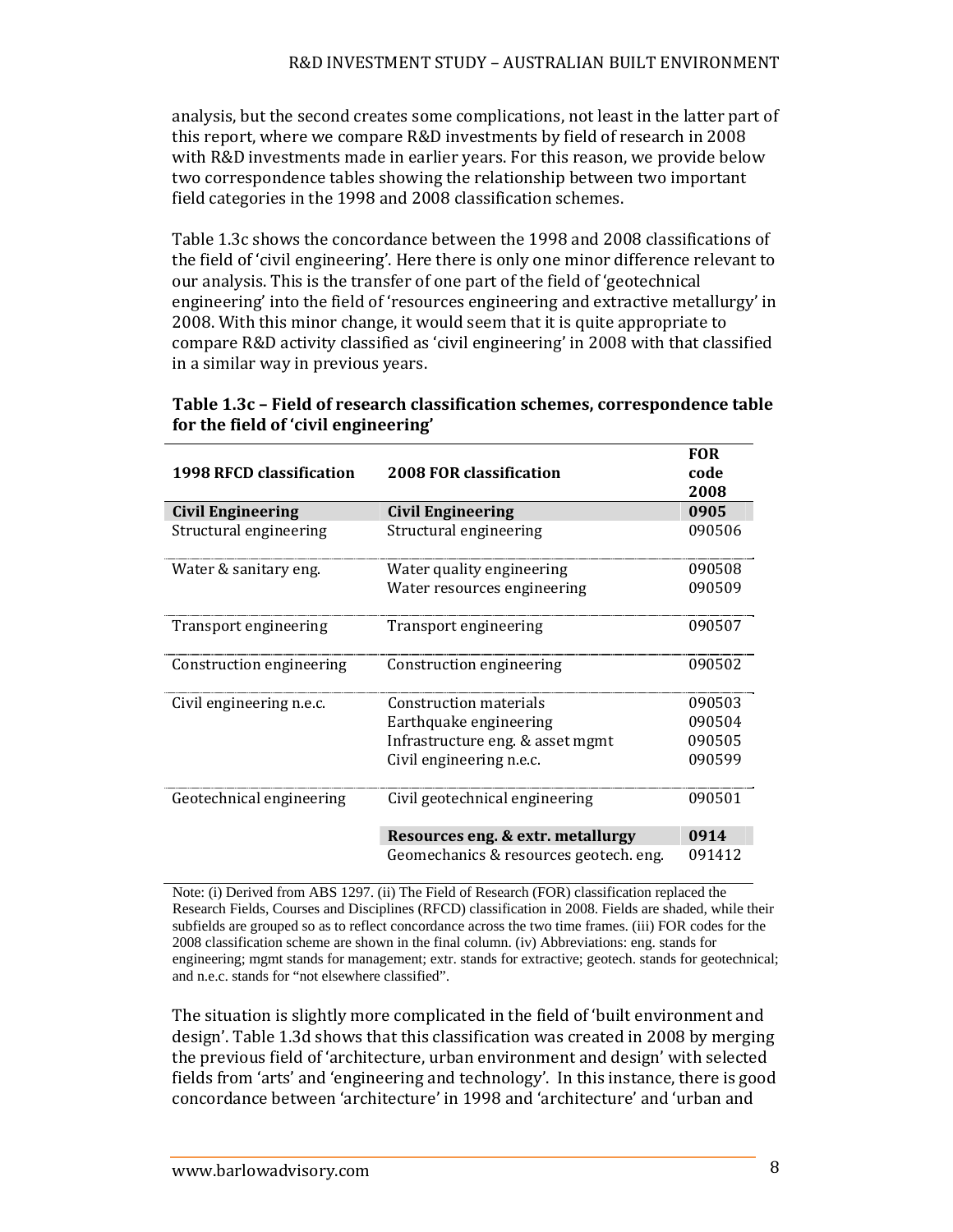regional planning' in 2008. There is also good concordance in the research field of 'building' across both classification schemes.

This observed, though, the 2008 fields of 'other built environment & design'. 'design practice and management' and 'engineering and design' all incorporate activities from 'arts' and 'engineering and technology' in the 1998 classification scheme. This means that one has to be careful about comparing R&D expenditures reported in the field of 'architecture, urban environment and building' prior to 2008 with those classified within 'built environment and design' in 2008. In interpreting trends over time, we are very sensitive to these classification changes. 

#### **Table 1.3d – Field of research classification schemes, correspondence table for the field of 'built environment and design'**

| <b>RFCD classification 1998</b>          | <b>FOR classification 2008</b> | <b>FOR</b> |
|------------------------------------------|--------------------------------|------------|
|                                          |                                | code       |
|                                          |                                | 2008       |
| Architecture, urban environ. & blg       | Built environ. & design        |            |
| Architecture & urban environment         | Architecture                   | 1201       |
|                                          | Urban & regional planning      | 1205       |
| <b>Building</b>                          | <b>Building</b>                | 1202       |
| Other architecture, urban environ. & blg | Other built environ. & design  | 1299       |
| <b>Arts</b>                              |                                |            |
| The Arts n.e.c.                          |                                |            |
| <b>Engineering &amp; technology</b>      |                                |            |
| Engineering & technology n.e.c.          |                                |            |
| <b>Arts</b>                              |                                |            |
| Design studies                           | Design Practice & mgmt         | 1203       |
| <b>Engineering &amp; technology</b>      |                                |            |
| Other engineering & technology           | Engineering & design           | 1204       |

Note: (i) Derived from ABS 1297. (ii) The Field of Research (FOR) classification replaced the Research Fields, Courses and Disciplines (RFCD) classification in 2008. Fields are shaded, while their subfields are grouped so as to reflect concordance across the two time frames. (iii) FOR codes for the 2008 classification scheme are shown in the final column. (iv) Abbreviations: environ. stands for environment; blg stands for building; mgmt stands for management; and n.e.c. stands for "not elsewhere classified".

There are two final comments to be made about research fields. First, throughout our text, we use single quotation marks when discussing a field of research, as a way of flagging our use of specific ABS categories. Second, the ABS tracks field categories using numerical codes, customarily referred to as "FOR codes". Researchers used to dealing with these codes will think of some fields as "2digit", others as "4-digit", and still others as "6-digit" depending upon their place in the classification hierarchy used by the ABS. In our analysis we deal with fields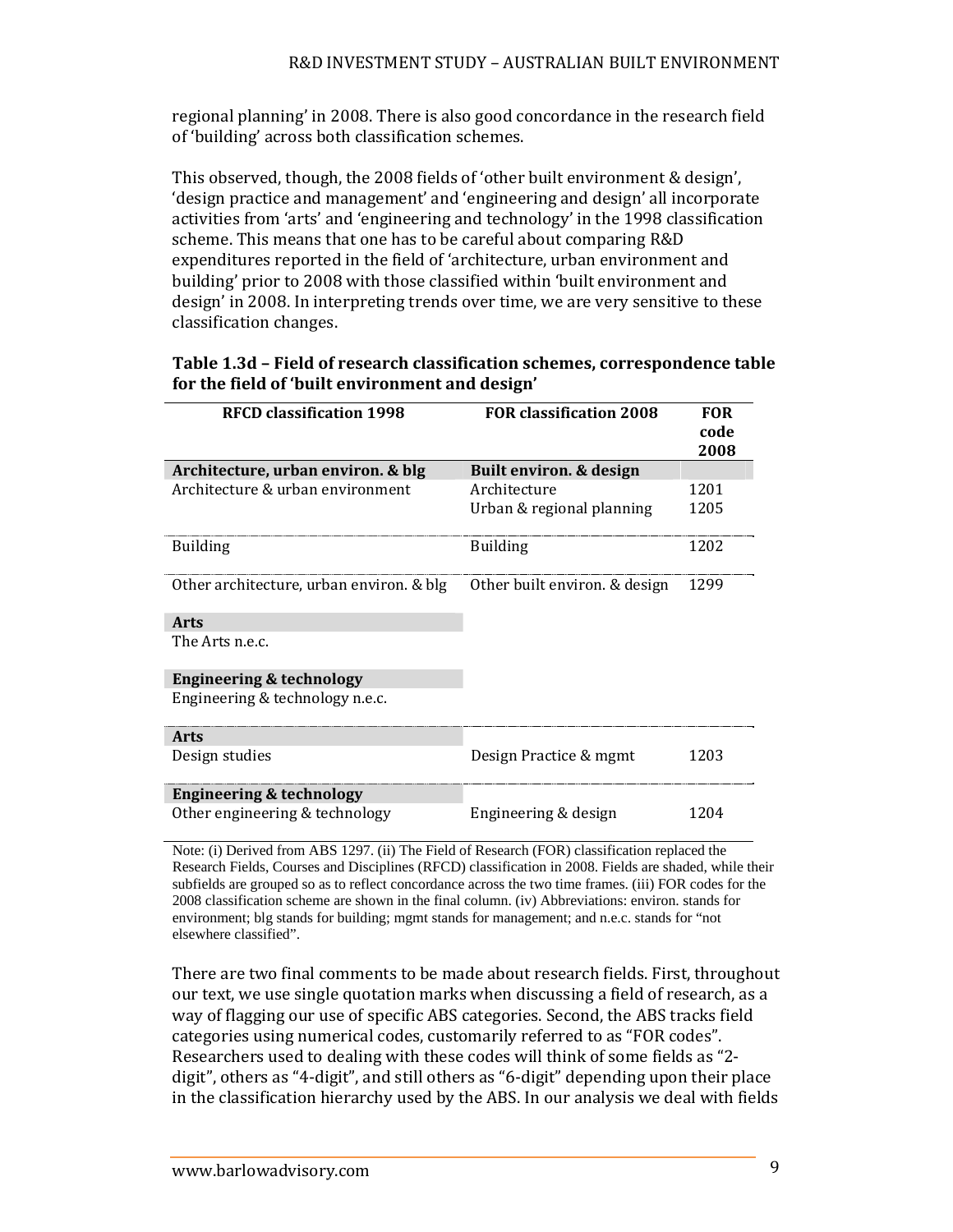at all levels of this hierarchy, and sometimes we group fields in novel ways order to aggregate data to illustrate particular trends. Where we do this, and where we also give a name to such a cluster of fields, we will again use single quotes to indicate that we are talking about a precisely defined term.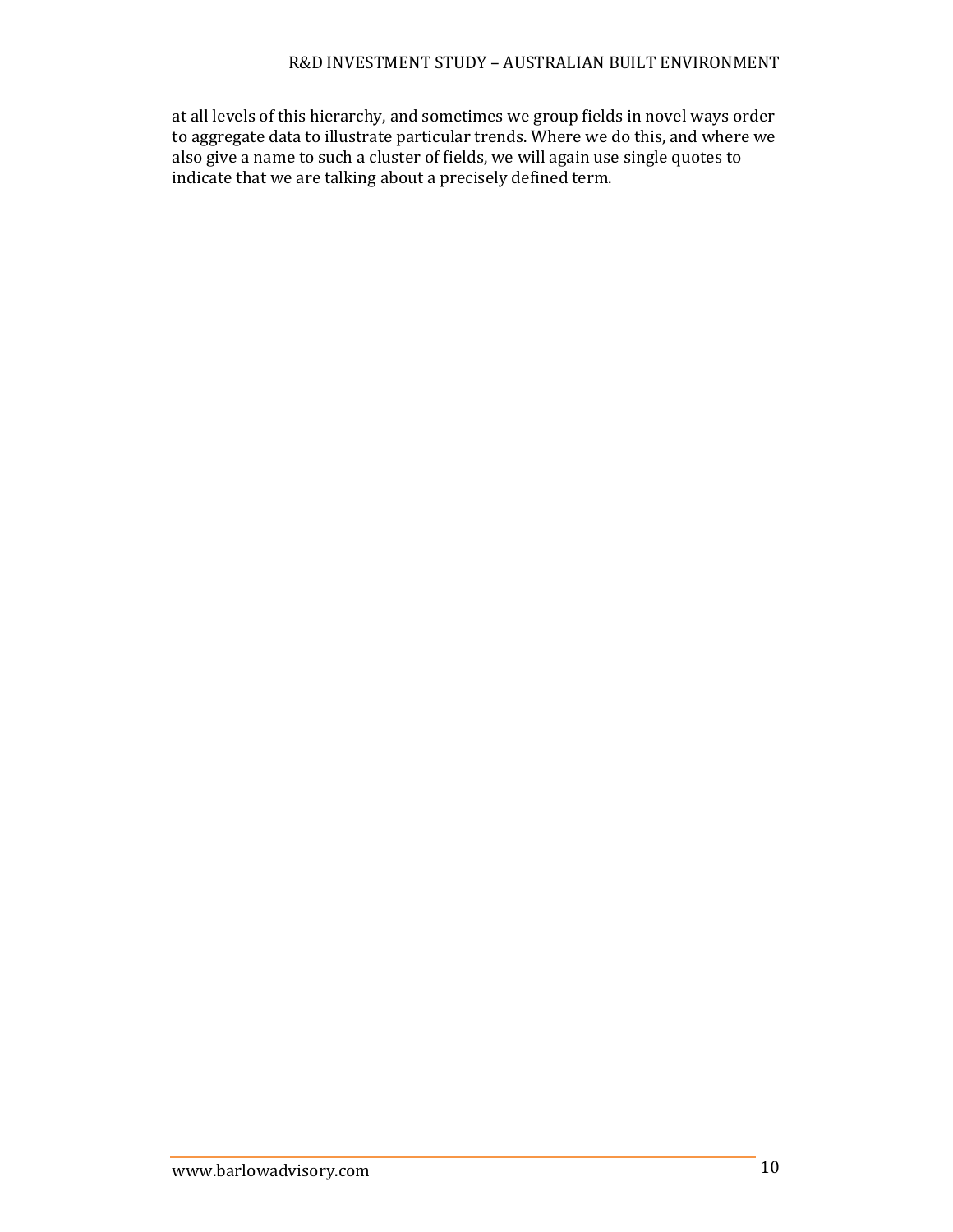# **2. TRENDS IN THE PRIVATE SECTOR**

There are several ways of presenting the growth in Australian private sector R&D relevant to the built environment. Here we look at the growth in investment using data on socio-economic objective, industry sector, and field of research. We make comparisons with international trends, and with trends in other sectors of Australian industry. We show that private sector R&D activity relevant to the built environment has expanded dramatically over the past decade.

#### **2.1 The growth of private sector R&D investment**

From the early 1990s to the present, there was a remarkable transformation in the scale and intensity of business investment focused on the built environment. This is illustrated in figure 2.1a, which compares Australian business R&D expenditures focused on the socio-economic objective 'construction' with total business R&D expenditures across on all socio-economic objectives.



**Figure 2.1a – Growth in 'construction' R&D relative to total business R&D**

Note: (i) Derived from ABS 8109. (ii) Compares business R&D expenditures focused on the socioeconomic objective 'construction' (left axis) with total business R&D expenditures (right axis). (iii) The right axis has been adjusted so that the growth-rates of both curves from 1992 are comparable.

In interpreting this figure, one must acknowledge that business investment in construction R&D started from an extremely low base in the early 1990s. Nonetheless, this graph provides an intuitive impression of the rapid growth in construction R&D relative to the growth in total Australian business R&D. It also highlights an interesting facet of this expansion: the sudden increase in construction R&D activity at the turn of the century.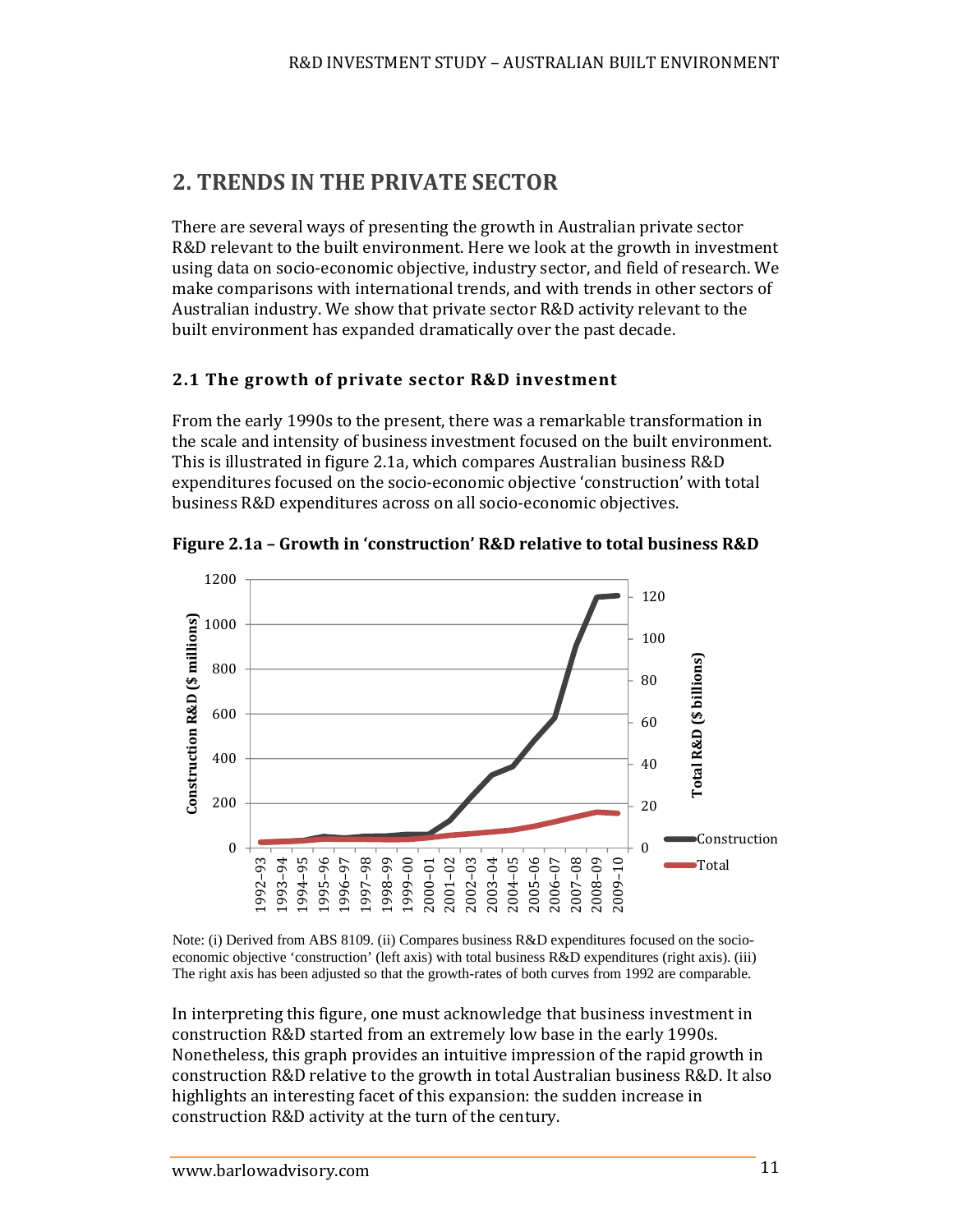*Business R&D focused on construction surged after 2000‐01* – Business R&D focused on the socio-economic objective of 'construction' grew in line with total business R&D during the 1990s, but then surged dramatically between 2000-01 and 2009-10.

What is true, moreover, of socio-economic objective broadly applies to the construction industry more specifically. Table 2.1b compares total Australian business R&D investment in the 'construction' socio-economic objective with R&D investment specifically in the Australian construction industry. It is useful to look at the trends across both these dimensions as (a) some proportion of R&D in the construction industry will be focused on other socio-economic objectives and (b) some of the R&D focused on 'construction' objectives will occur outside the construction industry.

|         | Socio-economic objective:<br>construction |                                | <b>Industrial sector:</b><br><b>Construction industry</b> |                                |
|---------|-------------------------------------------|--------------------------------|-----------------------------------------------------------|--------------------------------|
|         | <b>Current \$</b>                         | As % of Aus.<br>business total | <b>Current \$</b>                                         | As % of Aus.<br>business total |
| 1992-93 | \$27 million                              | $0.9\%$                        | \$15 million                                              | 0.5%                           |
| 2009-10 | \$1.13 billion                            | 6.8%                           | \$977 million                                             | $5.9\%$                        |

#### **Table 2.1b – Business R&D trends in construction**

Note: (i) Derived from ABS 8104. (ii) Shows Australian business R&D expenditures focused on the socio-economic objective 'construction' and reported by the construction industry.

Significantly, if unsurprisingly, the data in this table indicate that most of the growth in investment focused on the socio-economic objective of 'construction' has occurred within the construction industry. From this table, we can deduce the following:

- *Business R&D growth in the construction industry has been dramatic* – Between 1992-93 and 2009-10, the construction industry increased its R&D spending from \$15 million to \$977 million, growing its share of total Australian business  $R&D$  expenditure from less than  $1\%$  to nearly 6%.
- *Coalescence of activity within the construction <i>industry* In 1992-93, at least 43% of Australian business R&D focused on the socio-economic objective 'construction' was performed outside the construction industry. By 2009-10, however, it is possible that as little as 13% of Australian business R&D focused on the socio-economic objective 'construction' was performed outside the construction industry.

Given the apparent dominance of the construction industry in constructionrelated R&D, it would seem reasonable to assume that most of the major trends in business R&D that are relevant to the built environment will be revealed through an analysis of the construction industry. Later in this section, we will make the argument that four other industry sectors are responsible for most of the construction-related R&D that occurs outside the construction industry in Australia. These are the ABS industry categories: (i) the *professional, scientific*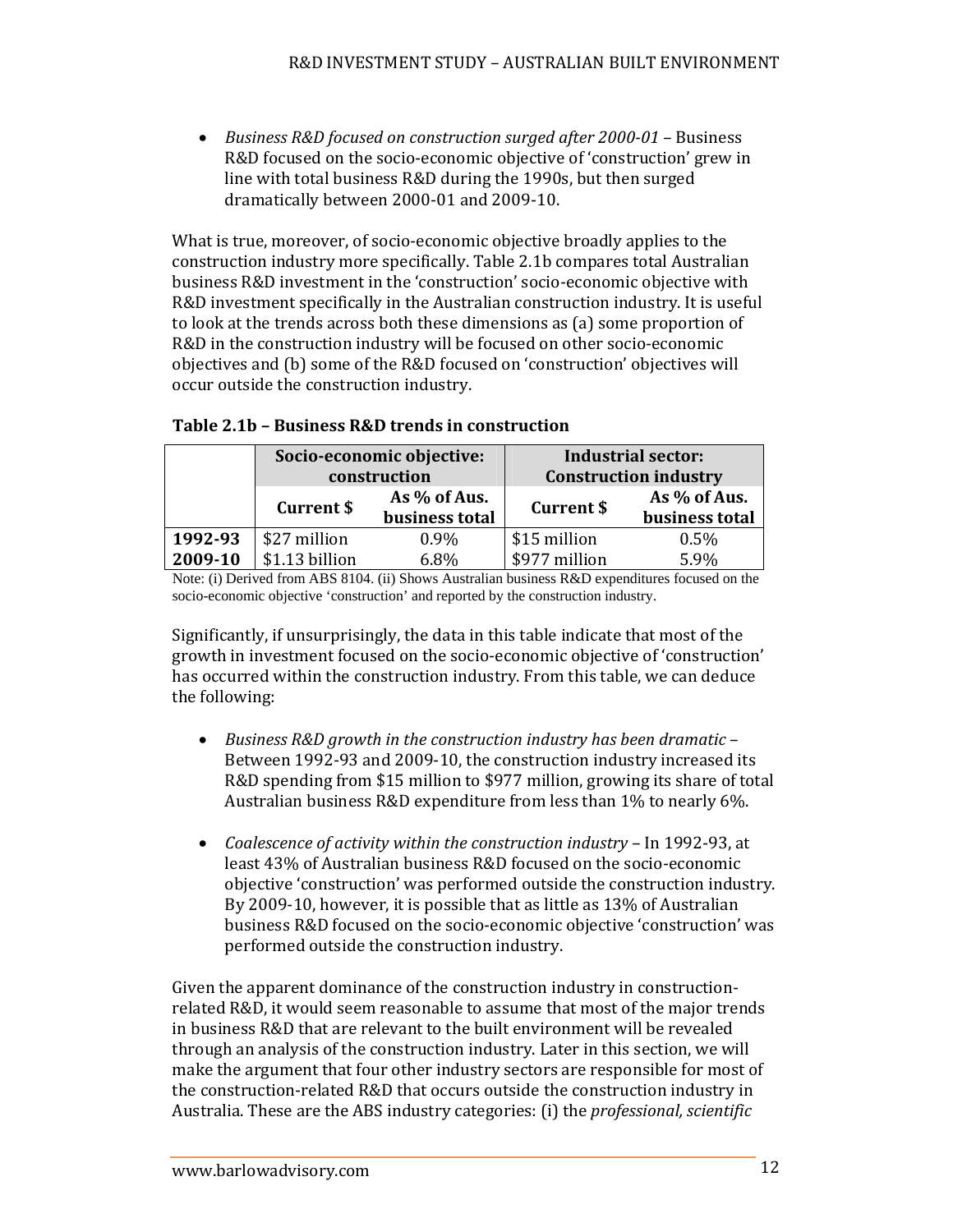*and technical services industry*; (ii) the *mining industry*; (iii) the *manufacturing industry*; and (iv) the *transport support services industry*. In the meantime, though, it seems justifiable to focus our analysis on the construction industry.

## **2.2 Comparisons with other industry sectors**

The construction industry was not alone among Australian businesses for the dramatic surge in R&D investment it reported between 2000-01 and 2009-10. Figures 2.2a and 2.2b contrast the growth in R&D spending within the construction industry with that in five other sectors of the Australian economy. These graphs enable some interesting comparisons.

On the one hand, figure 2.2a shows that the growth in R&D spending in the construction industry was very strong in comparison to that in chemical manufacturing (including pharmaceuticals) and in comparison to that in motor vehicle manufacturing. Indeed by 2009-10 the level of R&D expenditure in the construction industry was on a par with that in both these other sectors although the R&D in those other areas arguably still retains much greater visibility in the wider Australian community.





Note: (i) Derived from ABS 8104. (ii) There was a classification change in the definition of industry sectors after 2006-07.

Figure 2.2b, by contrast, shows that other industries also experienced a dramatic expansion in R&D activity, closely analogous to that in the construction industry. Although not immediately obvious from the figure, between 1992-93 and 2009-10 the growth rates in R&D investment within the construction industry were actually higher than those in the mining sector or the finance sector. But as figure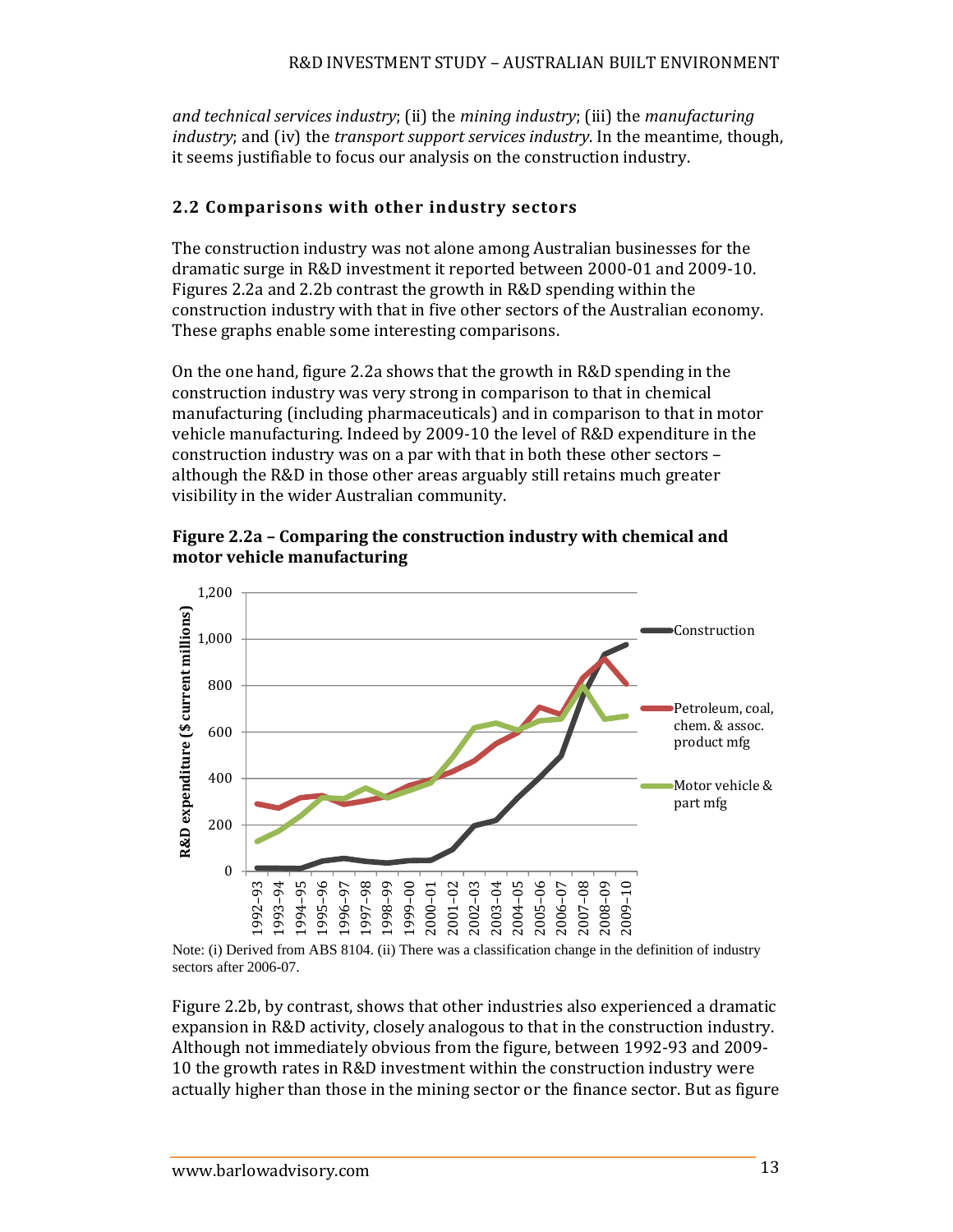2.2b reveals, in 2009-10 the absolute spend on R&D in these other sectors still remained considerably greater than was true in the construction industry.



**Figure 2.2b – Comparing the construction industry with mining and finance**

Unfortunately, it is not possible to unpack the industry R&D data over this extended timeframe using more detailed industry classifications than those shown above, but there is interesting data available at the level of industry subsectors from 2005-06 to 2009-10.

Figure 2.2c presents some of this data by contrasting  $R&D$  spending in the construction industry over this five-year period with that reported in (a) pharmaceutical manufacturing,  $(b)$  pharmaceutical wholesaling, and  $(c)$  medical and surgical equipment manufacturing. These are especially interesting industry sectors to point to, as they are commonly regarded as high-tech areas, responsible for high levels of R&D investment in the Australian economy. Yet the data show that a transition occurred in 2007, so that there is now more R&D expenditure in the Australian construction industry than in these three other sectors combined.

 *A favourable comparison with other industry sectors* – R&D in the Australian construction industry now occurs on a scale that is comparable with that in the motor vehicle manufacturing sector and also with that in pharmaceutical manufacturing, pharmaceutical wholesaling, and medical devices manufacturing combined.

It should be recognised that there are complications in interpreting these trends. Australian businesses in the scientific research services sector reported R&D expenditure of \$724 million in 2008-09 and \$666 million in 2009-10. Some of

Note: (i) Derived from ABS 8104. (ii) There was a classification change in the definition of industry sectors after 2006-07.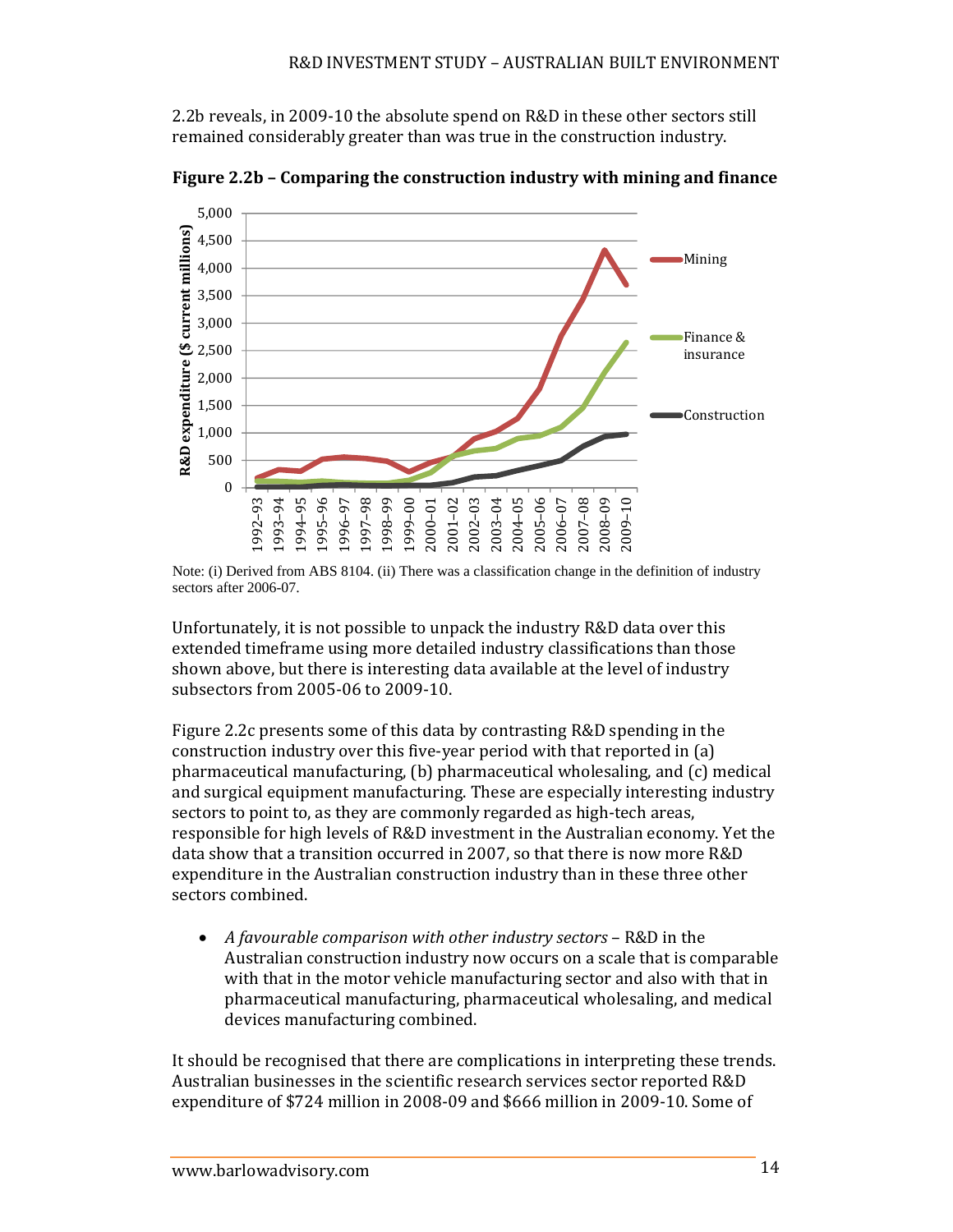this activity would have had a focus on pharmaceuticals or on medical biotechnology. Because of their business model, many of Australia's biotechnology companies are likely to have classified themselves within this industry sector, rather than as pharmaceutical manufacturers or wholesalers.



**Figure 2.2c – Comparing the construction industry with high‐technology medical manufacturing**

Note: (i) Derived from ABS 8104. (ii) Does not include data reported by firms in the 'professional, scientific and technical services' sector.

There is also a distinction to be drawn in the levels of research versus development in all these sectors. Typically, 'research' is considered a process for acquiring new knowledge, while 'development' involves the systematic exploitation of existing knowledge. For the five years to 2009-10, only a third of R&D expenditures reported for the construction industry were designated 'research' as opposed to 'development'. This was a higher share than was true for the motor vehicle manufacturing industry, but a lower share than was the case in either the medical equipment manufacturing industry or the pharmaceutical manufacturing industry.

Nonetheless, the data do tell an interesting story. They point to potential innovation and knowledge-intensity in the Australian construction industry. They provide surprising comparisons with other sectors of Australian business. They suggest that the Australian construction industry has potential to emerge with a new reputation for dynamism and ingenuity over the coming decade.

#### **2.3 International comparisons**

What is true at the national level appears to be confirmed, too, from an international perspective. Through its structural analysis database, the OECD collates data on industrial R&D activity in a format designed for international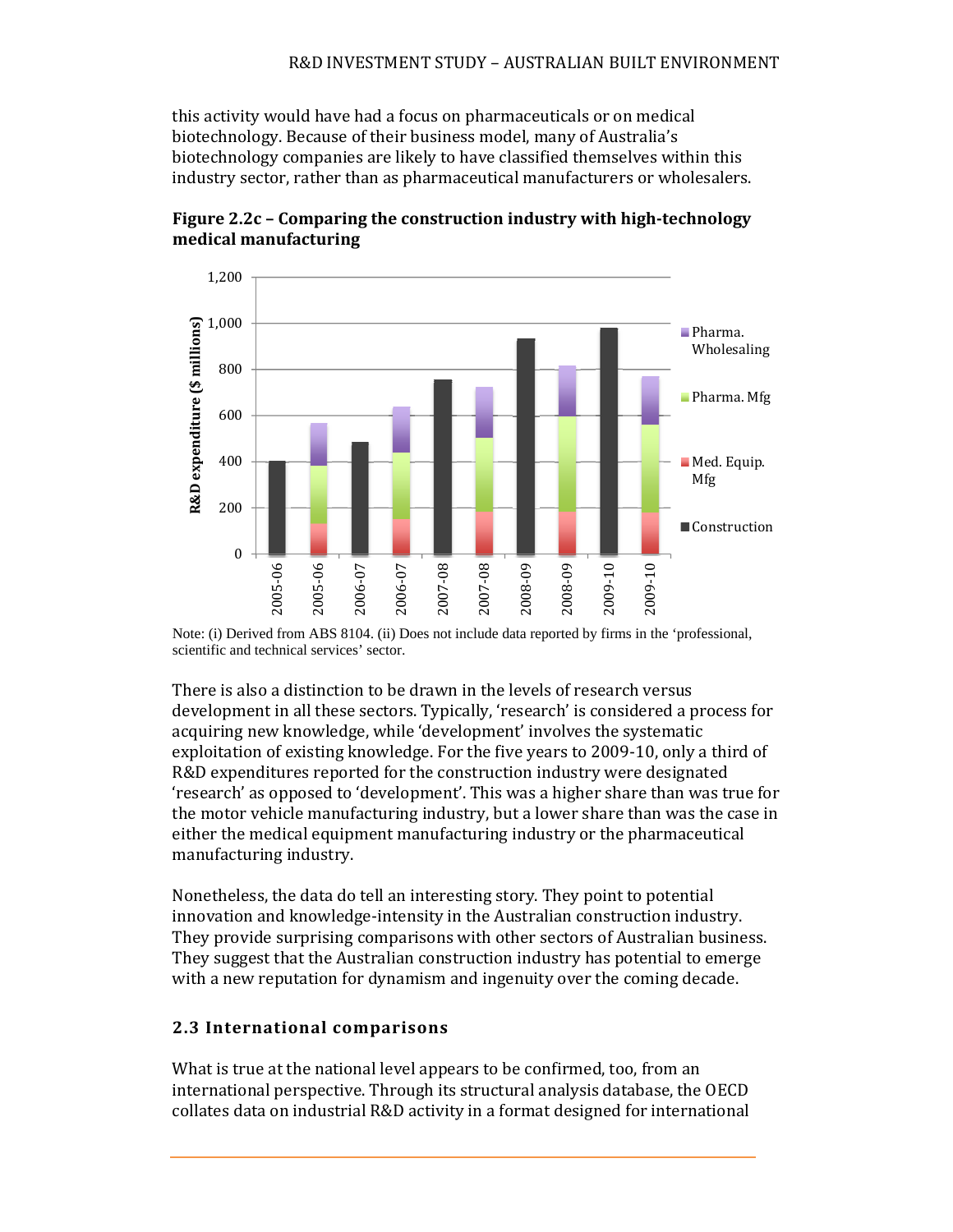comparisons. Figure 2.3a uses this dataset to show how the R&D activity of the Australian construction industry has grown in comparison with selected other OECD nations. It shows an interesting transformation.

• *Growing scale relative to international competitors* – Over the past decade, Australian businesses have dramatically increased their share of global construction R&D. 



**Figure 2.3a – R&D in construction industry as a share of 16 OECD nations**

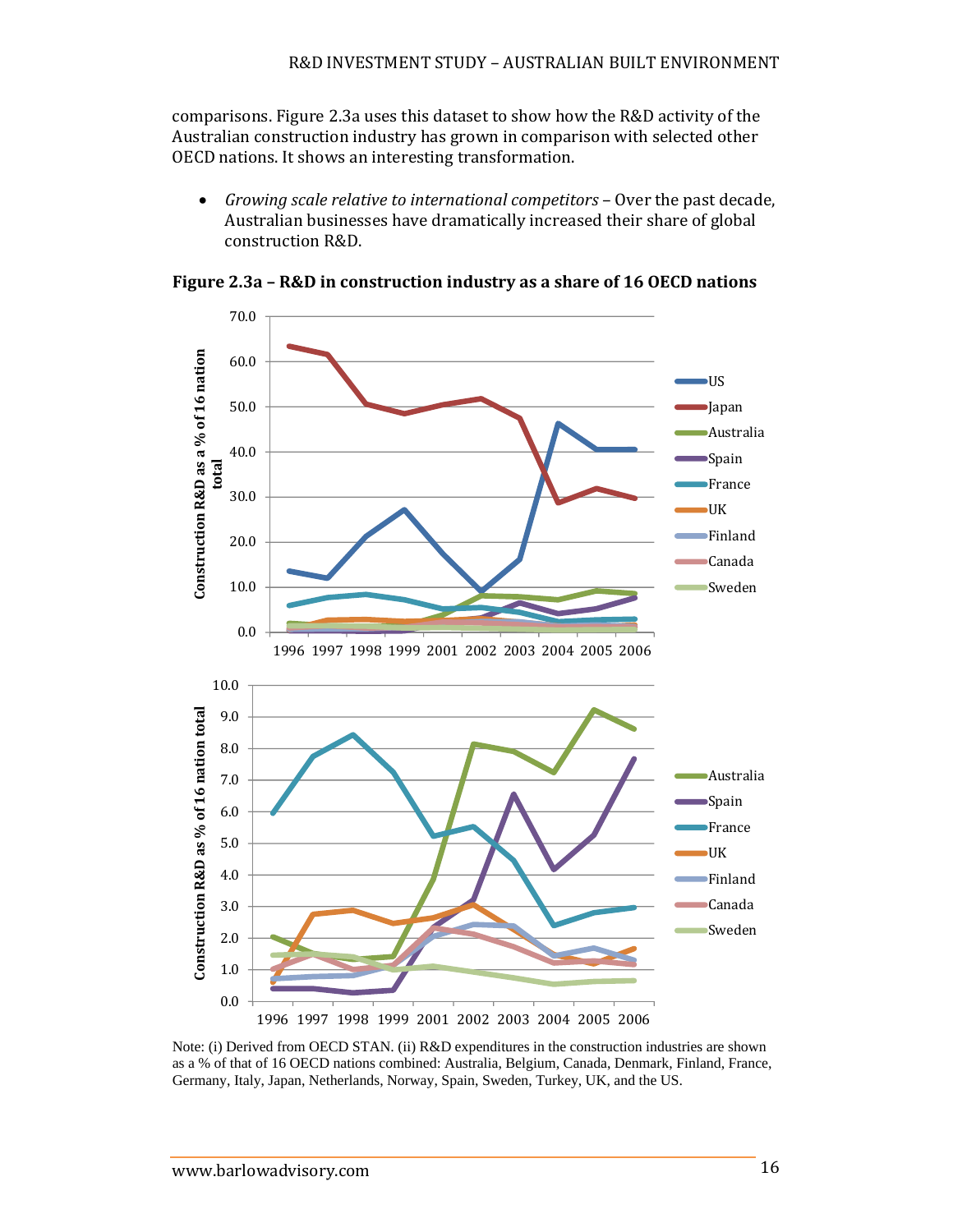Mirroring this expansion, it is worth noting that the Australian construction industry has also increased its intensity of investment in R&D. Figure 2.3b shows R&D expenditure in the construction industry as a share of industry value added for several nations. Note that industry value added is measure of an industry's net output within the economy  $-$  i.e. it is a measure of an industry's share of the economy. 

Figure 2.3b thus provides an effective indicator of the role of R&D within the business models of construction firms in different countries. It shows that R&D investment in the Australian construction industry has been growing considerably faster than net construction industry output. It shows that the growth in Australian construction R&D is due not only to the economic expansion of the sector, but also to a growing commitment to R&D within the industry. 

 *Growing intensity of R&D investment relative to international competitors* – R&D expenditure in the Australian construction industry rose from 0.02% of value added in 1990 to  $0.58\%$  in 2006, in line with that in other leading nations, South Korea and Finland.



**Figure 2.3b – R&D intensity in the construction industry**

Note: (i) Derived from OECD STAN. (ii) Industry value added is an industry's net output within the economy – i.e. it is related to an industry's share of GDP. (iii) The nations shown include the four with the highest R&D intensity in the construction industry: South Korea, Australia, Finland and Japan.

The construction industry is not a high-technology sector. In all countries, R&D spending as a share of industry value added is low in the construction industry compared with the intensity of R&D investment in high-technology manufacturing. In very high-technology industries, for example, R&D investment as a share of industry value added can exceed 10%.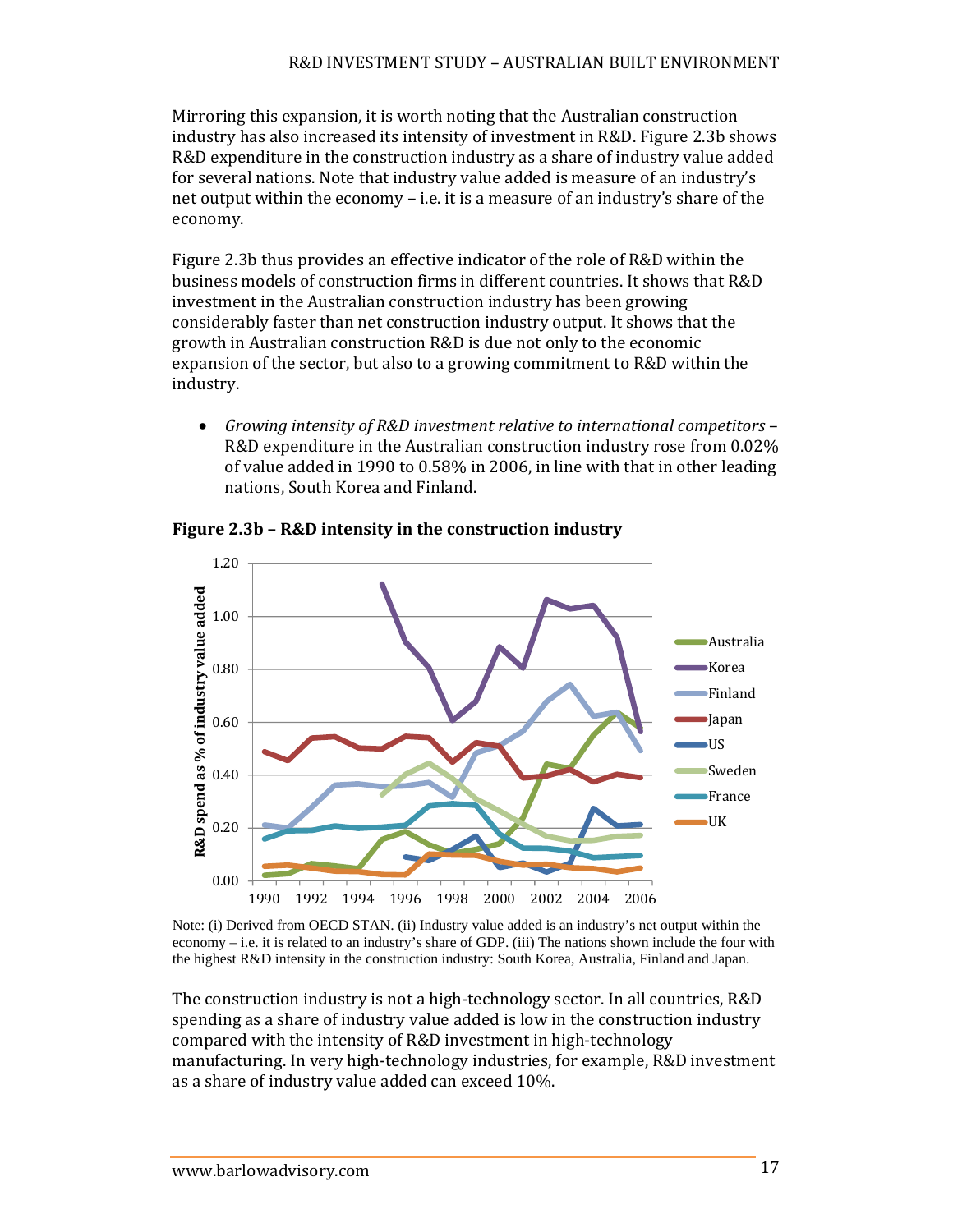It is important to be aware of this; yet we should not let it detract from our essential finding here. By benchmarking like with like, we have uncovered an important development. The Australian construction industry is emerging as a sector where Australia's intensity of R&D investment is on a par with world leaders. 

## **2.4 An industry transformed**

Every indication is that Australian industry has transformed its investment in construction R&D to a remarkable degree over the past two decades. This appears to be true both in the scale of investment in construction-related R&D across the Australian economy and in the intensity of investment within the Australian construction industry compared with international leaders.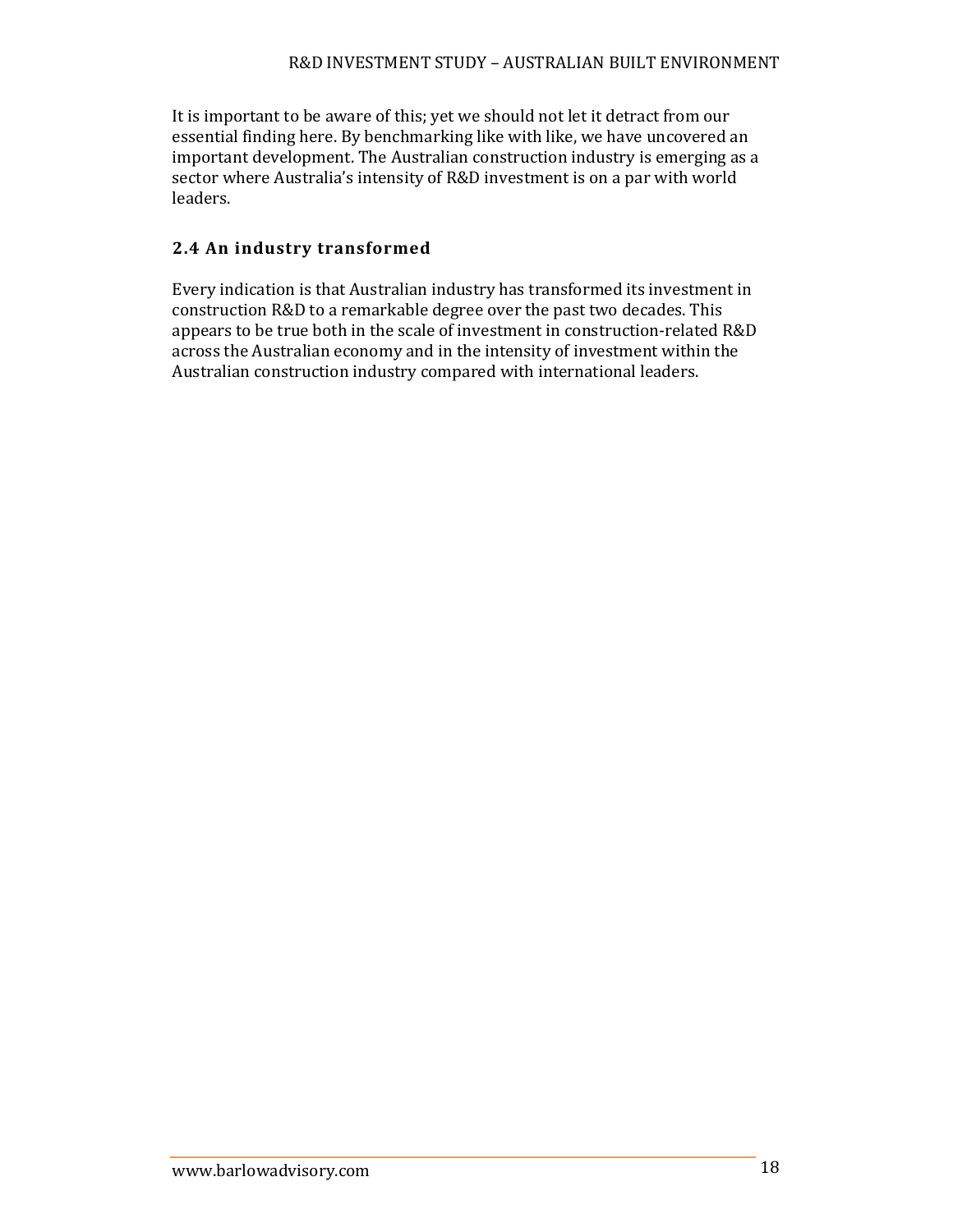# **3. INDUSTRY FOCUS BY FIELD OF RESEARCH**

Business R&D relevant to the built environment can be segmented by industry subsector and by field of research. Here we disaggregate the data in order to reveal the different roles in R&D investment played across different sectors of the construction industry, and to identify the key fields of research in which these sectors are focusing their efforts. In this section we focus largely upon a 2008-09 dataset originally released in 2010 (ABS 8104) and analysed to derive the fields of research in which different sectors concentrate their R&D resources (Barlow 2011). We demonstrate that the various segments of the construction industry have different technological foci in their R&D activity.

#### **3.1 R&D investment by industry sector**

The construction industry is broken up in the most recent ABS classification system into three sectors: the *building construction sector*, the *heavy and civil engineering construction sector*, and the *construction services sector*. Figure 3.1a shows the breakdown of R&D expenditure across these sectors in 2008-09. It reveals substantial R&D investment across all parts of the industry.



#### **Figure 3.1a – Construction R&D by subsector, 2009‐10**

Note: (i) Derived from ABS 8104. (ii) *Property operators & real estate services* is a sector of the Rental, hiring and real estate services industry. The other three categories are sectors of the construction industry. (iii) Labels show business R&D expenditure by subsector in 2008-09.

Also included in this figure is data on the property operators  $&$  real estate services sector. This is a sector of the rental, hiring and real estate services industry. This is included in the figure to show how modest the R&D activities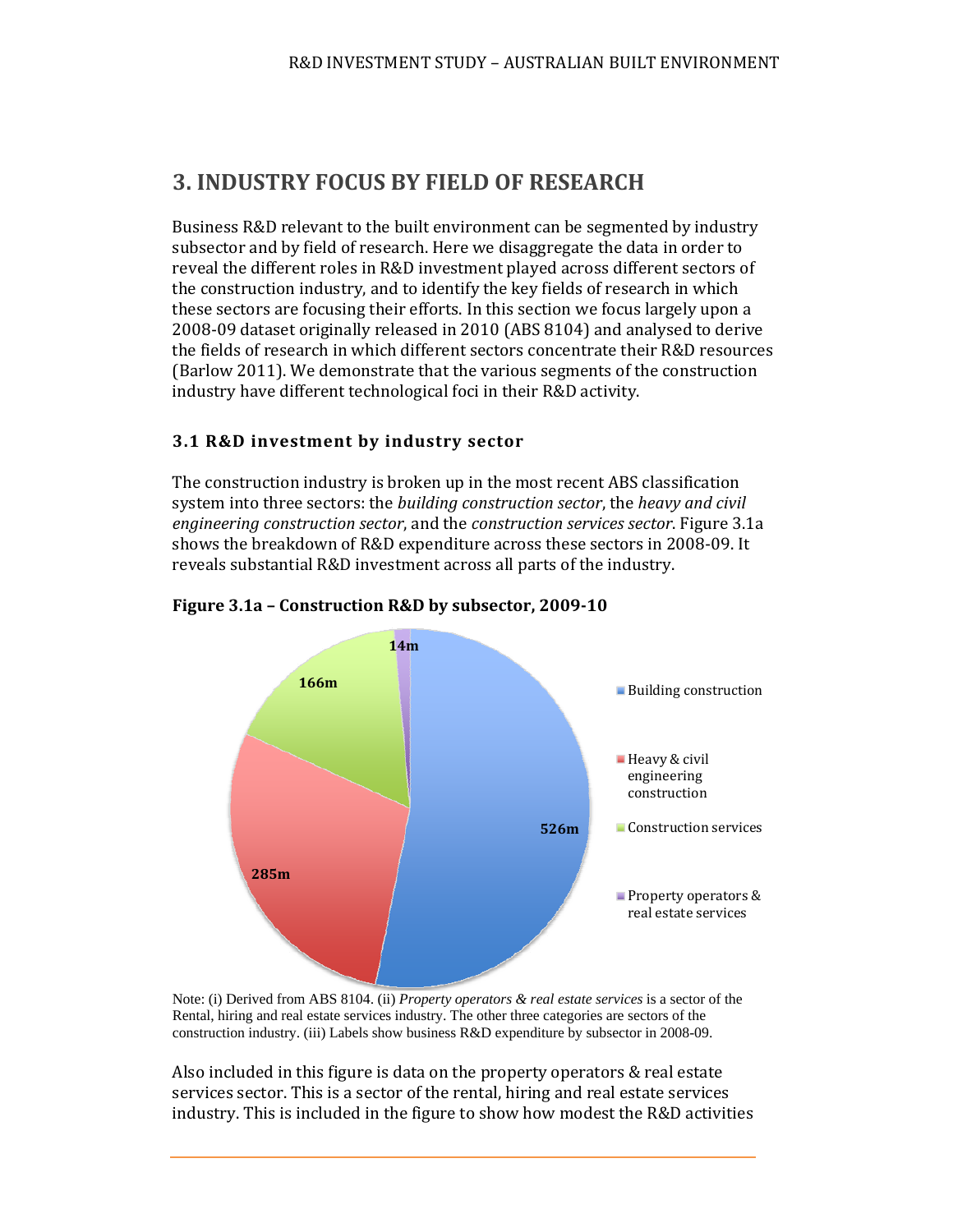are in this industry, and to justify their exclusion from the subsequent analysis. Just for the record, though, over half the R&D in this sector is in focused around information, computing, and communications technologies.

Given the scale of R&D across the three sectors within the construction industry, it is useful to ask whether they have a similar or a distinctive disciplinary profile. Figure 3.1b addresses this issue, in a preliminary sense, by presenting R&D activity in each of these sectors by scale of investment in various fields of research, notably in the fields of 'civil engineering', 'building', and 'other built environment'. 

In interpreting this figure, particular care should be taken to differentiate between the *building construction sector* (which is an industry classification) and 'building' (which is a field of research classification associated with a particular or domain of knowledge).



**Figure 3.1b Construction R&D by industry sector and dominant field of research, 2008‐09**

Note: (i) Derived from ABS 8104 and Barlow 2011. (ii) 'Civil engineering' and 'building' correspond to ABS field of research categories, however: 'other built environment' refers to all built environment and design fields other than 'building'; and 'other' refers to all fields outside of civil engineering and built environment and design. (iii) For further background on definitions refer back to section 1.3.

It is clear from this figure that there are broad differences in R&D emphasis across different parts of the construction industry.

*Building construction* – The *building construction sector* has a strong emphasis on civil engineering  $(51\%)$ , building  $(34\%)$ , and other built environment  $(12\%)$ , but very modest activity in other fields.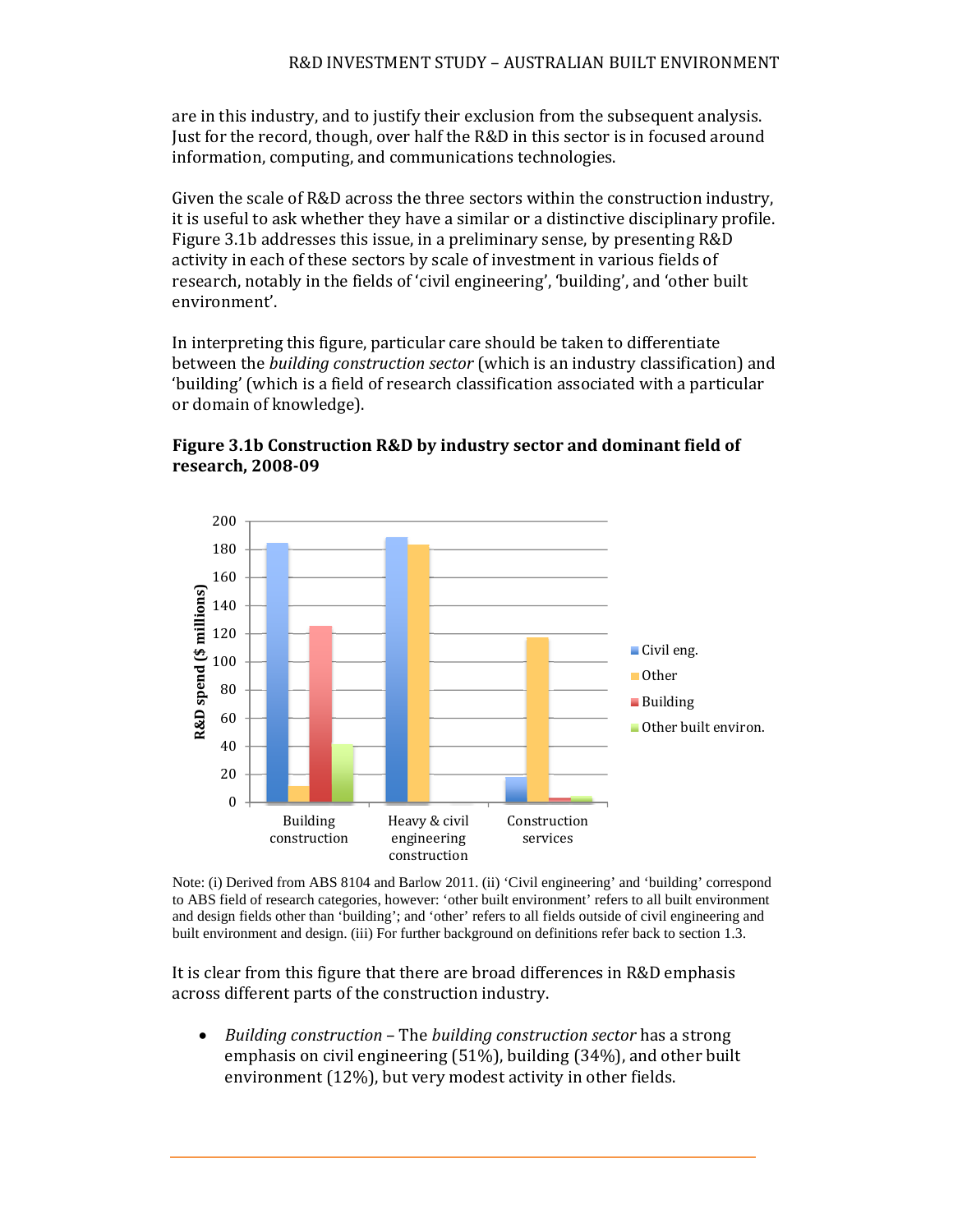- *Heavy and civil engineering construction* – The *heavy and civil engineering construction sector* has an equally strong emphasis on civil engineering  $(51%)$ , but only negligible investment in the field of built environment and design.
- Construction *services* The *construction services sector* meanwhile has only moderate activity in civil engineering (13%) and in building and other built environment and design  $(6%)$ , and has by far its strongest focus in other fields.

The different disciplinary mix observed in figure 3.1b implies that the nature of the R&D in each sector of the construction industry is quite different in style and objective. It also implies that opportunities for partnerships with public sector institutions will vary considerably by field across different parts of the industry. We turn now to look at this issue in greater detail.

### **3.2 Field focus by industry sector**

If one studies the disciplinary portfolio – or, to put it another way, the emphasis by field of research - across the construction industry as a whole, one observes that there is a very strong focus on engineering, with 'civil engineering' ( $\sim$ \$390 million) and other miscellaneous forms of engineering  $\sim$  \$240 million) accounting for the lion's share of R&D expenditures.

There is also strong activity in those fields relating to the built environment and design, with 'building'  $(\sim $130 \text{ million})$  and other areas of 'built environment and design' ( $\sim$ \$50 million) accounting for most of the balance in R&D expenditures. Beyond these fields, the only area of substantial activity is in 'information and computing sciences'  $\sim$  \$45 million). Altogether, these fields account for 97% of all R&D expenditures in the construction industry.

As we have observed though, there are differences in emphasis by field of research across the three sectors of the industry. Figures 3.2a, 3.2b, and 3.2c show this in greater detail. In these diagrams, the critical fields of research are identified for each industry sector, and investment in each of these fields is shown. 

These diagrams serve a dual purpose, for not only do they reveal the scale of investment in different fields within each sector, but they also indicate the degree of specialisation. Sectors with spikey graphs tend to have a high degree of disciplinary focus, while sectors with broader distributions are obviously making R&D investments across a wider range of disciplines.

Figure 3.2a shows those fields of research where businesses in the *building construction sector* are focusing their efforts. Figure 3.2b shows those fields of research where business in the *heavy and civil engineering construction sector* are focused. While figure 3.2c shows those fields where businesses in the *construction services sector* are strongest.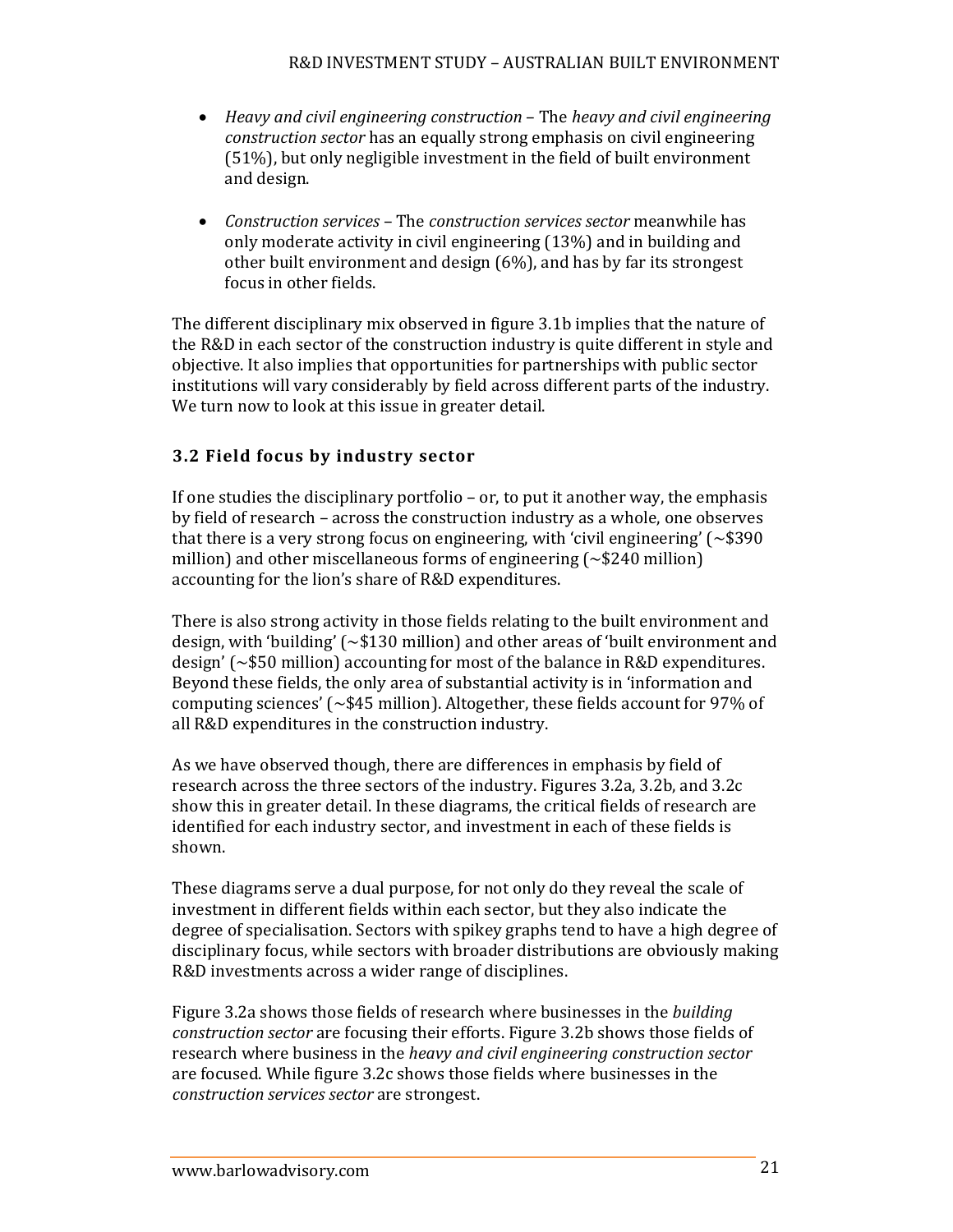

#### **Figure 3.2a – Fields focus in building construction sector**

Note: (i) Derived from ABS 8104 and Barlow 2011. (ii) 2008-09 R&D expenditures are shown in \$ millions. (iii) Fields correspond to ABS categories, with these exceptions: 'other misc eng' means all engineering fields apart from 'civil engineering'; 'other built environment & design' means the field of 'built environment and design' once the fields 'building' and 'architecture and design' have been excluded; and 'other misc fields' means miscellaneous fields other than those shown along other axes.

**Figure 3.2b – Field focus in heavy and civil engineering construction sector**



Note: (i) Derived from ABS 8104 and Barlow 2011. (ii) 2008-09 R&D expenditures are shown in \$ millions. (iii) Fields correspond to ABS categories, with these exceptions: 'other misc eng' means all engineering fields apart from 'civil engineering', 'interdisciplinary engineering' and 'resources engineering & extractive metallurgy'; and 'other misc fields' means miscellaneous fields other than those shown along other axes.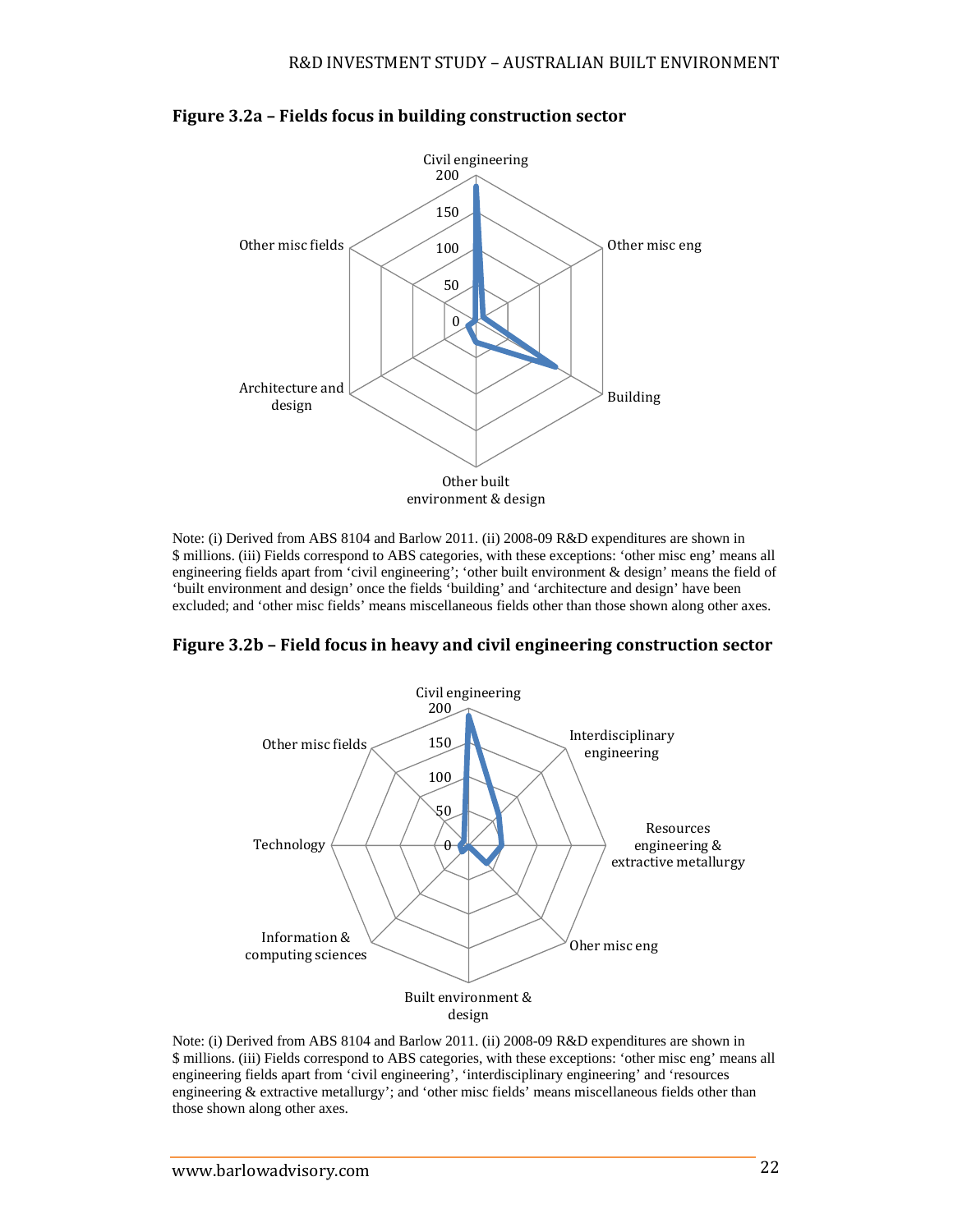

## **Figure 3.2c – Field focus in construction services sector**

Note: (i) Derived from ABS 8104 and Barlow 2011. (ii) 2008-09 R&D expenditures are shown in \$ millions. (iii) Fields correspond to ABS categories, with these exceptions: 'other misc eng' means all engineering fields apart from 'civil engineering', 'mechanical engineering', 'electrical & electronic engineering', and 'manufacturing engineering'; and 'other misc fields' means miscellaneous fields other than those shown along other axes.

From these figures, it is clear that (i) the *building construction sector* emphasises 'civil engineering' and 'building' R&D, (ii) the *heavy and civil engineering construction sector* is heavily focused on 'civil engineering', 'interdisciplinary engineering' and 'resources engineering', with a smidgeon of 'information and computing sciences' activity included, while (iii) the *construction services sector* supports an eclectic range of disciplines, with a particular emphasis on 'information and computing sciences' and 'mechanical engineering'.

These comparisons will be very useful in the next section, where we consider the orientation of public R&D in Australia, and its relevance to the construction industry. A key marker that we will use in this respect is the ratio of investment between 'civil engineering' and the field of 'built environment and design' (which encompasses the field of 'building').

#### **3.3 Outside the construction industry**

The above analysis is inevitably incomplete. First, there would be research that some businesses classify within the fields of 'civil engineering' or 'building' which might equally be categorised as 'information science' or 'materials engineering' or within some other field. The nature of the R&D survey run by the ABS, and the classifications used, probably makes the construction industry's R&D portfolio appear narrower than is true in practice.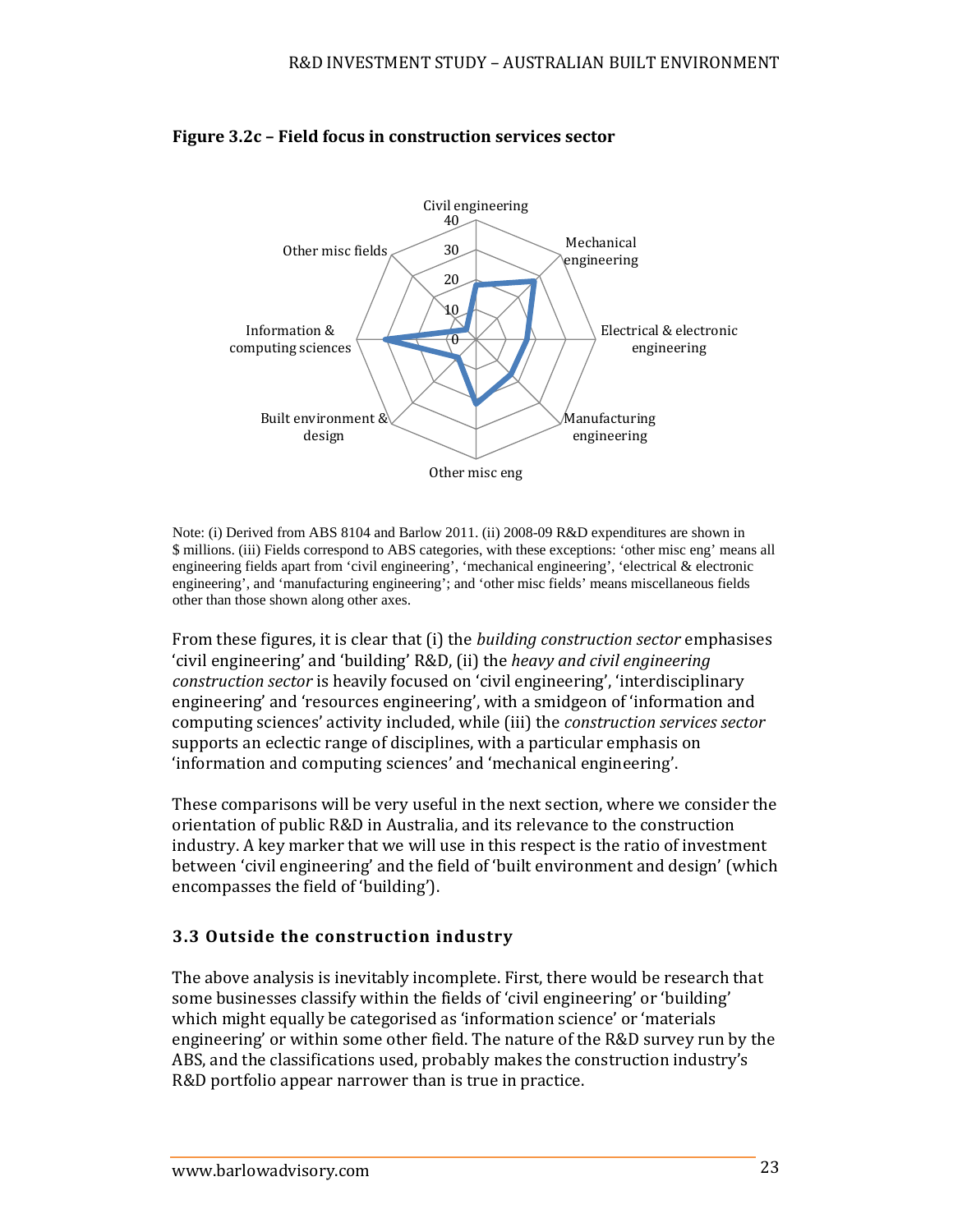Second, we know there is considerable R&D relevant to the built environment, taking place across industries other than the construction industry. We know this from the discrepancy between the data on socio-economic expenditure and the data on expenditure by industrial sector, as presented previously in table 2.1b. 

There is not a lot that can be done in relation to the first of these points. R&D expenditure analysis is useful for identifying trends, but more specific issues would need to be teased out using case studies or through independent consultation with firms active in R&D. It is possible, however, to make some comments in relation to the second issue. One can, for example, use the fields of research identified above to get a handle on which other industries are most likely to be involved in construction-related R&D.

Using R&D investment in 'civil engineering' and 'built environment and design' as markers of greatest relevance, the key industries that stand out as having some relation to the construction industry are as follows.

- *Mining* The mining industry spent \$85 million on 'civil engineering' R&D in 2008-09. It also spent \$26 million in 'built environment and design'. However, spending in this latter field was all within the subfield of 'engineering design' and probably is not directly relevant to the built environment sector.
- *Manufacturing* Several areas of manufacturing supported R&D relevant to our study in 2008-09. The non-metallic mineral product manufacturers spent \$110 million on R&D, of which an estimated \$15 million was designated 'civil engineering'. The fabricated metal product manufacturers spent \$170 million on R&D, of which an estimated \$6 million was designated 'civil engineering' and \$3 million was designated in the field of 'building'. The wood product manufacturers spent \$45 million on R&D, of which \$4 million was spent in the 'building' field.
- *Services* There are two additional industries that must be mentioned. In transport support services, with total R&D spending across all fields of \$120 million, an estimated \$30 million was spent in the field of 'civil engineering', and \$3 million was spent in 'built environment and design'. In professional, scientific and technical services, a very large and diverse sector, there was around \$110 million reported in 'civil engineering' R&D and \$32 million in 'built environment' (i.e. in 'built environment and design' but not counting those expenditures in the subfield of 'engineering design').

The existence of this activity attests to the dispersal of construction-related R&D within the Australian economy. Significantly, it also implies that there is a capacity within the Australian economy for linking  $R&D$  in the core fields of 'civil engineering' and 'built environment and design' with other, quite disparate areas of expertise. Each of the industries listed above have their main R&D focus spread across other disciplines.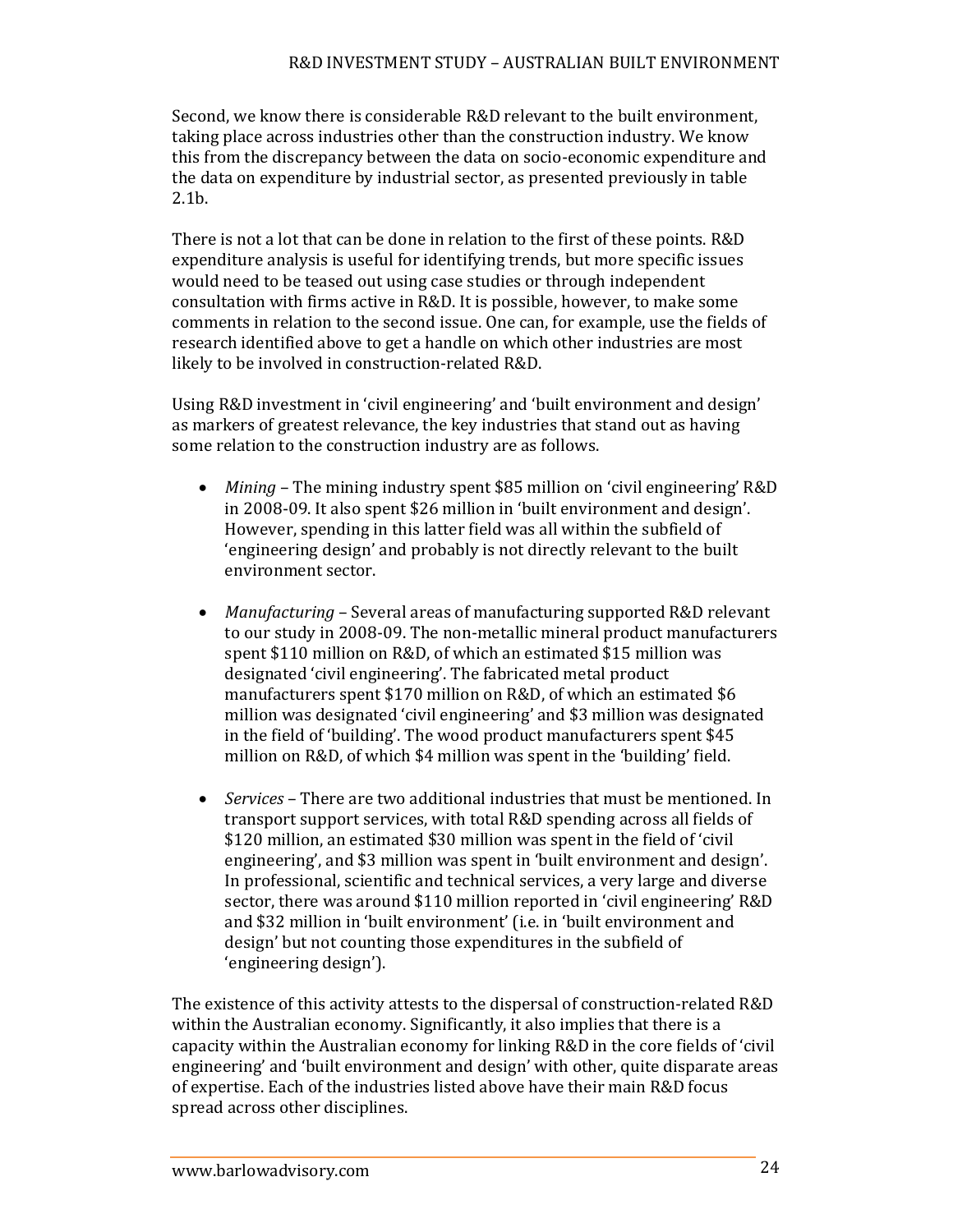This observed, it should be stressed once again that most of the growth in construction R&D has occurred within the construction industry itself. Figure 3.3a shows growth in R&D investment by industry sector, contrasting growth patterns in the three sectors of the construction industry with that in three relevant manufacturing sectors. It reveals that the most rapid growth has been in the *building* construction sector. R&D spending in the *heavy and civil engineering construction sector* has also grown, although investment in this sector dropped markedly between 2008-09 and 2009-10, leading interestingly to trend growth in this sector not dissimilar to that in related areas of manufacturing.



**Figure 3.3a – R&D growth trends by industry sector**

Note: (i) Derived from ABS 8104.

## **3.4 An industry with a clear disciplinary focus**

R&D relating to the built environment is supported across a range of industries in Australia. Two industry sectors, however, stand out both for the scale of their investment and for the rapidity with which they have grown their R&D investment in recent years. These are the *building construction sector* and the *heavy and civil engineering construction sector*. 

Remarkably, both of these industry sectors report an extremely narrow disciplinary profile. The field of 'civil engineering' dominates across both sectors, with 'built environment and design' playing a pivotal role in the *building construction sector* and other areas of engineering accounting for most of the balance of activity in the *heavy and civil engineering construction sector*. These investment patterns will be used in the next section to evaluate the relevance to business of recent trends in R&D investment within the public sector.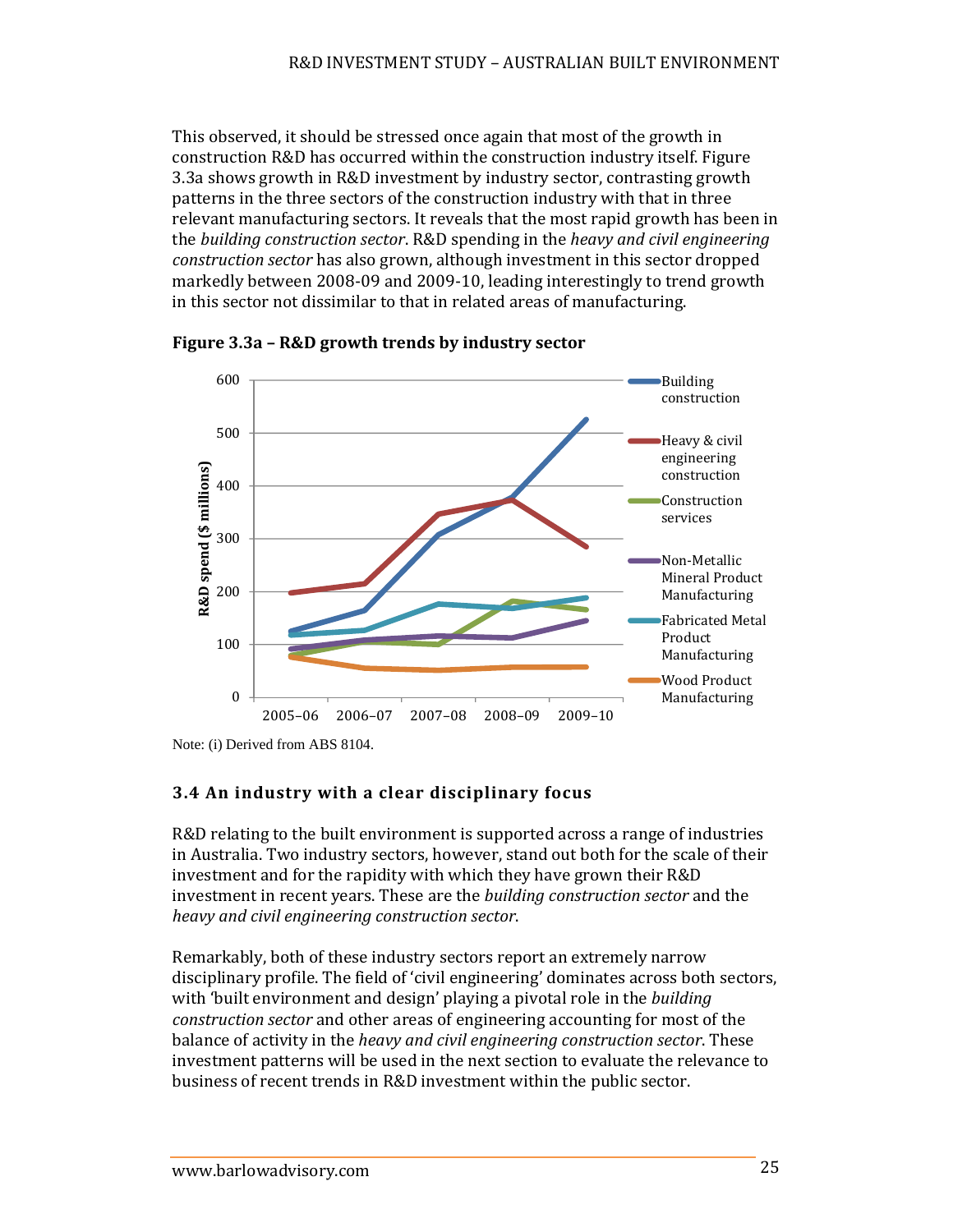# **4. TRENDS IN THE PUBLIC SECTOR**

While it is natural for businesses to think in terms of market sector or socioeconomic objective, this is less common at universities and even in government agencies, where R&D is most typically managed around expertise or field of research. Here we attempt to draw out some key trends in public investment in R&D relevant to the construction industry by focusing on the fields of research identified in the previous section.

We reveal that public sector investment in fields relevant to the construction industry has lagged not only in comparison to the growth in industry R&D activity but also in comparison to other areas of public-sector investment.

#### **4.1 Public investment in construction R&D**

Categorising research according to socio-economic objective is typically a more meaningful practice for researchers in the private sector than it is in the public sector. The culture in public institutions leads a proportion of researchers to prioritise the discovery of knowledge for its own sake ahead of economic or social objectives. However, a comparison of R&D investment directed at the socio-economic objective 'construction' across both the private and public sectors in Australia since the early 1990s tells an interesting story.



**Figure 4.1a – Private versus public R&D on 'construction'**

Note: (i) Derived from ABS 8112 and Barlow 2011. (ii) Shows R&D expenditures by sector focused on the socio-economic objective 'construction'. (iii) 'Public R&D' counts R&D from the university sector and from state and federal government agencies.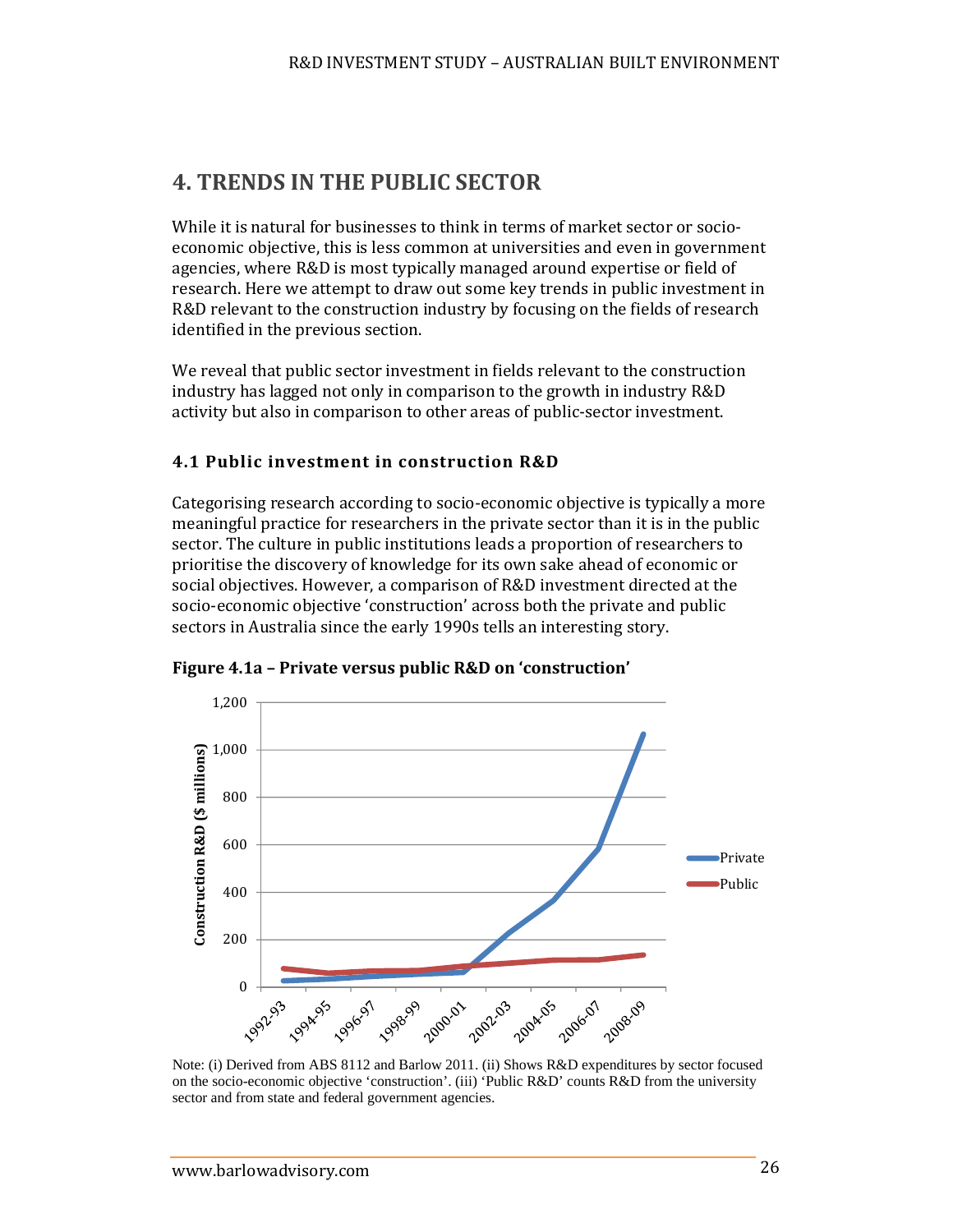Figure 4.1a shows that whereas historically there has been more constructionrelated R&D in universities and government agencies than in business, this changed dramatically over the years  $2000-01$  to  $2008-09$ . The private sector is now easily the primary location for R&D targeting the socio-economic objective of 'construction' in Australia.

*Business has supplanted the public sector* – In the early 1990s, Australian public institutions were spending 2.9 times more on construction-related R&D than Australian businesses did. Yet by 2008, Australian businesses were spending 7.9 times as much on construction-related R&D as public research institutions.

Investment in construction  $R&D$  in the public sector, furthermore, has lagged not only compared with Australian business; it has also grown modestly compared with other areas of public research investment. Figure 4.1b shows the trend in this respect for universities. It shows how university R&D in the socio-economic objective of 'construction' has grown in comparison with total university R&D expenditures. 



**Figure 4.1b – University R&D focused on 'construction'** 

Note: (i) Derived from 8111. (ii) Compares university R&D expenditures focused on the socioeconomic objective 'construction' (left axis) with total university R&D expenditures across all objectives (right axis). (iii) The right axis has been adjusted so that the growth-rates of both curves from 1992 are comparable.

On the positive side here, between 1992 and 2010, Australian universities grew their spending in construction-related R&D roughly three-fold in nominal terms. On the other hand, had growth in construction R&D trended in line with total university R&D investment, there would have been an additional \$70 million in the higher education sector focused in this area. These data suggest that universities have been building capacity much faster around other objectives.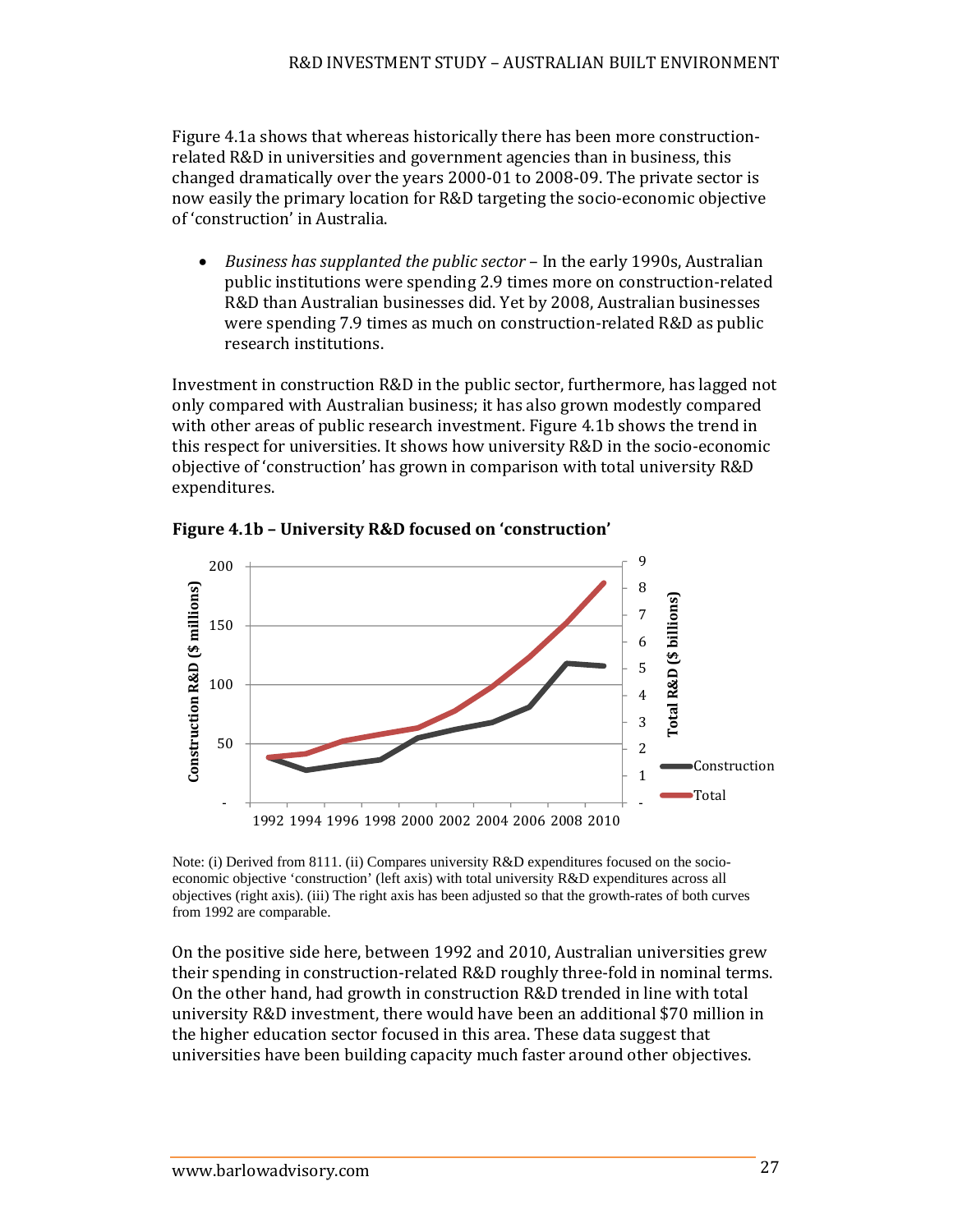*Universities have reduced their emphasis on construction R&D* – The proportion of Australian university R&D focused on the socio-economic objective of 'construction' fell from 2.3% to 1.4% of total Australian university R&D expenditures between 1992 and 2010.

Figure 4.1c makes a similar comparison of R&D expenditures within Australian government research agencies. The trends here are consistent with what has happened in universities – although they are also markedly more negative.



**Figure 4.1c – Government agency R&D focused on 'construction'** 

Note: Derived from ABS 8109. (ii) Compares government intramural R&D expenditures focused on the socio-economic objective 'construction' (left axis) with total government intramural R&D expenditures across all objectives (right axis). (iii) The right axis has been adjusted so that the growthrates of both curves from 1992 are comparable.

R&D in government agencies reported around the socio-economic objective of 'construction' held steady only in nominal terms between 1992 and 2004, and then plummeted through to 2008. Had growth in construction R&D trended in line with total government agency R&D investment, by 2008 there would have been an additional \$57 million in the government sector focused in this area.

 *Government agencies have reduced their spending on construction R&D* – Between 1992 and 2008, government agency spending on construction R&D declined from \$40 million to \$17 million, and the proportion of government sector R&D focused on the socio-economic objective of 'construction' fell from 2.2% to 0.5% of total government sector R&D expenditures. 

#### **4.2 Public expenditure in construction R&D by field**

The above analysis of socio-economic objective may be distorted by the way public researchers think about their work. It is more common for public-sector researchers to think in terms of fields of research than in terms of socioeconomic objectives. In addition, some may work on projects that are relevant to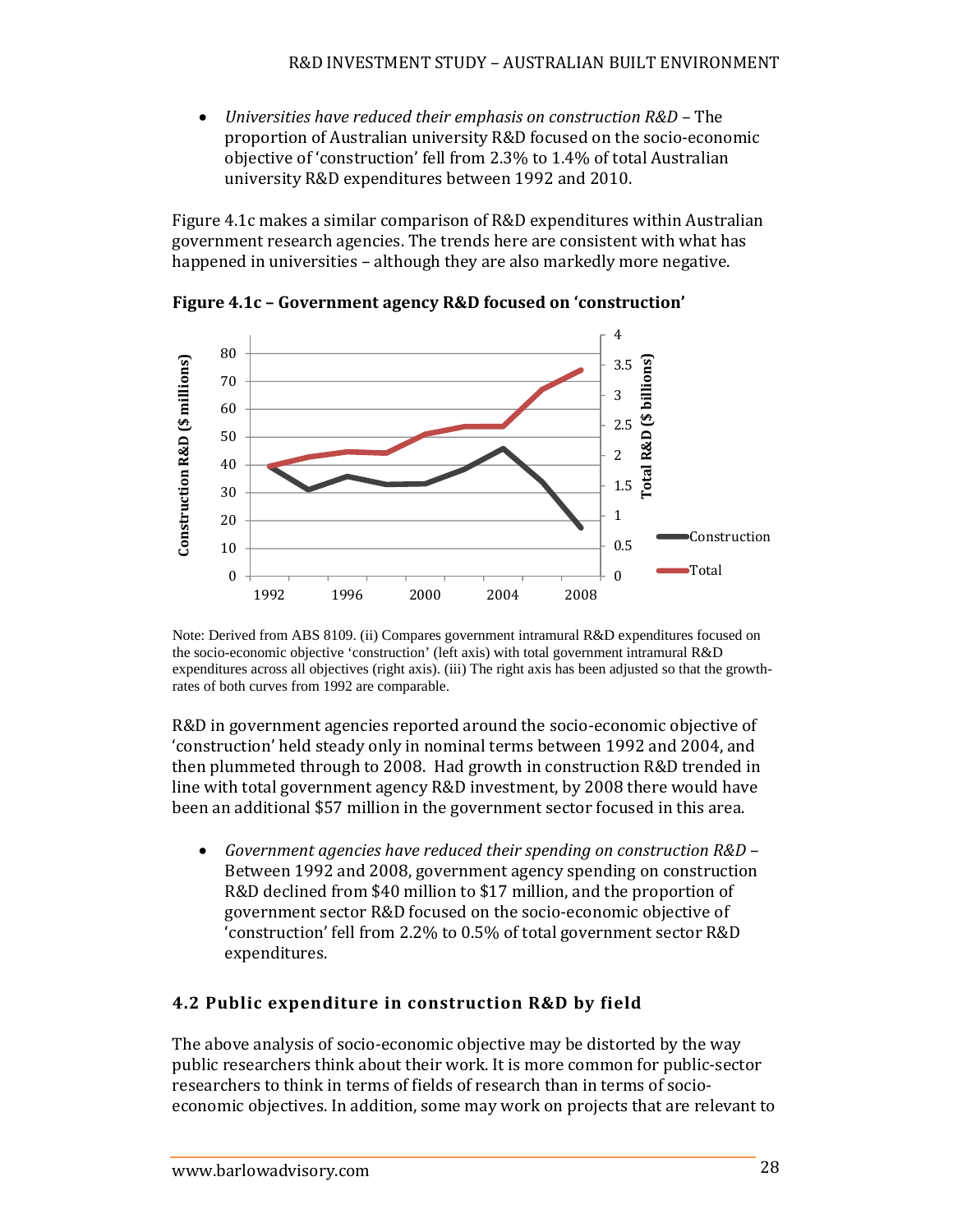the construction industry, yet consider their work as sitting within the socioeconomic framework of 'expanding knowledge' rather than 'economic development'. (Refer back to table 1.3b for a summary of how the socioeconomic objective categories are structured by the ABS.)

For these reasons, it is useful to contrast the trends in public and private sector investment within those specific fields of research that we have identified as relevant to the construction industry. Figure 4.2a does this for the field of 'civil engineering'. It shows a disparity between the public and private sector in both scale and growth in investment in this field over recent years.



**4.2a – R&D spending by sector in civil engineering**

Note: (i) Derived from ABS 8112 and Barlow 2011. (ii) Data for government agencies has been estimated for the years 2004 and 2008.

In figure 4.2b, we make a similar comparison for the field of 'built environment and design'. There is a slight complication in generating this figure, due to a change in the field of research classification system used by the ABS between 2006 and 2008. In this figure, the columns for 2004 and 2006 show R&D expenditures by sector in the old research field of 'architecture, urban environment, and building', while the column for 2008 shows R&D expenditures by sector in the new field of 'built environment and design'.

It should be noted here that the latter column has included only R&D expenditures for those subfields that were inherited from the old field of 'architecture, urban environment and building'. In other words, we have subtracted out the R&D expenditures from those other subfields that were not previously associated with the field of 'architecture, urban environment and building' but which were transferred to the field of 'built environment and design' following the classification change in 2008.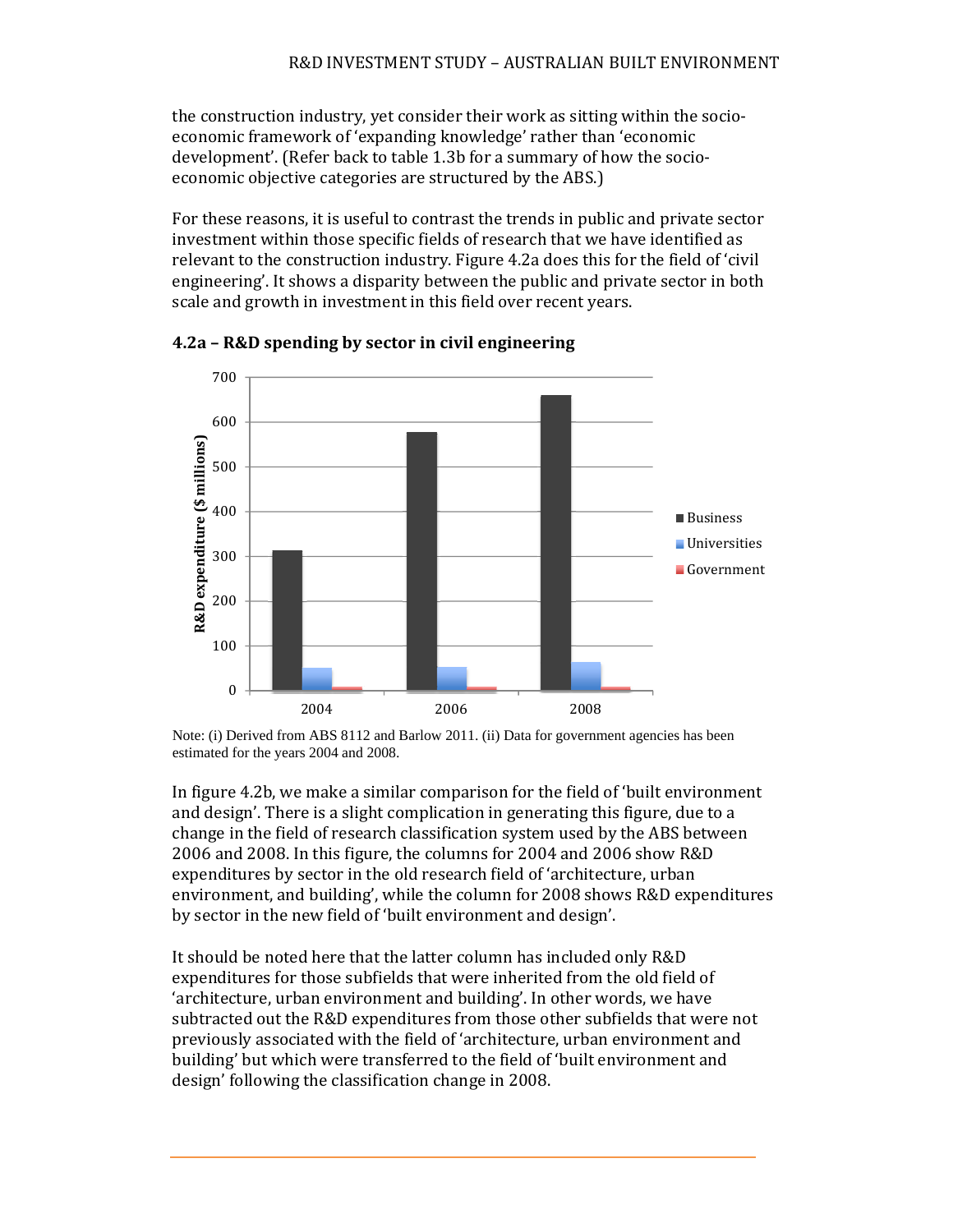This approach provides optimal comparability in the 2008 data with previous years. For further background, the reader may like to refer to the concordance of subfields between the old field of 'architecture, urban environment, and building' and the new field of 'built environment and design' as summarised in table 1.3d.



**4.2b – R&D spending by sector in 'built environment and design'**

There are several observations to be made about figures 4.2a and 4.2b.

- *Civil engineering* Business invests in 'civil engineering' R&D on a scale that dwarfs that in public sector organisations; but growth in investment in this field has still been vastly higher in the business sector than in universities or government agencies in recent years.
- *Built environment and design* A change in ABS classifications appears to have engendered (or at least coincided with) a dramatic shift in business R&D reporting within the code of 'built environment and design'. Thus, although this has been an area of growing expenditure in universities, public activity is now minor compared with what is reported by the private sector.
- *Universities versus government agencies* It would also seem from these figures (consistent also with figures  $4.1b$  and  $4.1c$ ) that the vast majority of public sector R&D in fields relevant to the construction industry occurs in universities rather than in government agencies, such as CSIRO.

Note: (i) Derived from ABS 8112 and Barlow 2011. (ii) There was a classification change in 2007-08, at which point 'architecture, urban environment and design' was re-categorised as the larger field of 'built environment and design'. To account for this, only R&D spending within the subfields of 'architecture', 'building', and 'urban and regional planning' were counted in this figure for universities and businesses in 2008.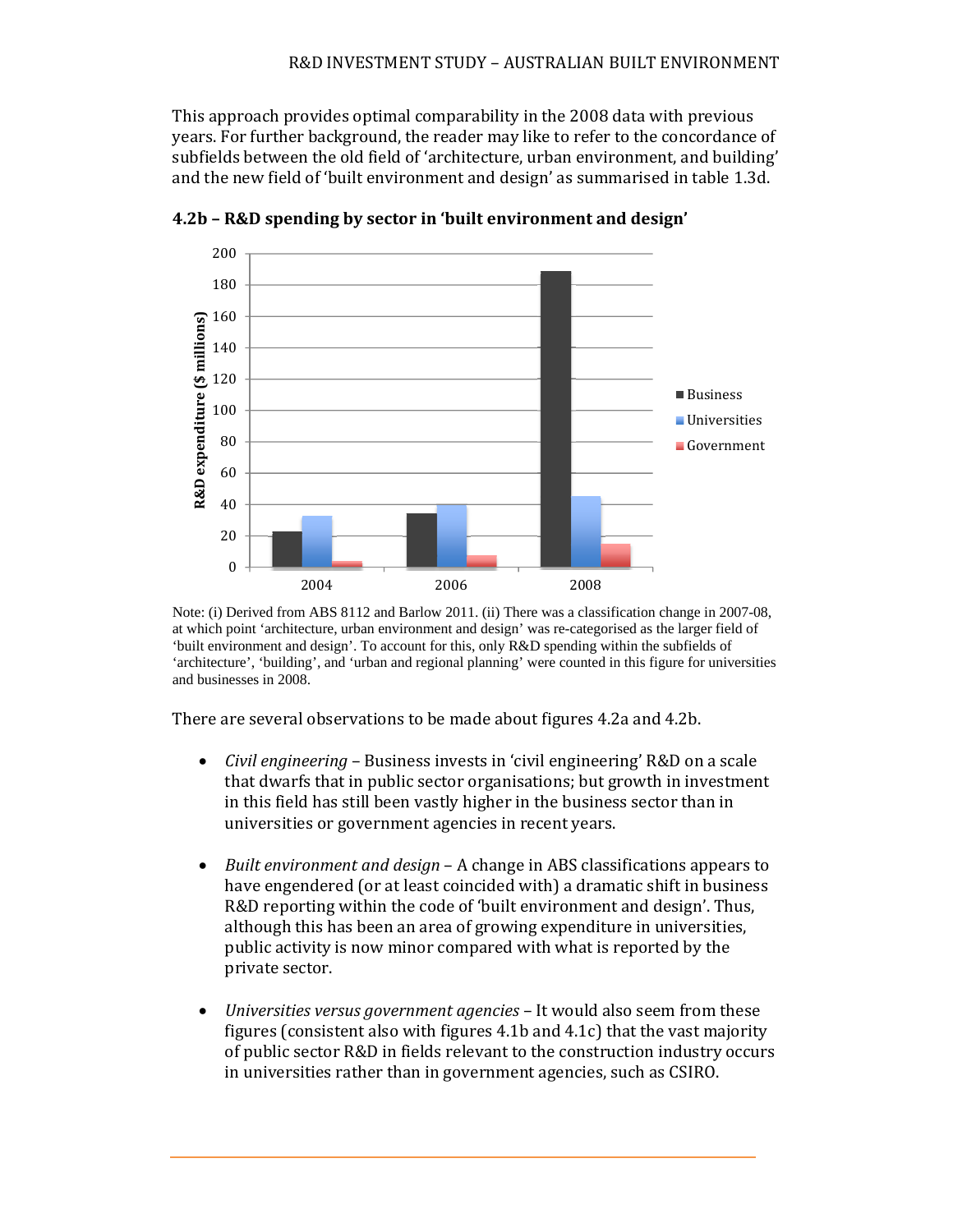The indications here are very clear, and confirm the conclusions that were drawn from figure 4.1a, which showed the slow growth in public R&D investment relative to private investment in the socio-economic objective of 'construction'. But the above analysis also enables us to make some broad comments about the relevance of public research to specific industry sectors.

For universities and the three sectors of the construction industry, table 4.2c shows the ratio of R&D investment in 'civil engineering' with that in the field of 'built environment and design'. Once again, in this table, we face the same concordance issue we came up against in figure 4.2b, and we resolve it in the same way – by using the data for the field of 'architecture, urban environment and design' in 2006, and by the selective inclusion subfield data for the field of 'built environment and design' in 2008.

#### **Table 4.2c – Ratio of R&D spending in the field of 'built environment and design' relative to 'civil engineering'**

|                                        | 2006 | 2008    |
|----------------------------------------|------|---------|
| <b>Australian Universities</b>         | 0.7  | 0.7     |
| Building construction                  | 0.15 | 0.7     |
| Heavy & civil engineering construction | 0.0  | $0.0\,$ |
| Construction services                  | 0.2  | 0.2     |

Note: (i) Derived from ABS 8104, ABS 8111 and Barlow 2011. (ii) The values shown are rounded to the nearest '0.05' and represent the ratio of R&D spending in the old field of 'architecture, urban environment and building' as a proportion of spending in the field of 'civil engineering'. (iii) Note that 'architecture, urban environment and building' was a field category in the 2006 R&D surveys, but was subsumed into 'built environment and design' for the 2008 survey. The ratios for 2006 have therefore been calculated using reported expenditures in 'architecture, urban environment and building'; while the ratios for 2008 have been determined by excluding the subfields 'design practice & management', 'engineering and design', and 'other built environment and design' from the values listed within the broader 2008 'built environment and design' category.

This table shows us something very interesting.

*Industry versus university discipline portfolio* – The balance of investment between 'civil engineering' and 'built environment and design' within the *building construction sector* has converged remarkably closely with that found in universities over recent years.

The growth in private sector R&D within the field of 'built environment and design' noted in figure 4.2b, in other words, may reflect a flow of ideas from the university sector to the *building construction sector*. Certainly, it hints to an influence by public researchers on the way industry researchers classify their R&D, if not upon the actual nature of their R&D.

## **4.3 Bridging public and private activity in construction R&D**

Now the processes by which industries change the orientation of their R&D portfolios are complex, and the direct exchange of knowledge with colleagues in the public sector is usually only of minor significance. R&D trends within corporations are typically more strongly influenced by different factors,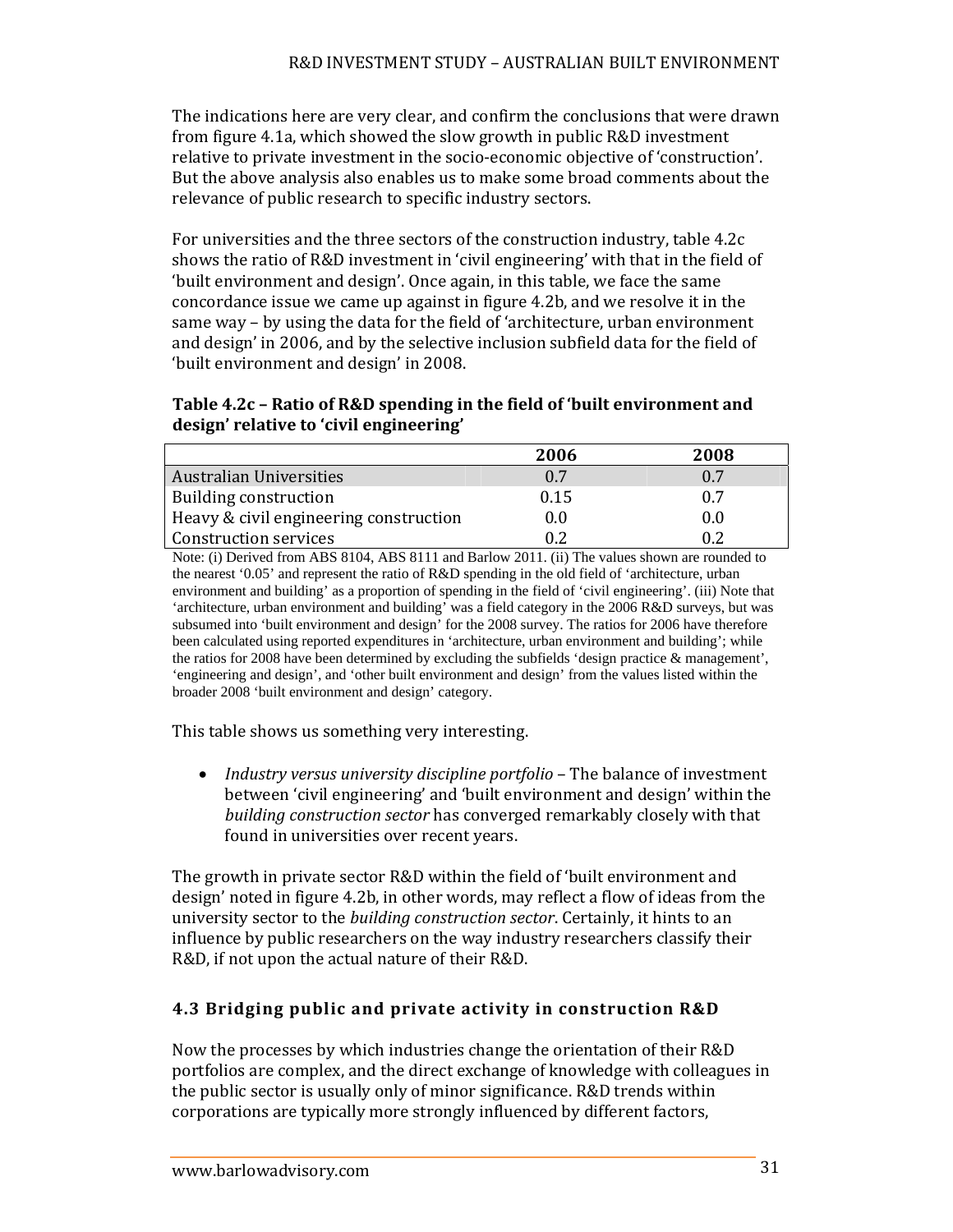including levels of profitability, perceptions of changing business opportunity, the actions of competitors, the nature of the regulatory environment, underlying technological change, and the hiring of staff with new skills and ideas.

In fact, the dominant mechanism by which public sector organisations exert an influence on private companies is usually via the last of these points  $-$  the flow of trained human capital - to which end, although it is beyond the scope of this report, it may be worth some time in the future studying how the number of new employees with research degrees in fields relating to the built environment has grown in Australia over the past twenty years.

Having acknowledged this, sometimes the direct cross-fertilisation of ideas from public sector R&D into private firms can be important, and to this end we present the distribution of industry and university R&D by location in Australia, followed by the patterns of federal funding for university  $R&D$  within the main construction-related disciplines. The evidence is circumstantial, but does seem consistent with a view that universities have played an important role in stimulating an interest in R&D in the construction industry.

Figure 4.3a shows business  $R&D$  spending around Australia by sector of the construction industry and compares this with university R&D spending in the fields of 'civil engineering' and 'built environment and design'. There are several observations to be made from this figure.

- *Universities are as visible as construction services* – In all states, the amount of university R&D in relevant fields appears roughly comparable with the level of R&D in the *construction services sector*. Universities, in other words, are operating on a scale where they can compete for industrial contracts with Australian firms offering R&D services relating to construction.
- Good *opportunities* for *regional interaction* With the exception of Queensland, there also appears to be a reasonable relationship between the volume of university R&D in a state and the volume of R&D in the construction industry. This suggests that although universities perform research on a scale that is small relative to total spending across their local construction industry, they nonetheless have sufficient scale to be visible (at least potentially) to the construction firms in their region.
- Public-private mismatch in Queensland In Queensland, on the other hand, where business expenditures in both the *building construction sector* and in the *heavy and civil engineering construction sector* are extremely high, there is only modest university R&D activity. Universities in this state have clearly built some capacity – but it is not commensurate with the level of regional business activity. This may imply a high degree of concentration within one or two institutions in Queensland and a wider distribution of activity across multiple institutions in other states. It may also imply that many public-private R&D relationships involving Queensland firms are involving national rather than regional partners.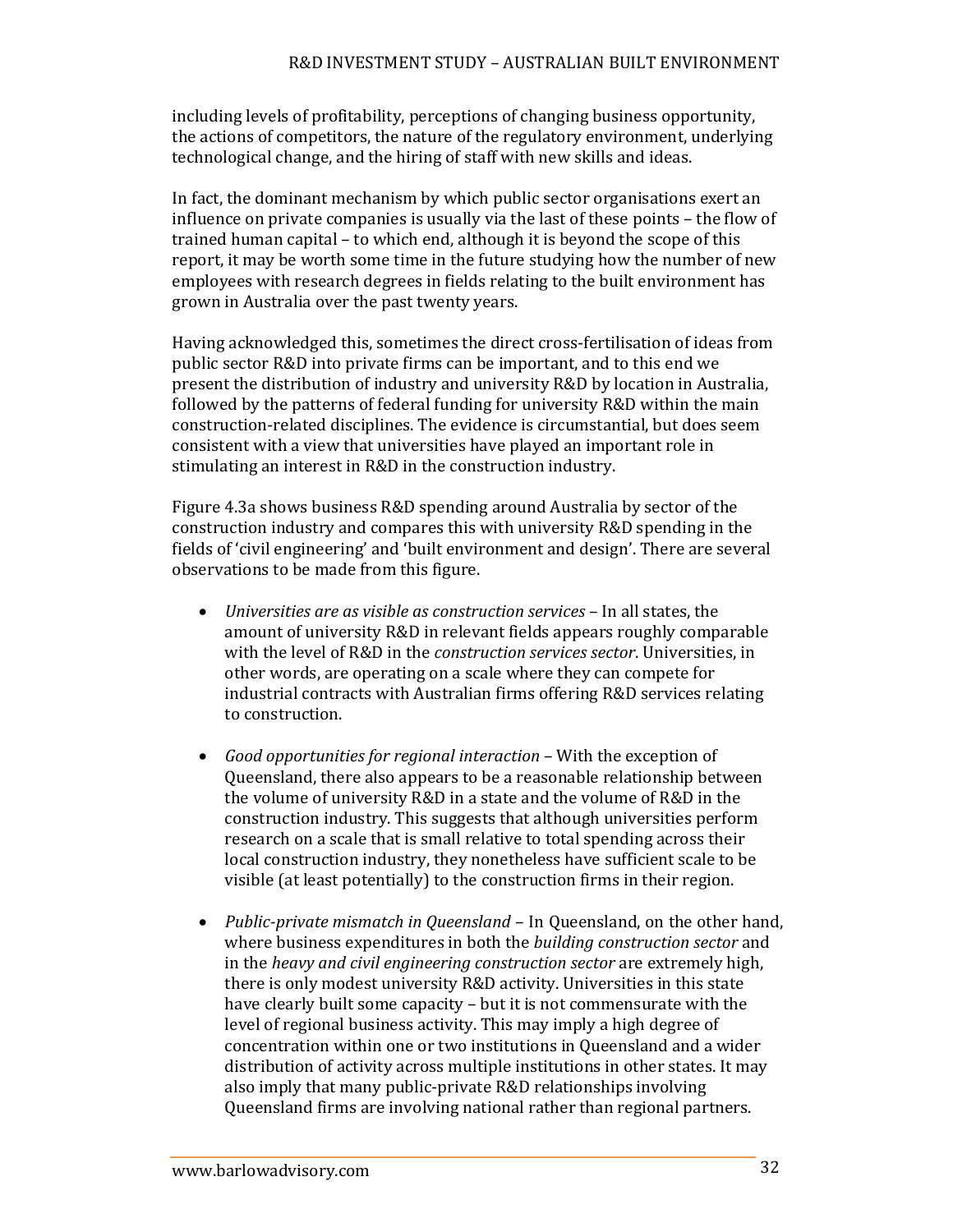

**Figure 4.3a – Business and university R&D spending by location, 2008‐09**

Note: (i) Derived from ABS 8104, ABS 8111 and Barlow 2011. (ii) Total R&D spending by location is shown for the three subsectors of the construction industry, while for universities R&D spending by location is shown only for the fields of 'civil engineering' and 'built environment and design'.

If the scale of investment in university  $R&D$  implies a potential for significant public-private R&D partnership in this area, it is also worth looking at some of the specific mechanisms that might have facilitated such partnerships in practice. Figures 4.3b, 4.3c, and 4.3d show the growth in Australian Research Council (ARC) funding to universities over recent years in three key fields. They also break down investment by type of grant (i.e. Discovery, Linkage, or other).

There are two preliminary comments that must be made about these figures. First, the ARC datasets preserve the use of the pre-2008 classification scheme for field of research. Thus, in these figures we refer to the subfields of 'architecture and urban environment' and 'building'. The latter subfield was carried over into the post-2008 classification scheme, while the former was split into two subfields. Collectively, however, it can be noted that these subfields constitute the vast bulk of national competitive grant activity in the field of 'architecture, urban environment and building', which we have previously acknowledged to be largely equivalent to the post-2008 field of 'built environment and design'.

Second, in each of these figures, grant funds are broken down into three distinct categories. The funds shown for Discovery Projects cover fundamental science projects, funds shown for Linkage Projects cover collaborations with external partners, while funds shown for other initiatives include Federation Fellowships, Centres of Excellence, and smaller external linkage initiatives. For our purposes,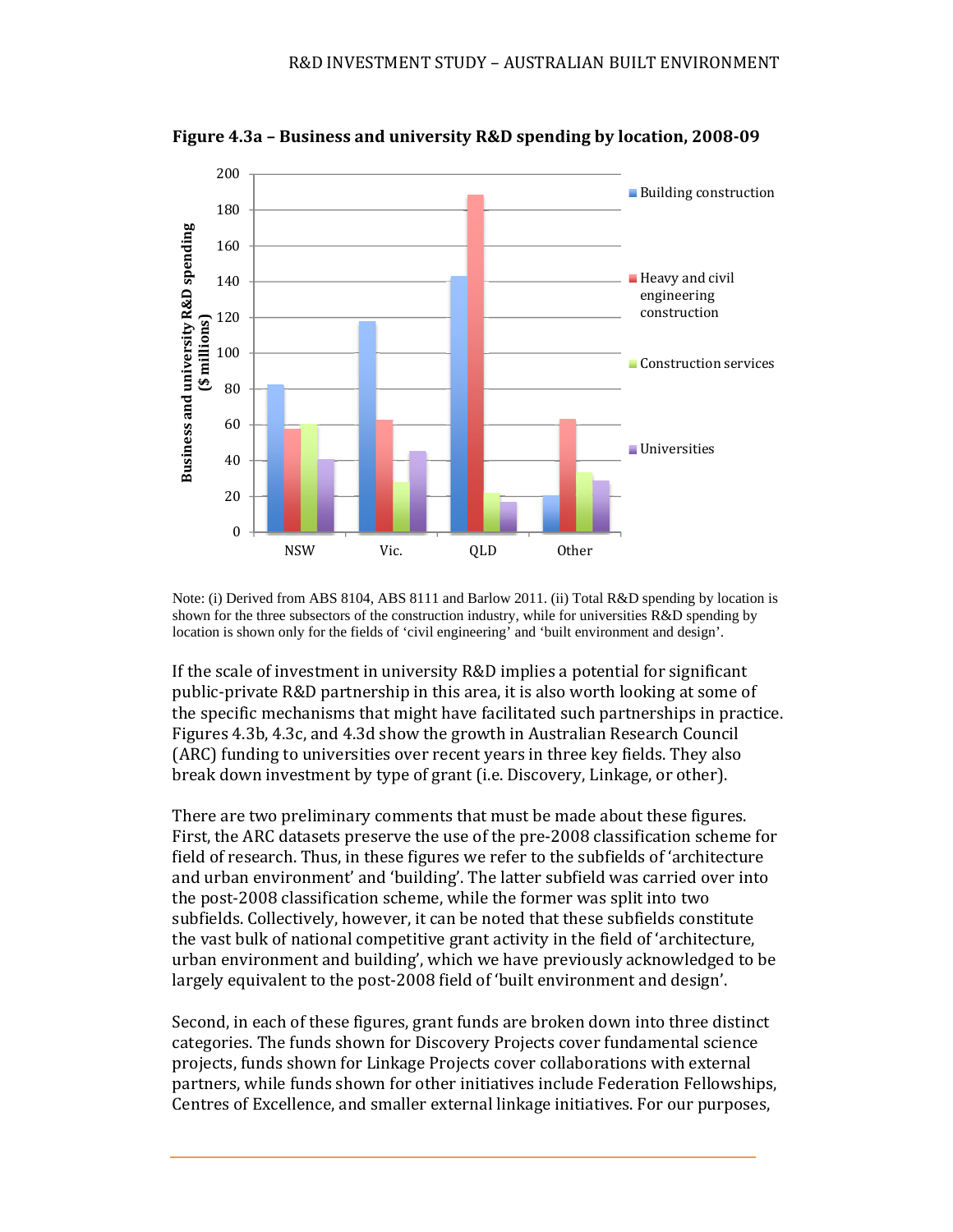we are especially interested to track the ratio of funding for Discovery projects versus that for Linkage projects.



**Figure 4.3b – Linkage versus discovery project grants in 'civil engineering'** 

Note: (i) Derived from ARC data. (ii) Shows project funds distributed to universities in the field of 'civil engineering' as split between Discovery Project (DP), Linkage Project (LP), and Other grants, including Federation Fellowships, Centres of Excellence, and smaller external linkage initiatives.



**Figure 4.3c – Linkage versus discovery project grants in 'architecture and urban environment'** 

Note: (i) Derived from ARC data. (ii) Shows project funds distributed to universities in the field of 'civil engineering' as split between Discovery Project (DP), Linkage Project (LP), and Other grants, including Federation Fellowships, Centres of Excellence, and smaller external linkage initiatives.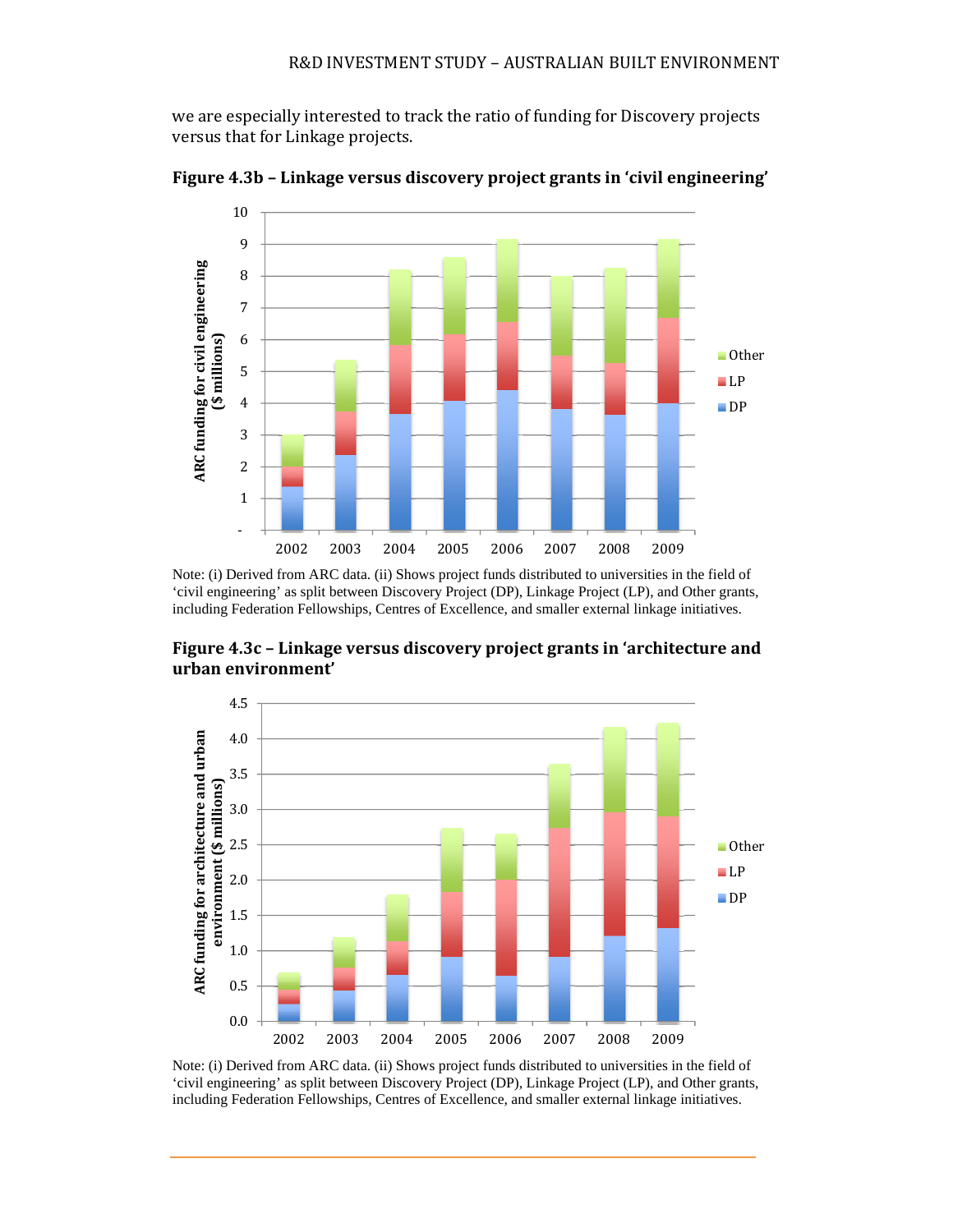

**Figure 4.3d – Linkage versus discovery project grants in 'building'** 

Note: (i) Derived from ARC data. (ii) Shows project funds distributed to universities in the field of 'civil engineering' as split between Discovery Project (DP), Linkage Project (LP), and Other grants, including Federation Fellowships, Centres of Excellence, and smaller external linkage initiatives.

The first interesting thing to be noted about these plots is that ARC grants for 'civil engineering', 'architecture and urban design' and 'building' all grew strongly between 2002 and 2006, but then flattened out.

- *Civil engineering grants* Between 2003 and 2006, total annual outlays via ARC grants in 'civil engineering' rose from around \$5 million to over \$9 million, but have held steady at this level since.
- Architecture, *urban environment and building grants* Between 2003 and 2007, annual outlays via ARC grants in 'architecture and urban environment' and in 'building' combined rose from around \$1 million to around \$4 million but have flattened since.
- "Built environment" grants Not shown in these figures is the fact that between 2003 and 2007, annual ARC outlays for grants mentioning "built" environment" in the grant title or abstract also grew from just over  $$2$ million to just over \$3 million, but have also declined to be below \$3 million since.

The lack of sustained growth after 2007 is consistent with overall funding trends at the ARC. In general, over the period, funding for 'civil engineering' tracked below the growth of ARC funds across all fields, funding for 'architecture and urban environment' tracked well above trends across all fields, while funding for 'building' tracked in line with ARC funding across all fields. The most significant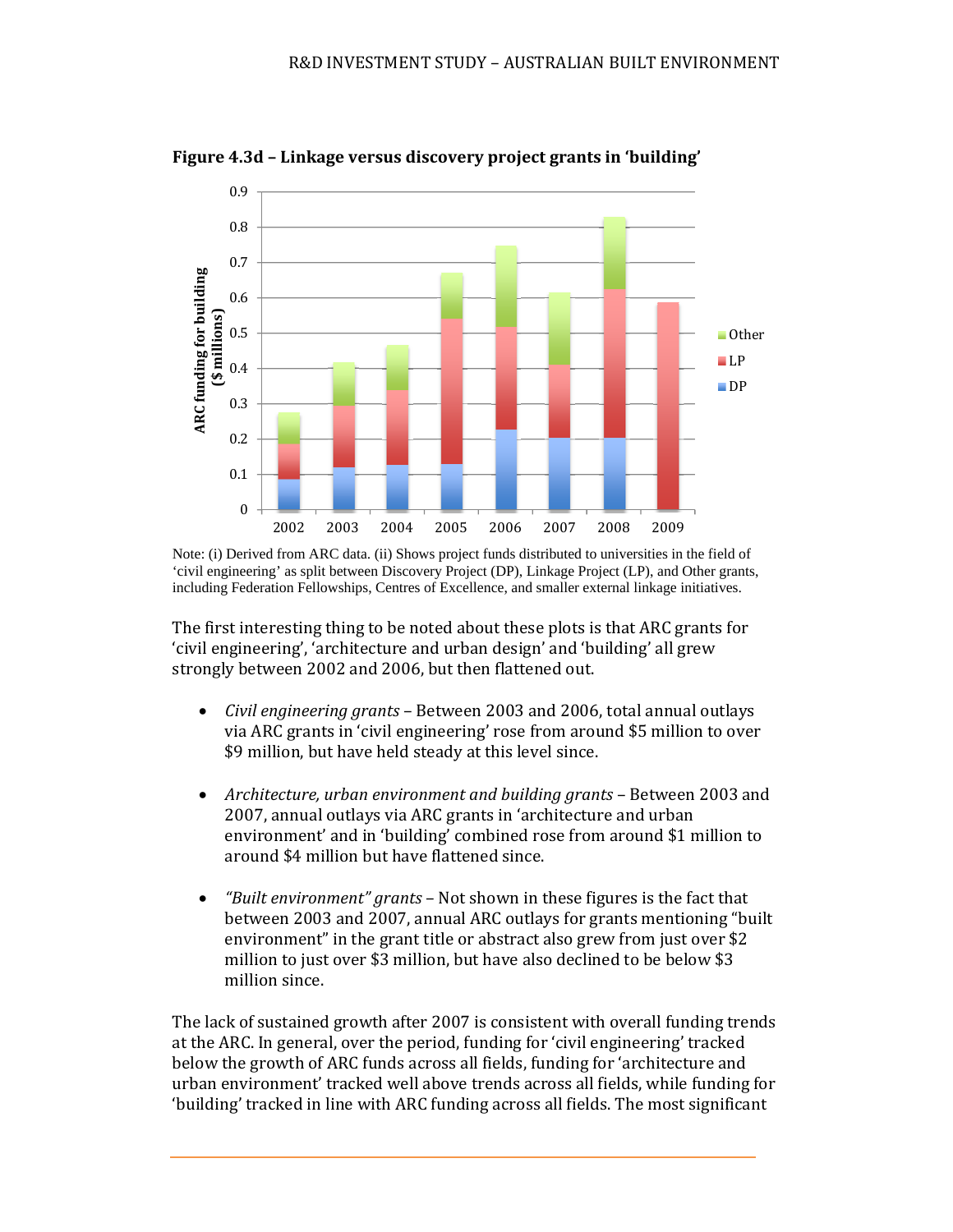#### R&D INVESTMENT STUDY - AUSTRALIAN BUILT ENVIRONMENT

point though is that competitive ARC funding across all these fields apparently grew during the early phase of R&D expansion in the business sector as shown in figure 4.1a.

Growth in competitive funding, however, did not always correspond to an expanding capacity for university researchers to find external partners for their research. In figures 4.3b, 4.3c, and 4.3d, the breakdown of ARC funding between Discovery projects, Linkage projects, and other grants is also highly instructive.

- *'Civil engineering' lacks linkage* Between 2003 and 2009, the ratio between Discovery and Linkage project grants remained roughly fixed in the field of 'civil engineering', suggesting no special growth in external partnerships beyond those one might expect as the sector expanded its funding base.
- *'Architecture, urban environment and building' are strong in linkage* – On the other hand, between 2003 and 2009, most of the strong growth in ARC funding for 'architecture and urban environment' and 'building' research appears to have been driven through Linkage Project grants, suggesting that some of the expansion in private sector research in the building construction sector may both have had implications for and been influenced by what was happening in the university sector in these fields.

The fact that the value of external linkage grants grew in this latter field, just prior to and then during the period when business suddenly lifted its own activities into this discipline, strongly reinforces the hypothesis that there was a relationship of mutual benefit at play here.

#### **4.4 The role of the CRC for Construction Innovation**

Another related question, of course, is the possible impact of Cooperative Research Centre (CRC) funding in this area. There have been several CRCs in the materials science area, which may have made contributions to the construction industry. Notable among these are:  $(i)$  the CRC for welded structures;  $(ii)$  the CRC for Advanced Composite Structures; and (iii) the CRC for Polymers. In addition, in the area of infrastructure maintenance, there is (i) the CRC for Infrastructure and Engineering Asset Management; and (ii) the Rail CRC. Only one CRC, however, has been focused directly on the needs of the construction industry: the CRC for Construction Innovation.

Over its lifetime, the CRC for Construction Innovation received roughly \$2 million per annum in federal CRC programme funding, plus \$1.5 million per annum on average from external partners. This funding commenced in 2001 and continued through to 2009. As a share of construction R&D activity nationally, by 2009 this total cash budget was equivalent to just 3% of university R&D in the socio-economic objective of 'construction', and equivalent to less than 1% of business R&D in this area. At the end of its life, in other words, the CRC for Construction Innovation was a small entity relative to the sector for which it operated.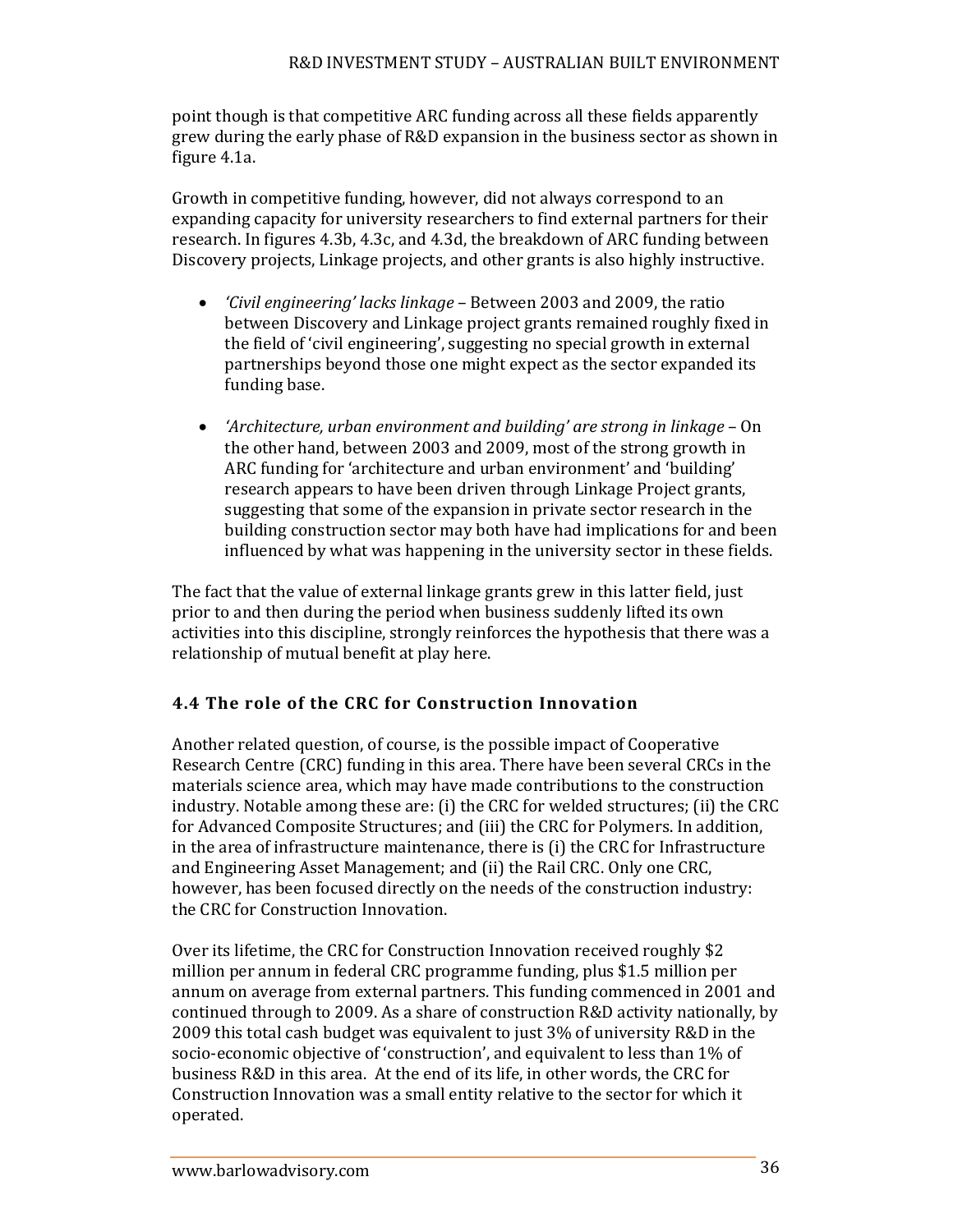When the CRC started out however, its direct cash inputs were equivalent to around 6% of total university R&D investment in the socio-economic objective of construction, and to around 6% also of the total level of business R&D investment in the socio-economic objective of construction. Furthermore, if one were to factor in in-kind support, particularly the costs of university staff salaries working on CRC projects (on average around \$6m per year), it is likely that this CRC was actually responsible back in 2001 for something closer to 10% of Australian university  $R&D$  (or Australian business  $R&D$ ) in the construction area.

The injection of such a large investment relative to other  $R&D$  providers in 2001 could reasonably be expected to have had a significant impact upon the level and nature of business R&D activity over the ensuing period. It may be just coincidence, but it is striking that the year the CRC was founded was also the year business  $R&D$  in the construction industry took off in Australia. , with this growth continuing over the life of the CRC.

One would also expect the CRC operating at this scale to have had an impact upon the capacity within the university sector for supporting industry-related projects. The federal CRC funds amounted to double the amount of ARC funding flowing to universities for Linkage projects in relevant fields in 2002; yet, due to the growth in ARC funding over the period, these funds were equivalent to just half the amount of ARC Linkage funding flowing to universities by 2008. It is possible that the CRC itself contributed to this transition both by nurturing researchers within Australian universities and by bringing new researchers into Australian universities, with an interest and capacity for attracting external partnerships. 

Given these observations, the CRC for Construction Innovation may provide some particularly useful case studies – especially if one is interested not just in the direct impacts of public sector R&D for Australian businesses, but also in some of the more subtle impacts that a public organisation can have upon the mindset of a business community.

With 28 partner organisations involved in the centre nationally, and with involvement in a series of international alliances, the CRC for Construction Innovation was presumably more than just a research centre. It was also a research network and it presumably operated in some ways not just as a generator of knowledge but also as a facilitator, helping its partners to share knowledge. A study of the history of the CRC may provide insights into which of these two roles is more important for public research bodies or public policy makers with an interest in stimulating an R&D culture in industry.

#### **4.5 Public investment in construction R&D**

Over the past decade, public investment in construction R&D has not kept pace with the expansion of R&D activity in the private sector. This is especially true for the government sector, but is evident also in Australia's universities.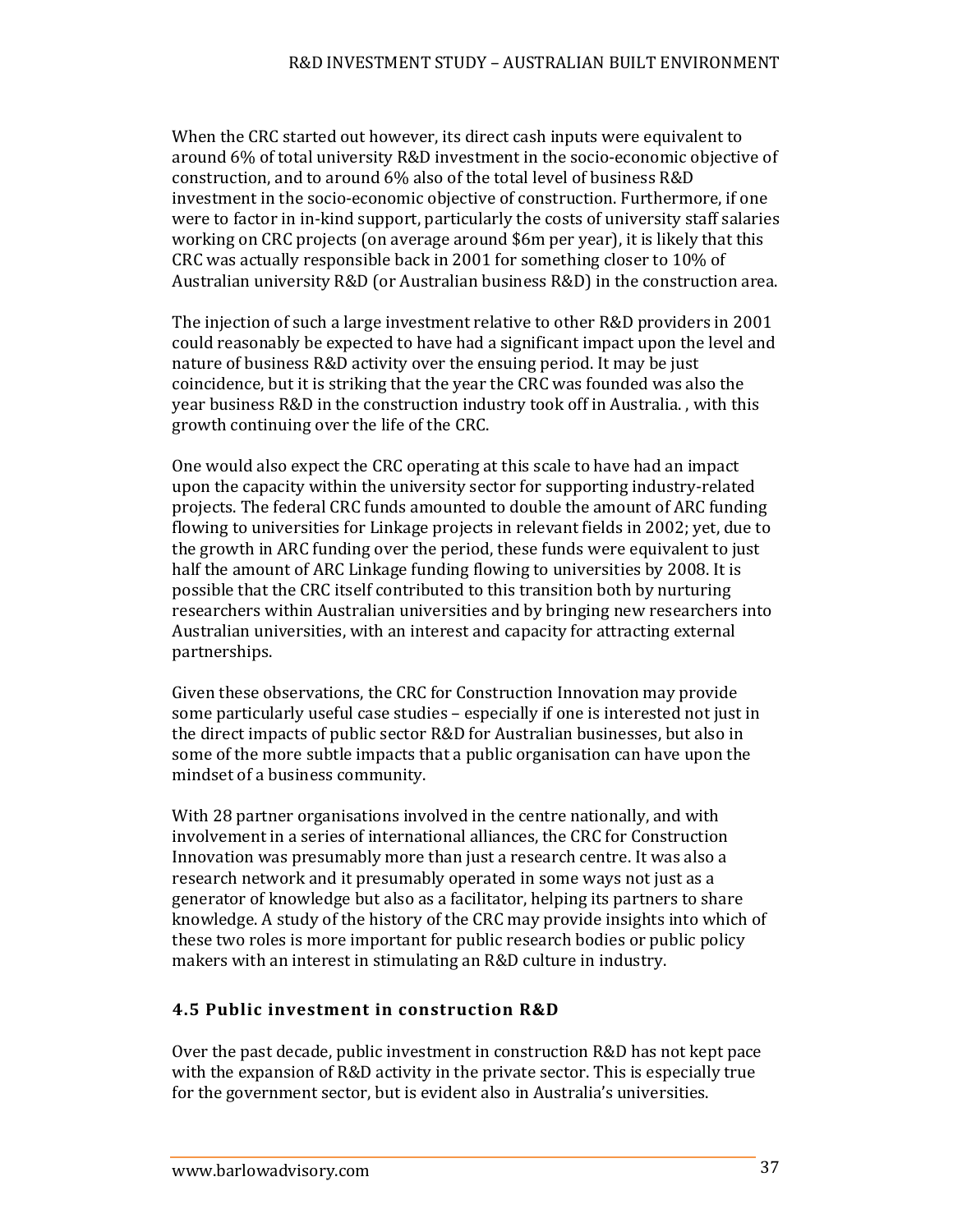University investment in construction R&D has grown, but more slowly than investment targeting other objectives.

Despite this, there does seem to be some circumstantial evidence of a connection between universities and the private sector. Over recent times, the *building construction sector* in particular has lifted its investment in the research field of 'built environment and design', shifting the focus of its discipline portfolio in a way that is closely aligned with what is happening at universities. This has also coincided with a growth in the value of Linkage Project grants being funded at universities in the associated field of 'architecture, urban environment, and building'. 

Looking further back, it must be noted that the massive acceleration in business R&D relating to construction began in 2001, the same year that the CRC for Construction Innovation was first funded. This CRC, in its early years, was an organisation with significant scale of funding relative to its partners, and it cultivated a strong national network of companies and organisations interested in construction R&D. It is hard to imagine that this organisation was not influential in stimulating some of the trends we have observed in this report.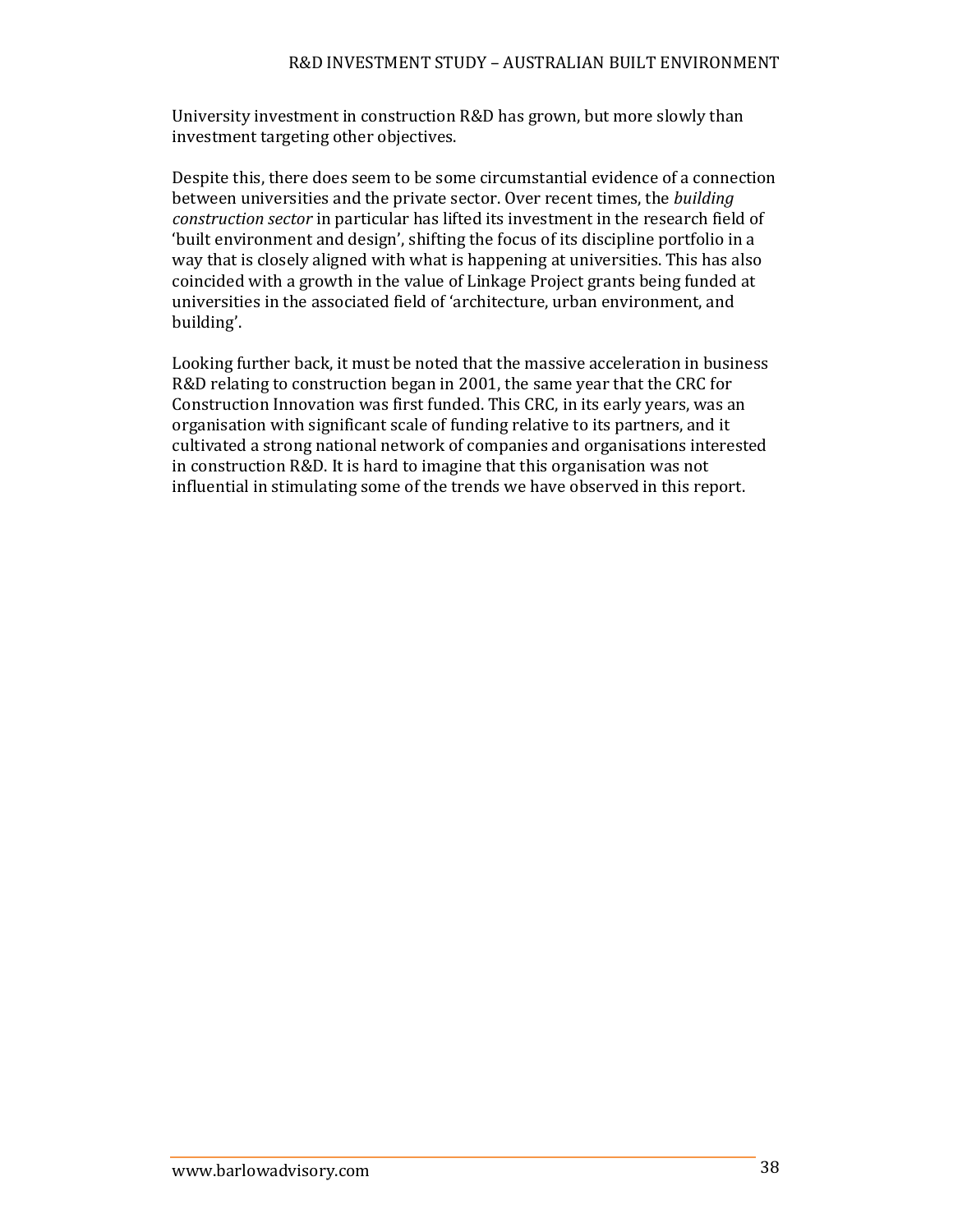# **5. QUESTIONS FOR THE FUTURE**

This project provides background for a larger piece of research looking at the future of construction R&D in Australia. To this end, it has looked at investment trends in construction R&D in Australia since the early 1990s.

We have highlighted the massive growth in R&D in the Australian construction industry since 2001. We have pointed to the stagnation in construction R&D in government agencies, and the modest growth in construction R&D in universities (relative to the dramatic expansion in industry). But we have also suggested reasons for believing that Australian universities have played a useful role in helping to stimulate the explosion of interest in construction R&D within the private sector.

We conclude with some final observations: first, a comment about the role of the construction industry within the Australian economy; and second, a series of questions about construction R&D in Australia which might profitably be addressed as part of a larger research project.

#### **5.1 The construction industry in the Australian economy**

The scale of an industry, or its significance in an economy, does not necessarily have any bearing upon its need for R&D investment. Over the past two decades, the agriculture, forestry and fishing industry's share of Australian GDP has declined, but this does not tell us anything about its need for R&D. The financial and insurance services industry now contributes more to Australian GDP than the manufacturing industry, but this does not necessarily mean that Australia needs more R&D in financial services than in manufacturing.

For any industry, the returns on R&D are dependent upon a range of issues, including: the rate of technological change, the capacity to protect intellectual property and establish monopoly positions, access to skilled researchers and developers, and the attitudes of consumers. In practice, variations across these and other dimensions mean that firms in different industries will experience diverse incentives for investing in R&D, and will anticipate considerable variation in the return on their R&D investments.

In this report, we have not compared intensity of R&D investment in the construction industry (i.e. R&D investment as a share of the industry's contribution to GDP) with that of other Australian industries. As noted earlier in the report, the intensity of R&D investment in the construction industry globally is lower than in many areas of manufacturing, and is considerably lower than is true for high-technology manufacturing industries. The comparison along these lines that really matters is the one we made in figure 2.3b, where the intensity of R&D investment in the Australian construction industry was compared with that in other construction industries globally.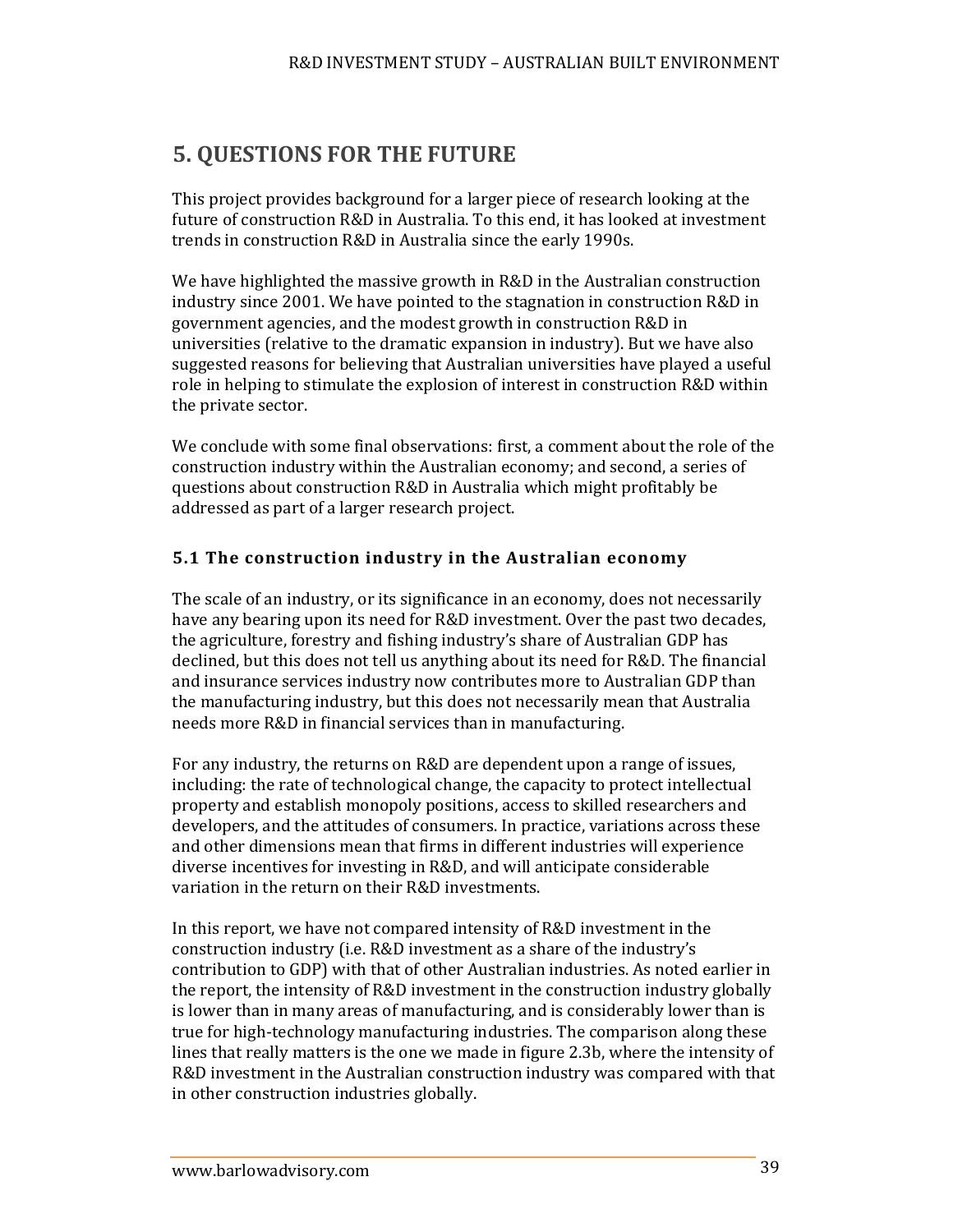We do feel however that it is worth making one observation about the growth of the construction industry in the Australian economy. Figure 5.1 shows the trend in gross valued added in the construction industry (i.e. the industry's net output within the Australian economy) since 1992, and this is contrasted with the growth in Australian GDP over the same period.



**Figure 5.1 – The construction industry in the Australian economy**

Note: (i) Derived from ABS 1350. (ii) Construction GVA is the construction industry's gross value added, or net output within the economy. (iii) In this instance, chain volume measures are used.

From this figure it is evident that the construction industry grew closely in line with GDP throughout the 1990s, especially after one accounts for the effect of the Sydney Olympics in the lead up to 2000. Yet after 2001, the industry began to grow significantly faster than the economy as a whole. Given that  $2000-01$  is the same year that R&D investment in the industry accelerated, one has to question whether there  $\text{isn't a relationship between this acceleration in growth across the}$ industry and the simultaneous expansion in its R&D activity.

It is important to recognise that such a relationship could work both ways. It is possible, for instance, that the industry increased its rate of growth relative to the Australian economy as a whole because its investments in R&D paid off. But it is also possible that the industry increased its investment in R&D simply because it was growing strongly and accumulating the capital to invest. Establishing the legitimacy of either of these explanations is beyond the scope of this report, but could form an essential part of an ongoing research project.

#### **5.2 Questions for future research**

In the course of our analysis, several questions have emerged, many of which should be kept in mind as the Sustainable Built Environment National Research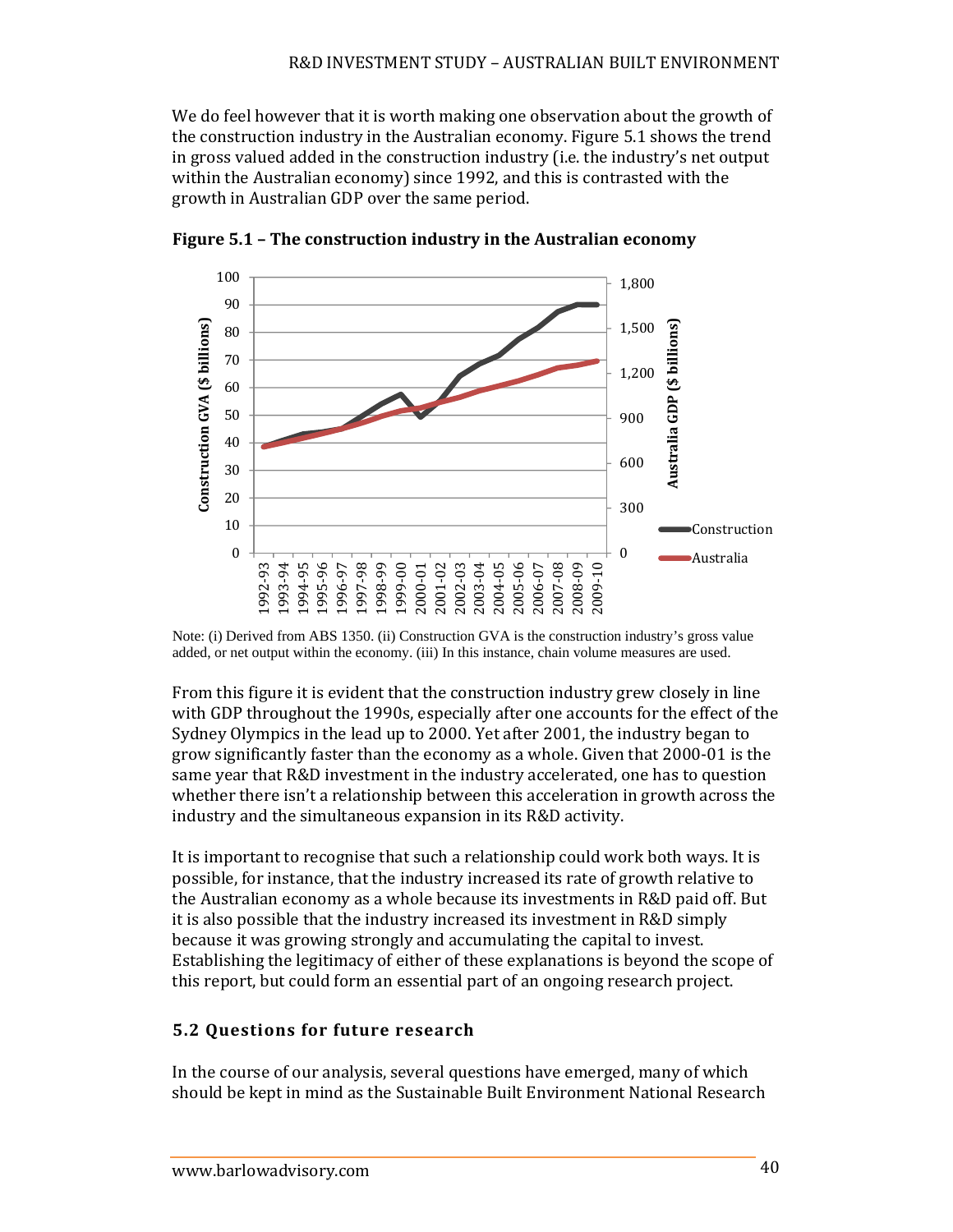Centre continues its major study of R&D and innovation in the construction and built environment sector. These questions are listed as follows.

- *What happened in 2001?* What caused the surge in private sector R&D expenditures from 2000-01? This may reflect changes that occurred within the construction industry, including a growth in profitability; it may have been triggered by something arbitrary like changes to the R&D tax concession arrangements; or it may have been that the CRC for Construction Innovation was pivotal. Understanding the sudden increase in construction R&D in Australian industry from 2001 could provide very useful insights for policymakers interested in stimulating R&D investment in other areas of industry.
- *Why did the construction industry specifically grow its R&D investment so quickly?* – In our analysis, we have distinguished between R&D in the construction industry and construction-related R&D in other industry sectors. One way to understand why the former grew so rapidly would be to try to uncover why it grew so much more quickly than the latter. To this end, it might be useful to survey industry participants involved in construction R&D not just within the construction industry, but also in the professional, scientific and technical services industry, the manufacturing industry, or the transport support services industry.
- *What happened to government intramural R&D?* – Governments all around the world have been reducing their dependence on intramural government research agencies, but the fall in federal and state intramural spending on construction-related R&D has been particularly dramatic in Australia. It would be good to understand what is happening here, as it may provide particular insight into policymakers' perceptions of the construction industry. Is this an area where Australian governments are increasingly outsourcing to universities or to the private sector? Or is it an area where governments have simply reduced their interest and involvement?
- *Why is the construction industry not better known for its R&D, both in the community and among policymakers*? – There are two dimensions to this question. First, why has the built environment sector received so much less direct attention from governments interested in stimulating innovation in the Australian economy than, say, the automobile sector or the pharmaceuticals sector? Second, despite the growth in R&D expenditures within the construction industry and the growing intensity of R&D investment in the construction industry, why has public sector R&D relating to this industry lagged behind public sector expenditures in other areas? Answering these questions could shed a new light on current innovation policy in Australia.
- *What is going on in Queensland's universities?* It seems odd that universities in Queensland report such low R&D investment in construction-related fields relative to other states, especially given the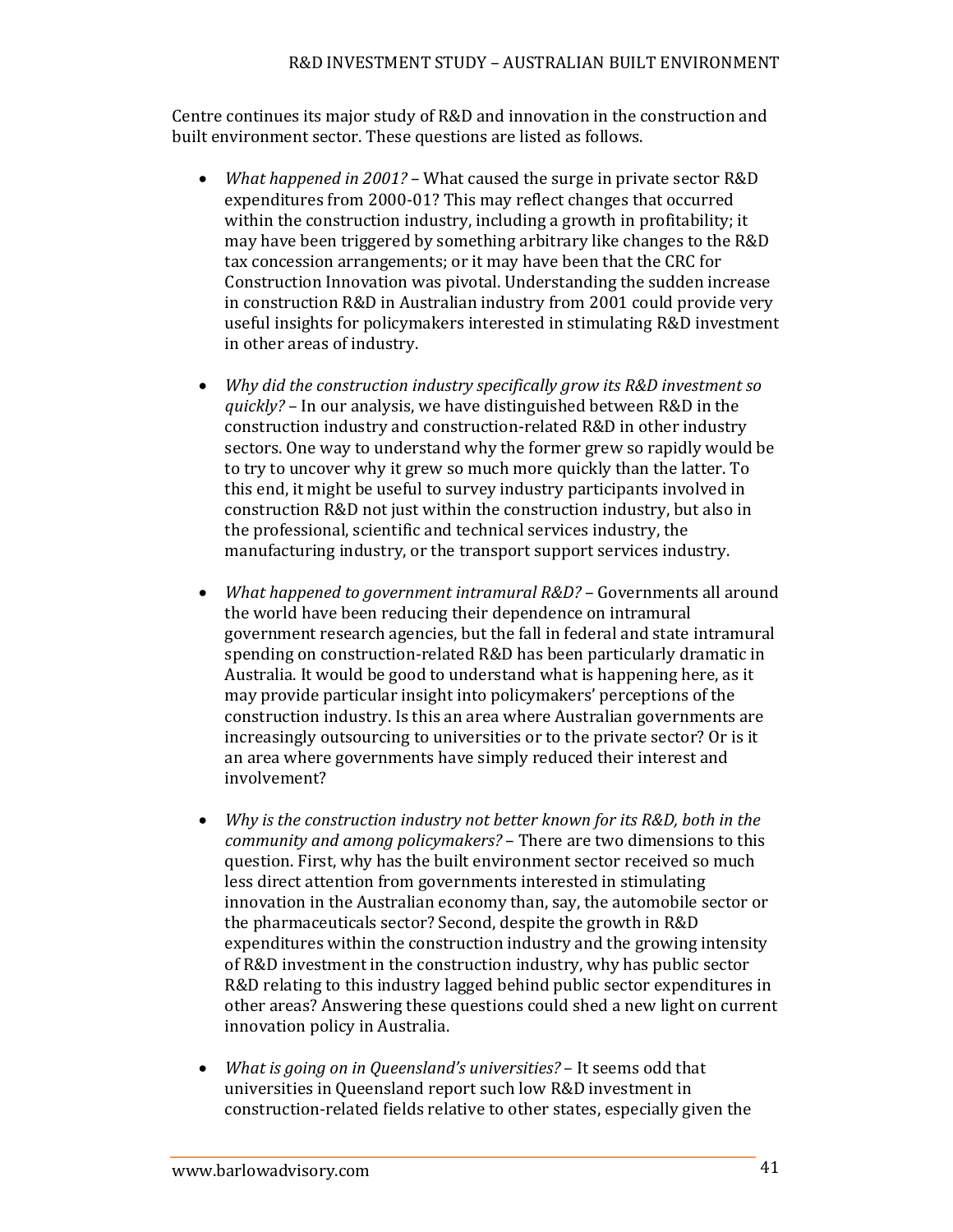#### R&D INVESTMENT STUDY - AUSTRALIAN BUILT ENVIRONMENT

high levels of construction-related R&D reported by Queensland businesses. Is this simply an artefact, caused by the way university researchers classify their work in Queensland? Does it reflect differences in the willingness of state governments to subcontract work to their local universities in this area? Have there been consequences for the construction firms active in R&D in Queensland? The difference between Queensland and other states provides a potential opportunity for a deeper comparative study.

- *Is the nature of civil engineering research or building research changing?* – The analysis in this paper has been constructed around statistical classifications of research fields. But of course fields themselves change, even though their labels may remain constant. A fuller analysis of the evolution of R&D within the construction industry would need to consider how key disciplines like civil engineering and building have changed over time. This could readily be explored through case studies, and would be a meaningful counterpoint to a research project that starts from the premise that everything that is new and exciting must have the label "sustainability" or "information technology" attached to it.
- *What is the most important role for public research organisations?* – Universities and government agencies can assist local industries both directly through the discovery of new knowledge, and indirectly by facilitating networks, disseminating knowledge and producing skilled graduates. A study of the history of the CRC for Construction Innovation may provide insights into which of these roles has proved most useful to the construction industry. Specifically, it would be useful to study: (a) the role of the CRC in establishing a national and international network for researchers in the construction industry; and (b) how the number of new employees with research degrees in fields relating to the built environment has grown in Australia over the past twenty years.
- *Has the construction industry's perception of public research changed over the past decade?* – Over the past decade, the construction industry's R&D budget has come to dwarf that of public sector organisations. Thus, even though funding to ARC Linkage Projects appears to have grown, this growth has been modest in the key field of 'civil engineering'; and while the external member contributions to, say, the CRC for Construction Innovation roughly doubled over the decade of its existence, they nonetheless shrank as a share of total business R&D outlays within the construction industry. This raises an interesting question. Has the construction industry grown its own R&D capacity beyond the point where it cares much about what happens in the public sector?

Answering these questions would provide useful insights into what has happened in this sector of Australia's economy of ideas over the past two decades. But answering these questions would also provide insights of value to policymakers with more generic interests. Many of the trends we have identified for the construction industry have analogies across other areas of the Australian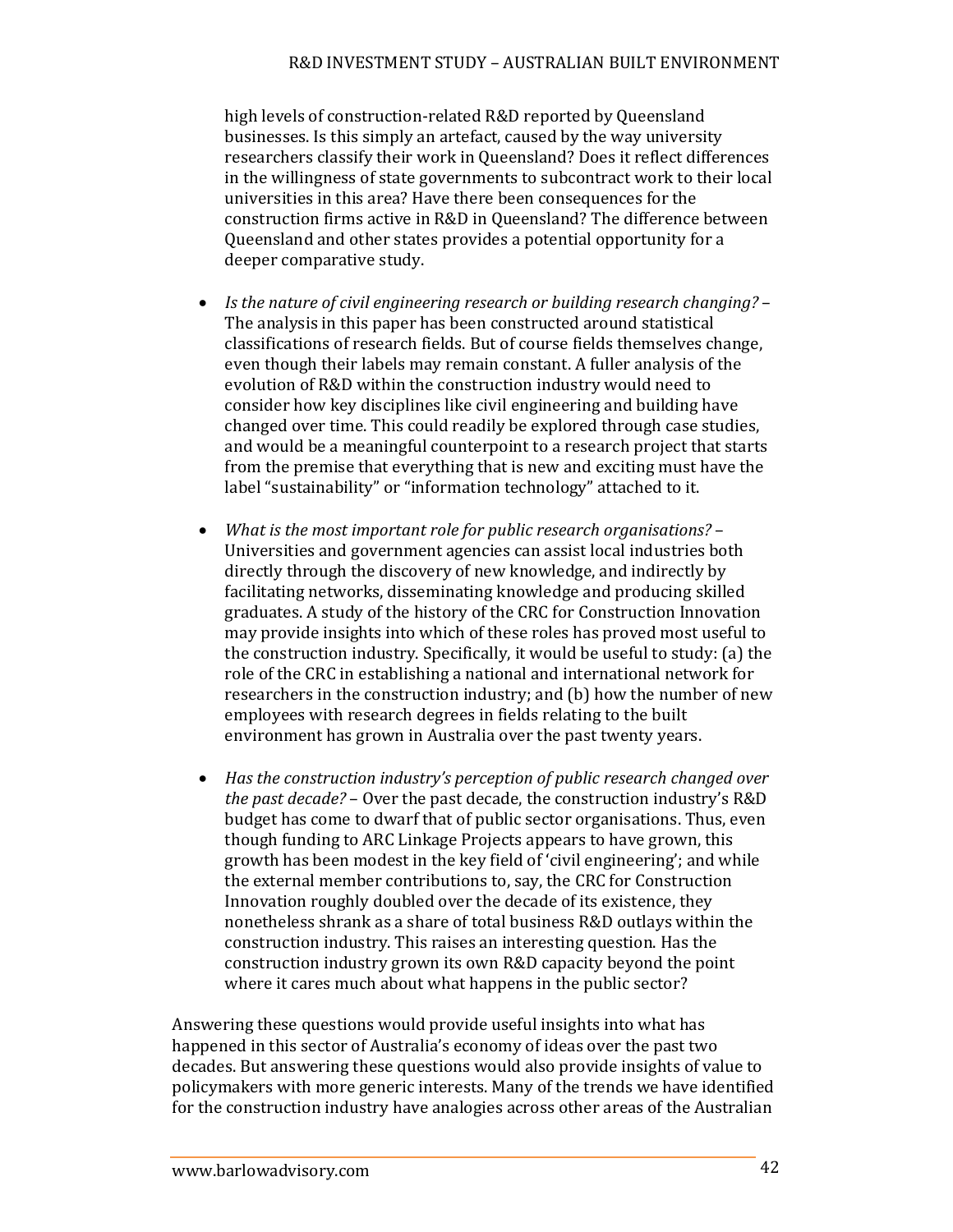#### R&D INVESTMENT STUDY - AUSTRALIAN BUILT ENVIRONMENT

economy. Understanding in a deep sense what has driven R&D investment relating to the built environment over the past two decades can be expected to yield new ideas with strong potential to improve the effectiveness of a range of  $\overline{\mathbf{A}}$ ustralian innovation policies.